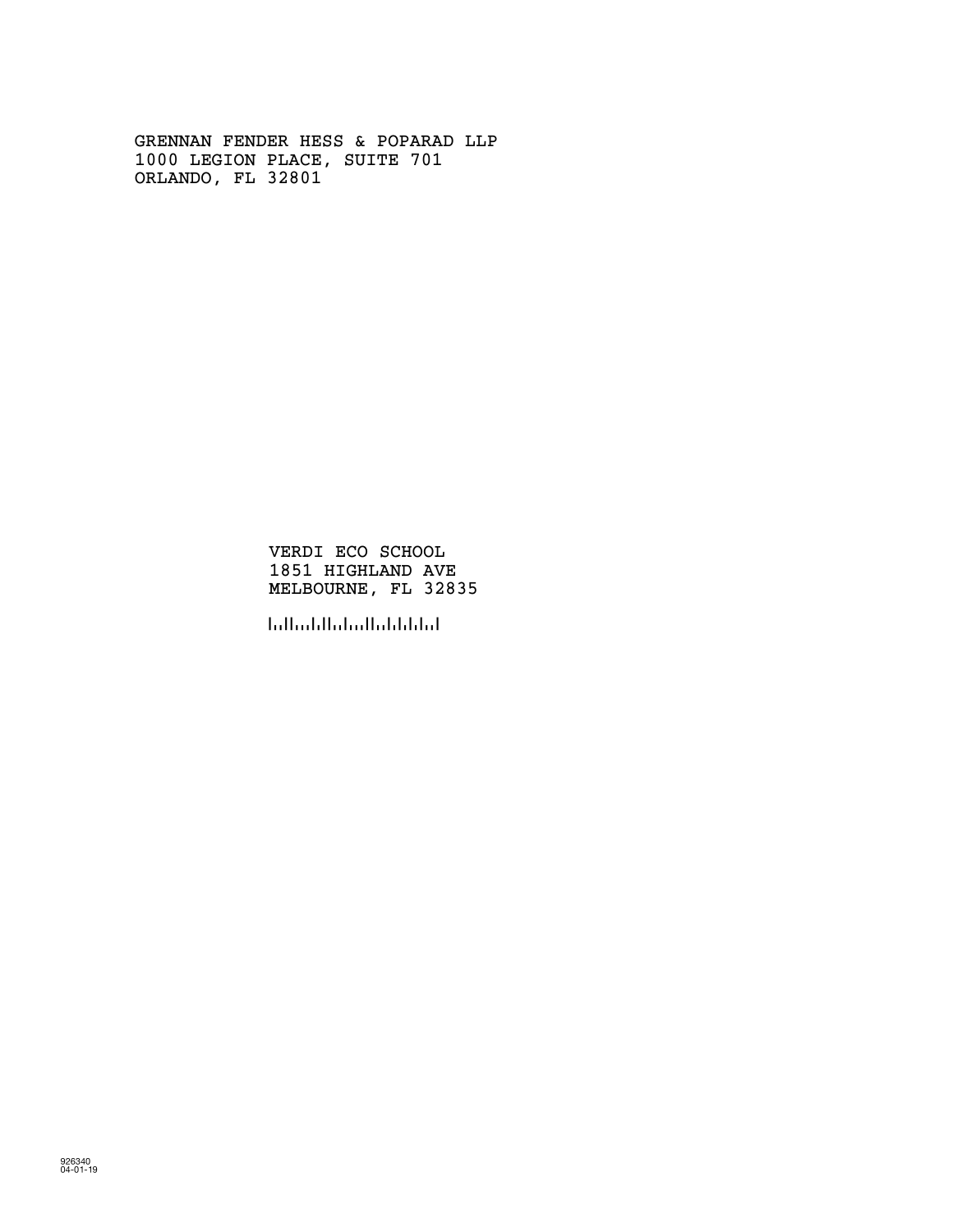

August 13, 2021

Verdi Eco School 1851 Highland Ave Melbourne, FL 32835

Verdi Eco School:

Enclosed is the organization's 2019 Exempt Organization return.

Specific filing instructions are as follows.

FORM 990 RETURN:

This return has qualified for electronic filing. After you have reviewed the return for completeness and accuracy, please sign Form 8879-EO and contact our office to confirm that this return can be filed electronically. Do not mail a paper copy of the return to the IRS.

A copy of the return is enclosed for your files. We suggest that you retain this copy indefinitely.

Very truly yours,

Valarie Auvil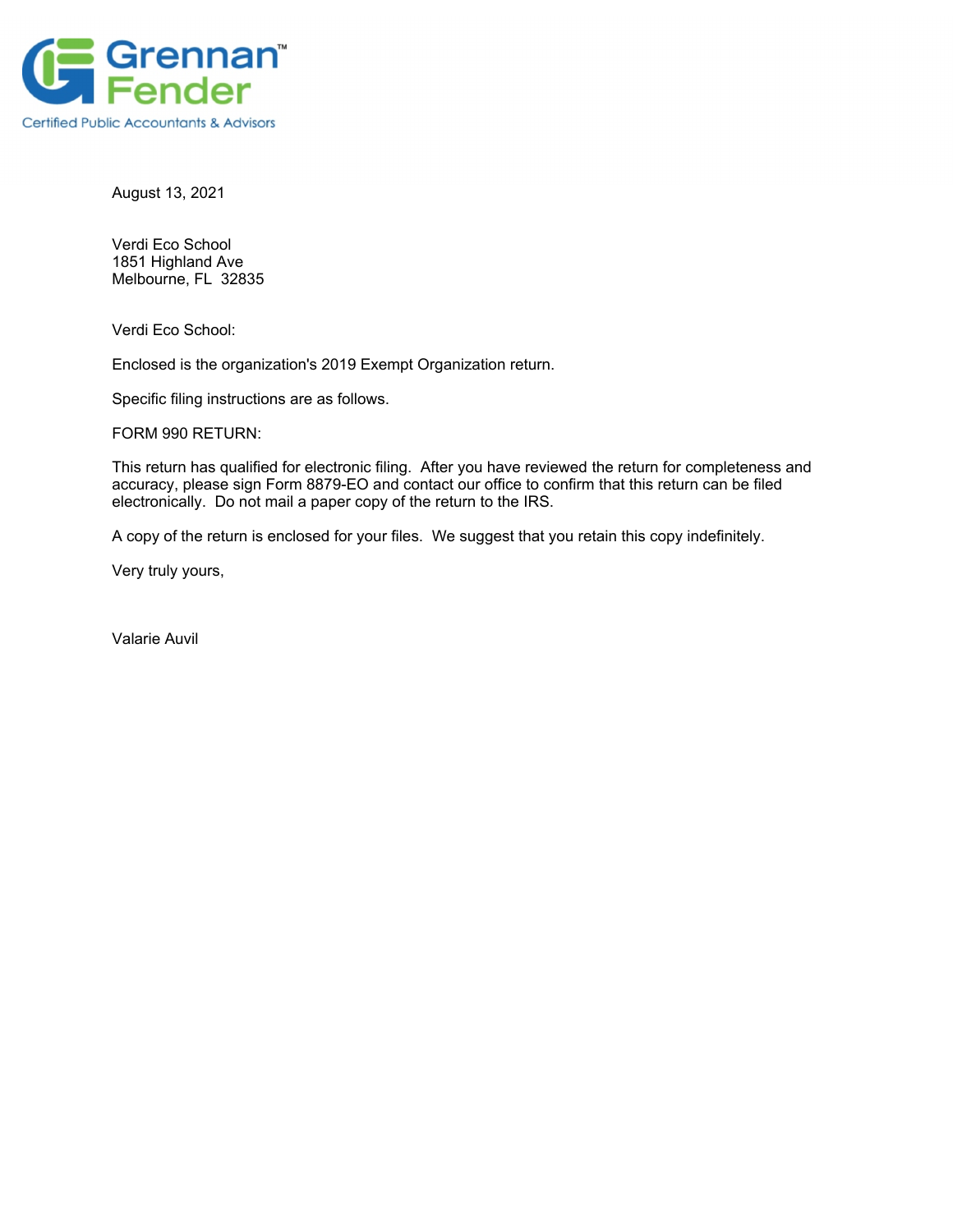## **TAX RETURN FILING INSTRUCTIONS**

FORM 990

### **FOR THE YEAR ENDING**

June 30, 2020

### **Prepared For:**

Verdi Eco School 1851 Highland Ave Melbourne, FL 32835

### **Prepared By:**

Grennan Fender Hess & Poparad LLP 1000 Legion Place, Suite 701 Orlando, FL 32801

### **Amount Due or Refund:**

Not applicable

### **Make Check Payable To:**

Not applicable

### **Mail Tax Return and Check (if applicable) To:**

Not applicable

### **Return Must be Mailed On or Before:**

Not applicable

### **Special Instructions:**

This return has qualified for electronic filing. After you have reviewed the return for completeness and accuracy, please sign Form 8879-EO and contact our office to confirm that this return can be filed electronically. Do not mail a paper copy of the return to the IRS.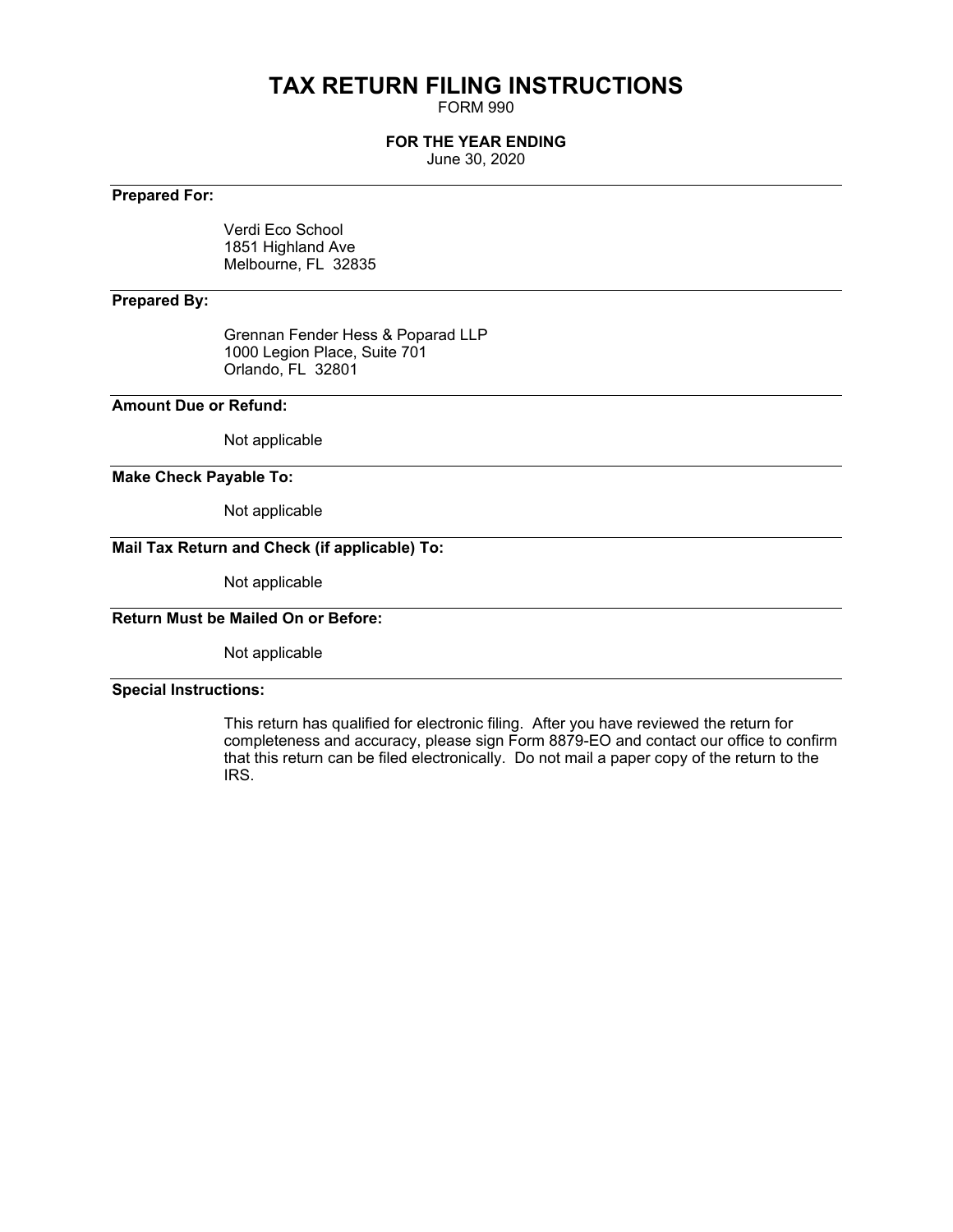|      | 8879-EO |  |
|------|---------|--|
| Form |         |  |

### **IRS e-file Signature Authorization for an Exempt Organization**

OMB No. 1545-1878

**2019**

Department of the Treasury Internal Revenue Service

For calendar year 2019, or fiscal year beginning  $\rm\,JUL~$   $1$   $\rm\,$  , 2019, and ending  $\rm\,JUN~$   $30$   $\rm\,$  , 20  $20$ **| Do not send to the IRS. Keep for your records.**

**| Go to www.irs.gov/Form8879EO for the latest information.**

Name of exempt organization

**Employer identification number**

VERDI ECO SCHOOL 81-3174974

|                           | VANDI BCO SCHOOD |  |
|---------------------------|------------------|--|
| Name and title of officer |                  |  |

| AYANA VERDI                                                                                                                                           |
|-------------------------------------------------------------------------------------------------------------------------------------------------------|
| PRESIDENT                                                                                                                                             |
| Part I<br>Type of Return and Return Information<br>(Whole Dollars Only)                                                                               |
| Check the box for the return for which you are using this Form 8879-EO and enter the applicable amount, if any, from the return. If you check the box |

on line **1a, 2a, 3a, 4a,** or **5a,** below, and the amount on that line for the return being filed with this form was blank, then leave line **1b, 2b, 3b, 4b,** or **5b,** whichever is applicable, blank (do not enter -0-). But, if you entered -0- on the return, then enter -0- on the applicable line below. **Do not** complete more than one line in Part I.

| <b>1a</b> Form 990 check here $\triangleright \boxed{X}$<br><b>b</b> Total revenue, if any (Form 990, Part VIII, column (A), line 12) <i></i> | 1b  | 530, 513. |
|-----------------------------------------------------------------------------------------------------------------------------------------------|-----|-----------|
| 2a Form 990-EZ check here $\blacktriangleright$<br><b>b</b> Total revenue, if any (Form 990-EZ, line 9)                                       | 2b  |           |
| 3a Form 1120-POL check here $\blacktriangleright$<br><b>b</b> Total tax (Form 1120-POL, line 22) <b>Constant Contract Constant Constant</b>   | 3b  |           |
| 4a Form 990-PF check here $\blacktriangleright$<br><b>b Tax based on investment income</b> (Form 990-PF, Part VI, line 5)                     | -4b |           |
| 5a Form 8868 check here $\blacktriangleright$<br><b>b</b> Balance Due (Form 8868, line 3c)                                                    | 5b  |           |
|                                                                                                                                               |     |           |

### **Part II Declaration and Signature Authorization of Officer**

**(a)** an acknowledgement of receipt or reason for rejection of the transmission, (b) the reason for any delay in processing the return or refund, and (c) Under penalties of perjury, I declare that I am an officer of the above organization and that I have examined a copy of the organization's 2019 electronic return and accompanying schedules and statements and to the best of my knowledge and belief, they are true, correct, and complete. I further declare that the amount in Part I above is the amount shown on the copy of the organization's electronic return. I consent to allow my intermediate service provider, transmitter, or electronic return originator (ERO) to send the organization's return to the IRS and to receive from the IRS the date of any refund. If applicable, I authorize the U.S. Treasury and its designated Financial Agent to initiate an electronic funds withdrawal (direct debit) entry to the financial institution account indicated in the tax preparation software for payment of the organization's federal taxes owed on this return, and the financial institution to debit the entry to this account. To revoke a payment, I must contact the U.S. Treasury Financial Agent at 1-888-353-4537 no later than 2 business days prior to the payment (settlement) date. I also authorize the financial institutions involved in the processing of the electronic payment of taxes to receive confidential information necessary to answer inquiries and resolve issues related to the payment. I have selected a personal identification number (PIN) as my signature for the organization's electronic return and, if applicable, the organization's consent to electronic funds withdrawal.

### **Officer's PIN: check one box only**

| lauthorize GRENNAN FENDER HESS & POPARAD LLP<br><b>ERO</b> firm name                                                                                                                                                                                                                                                                                   | 74974<br>to enter my PIN<br>Enter five numbers, but<br>do not enter all zeros                                                                                                                                                                                                                         |
|--------------------------------------------------------------------------------------------------------------------------------------------------------------------------------------------------------------------------------------------------------------------------------------------------------------------------------------------------------|-------------------------------------------------------------------------------------------------------------------------------------------------------------------------------------------------------------------------------------------------------------------------------------------------------|
| enter my PIN on the return's disclosure consent screen.                                                                                                                                                                                                                                                                                                | as my signature on the organization's tax year 2019 electronically filed return. If I have indicated within this return that a copy of the return<br>is being filed with a state agency(ies) regulating charities as part of the IRS Fed/State program, I also authorize the aforementioned ERO to    |
| program, I will enter my PIN on the return's disclosure consent screen.                                                                                                                                                                                                                                                                                | As an officer of the organization, I will enter my PIN as my signature on the organization's tax year 2019 electronically filed return. If I have<br>indicated within this return that a copy of the return is being filed with a state agency(ies) regulating charities as part of the IRS Fed/State |
|                                                                                                                                                                                                                                                                                                                                                        | Date $\blacktriangleright$                                                                                                                                                                                                                                                                            |
| <b>Certification and Authentication</b><br>Part III I                                                                                                                                                                                                                                                                                                  |                                                                                                                                                                                                                                                                                                       |
| <b>ERO's EFIN/PIN.</b> Enter your six-digit electronic filing identification                                                                                                                                                                                                                                                                           |                                                                                                                                                                                                                                                                                                       |
| number (EFIN) followed by your five-digit self-selected PIN.                                                                                                                                                                                                                                                                                           | 50883680374<br>Do not enter all zeros                                                                                                                                                                                                                                                                 |
| I certify that the above numeric entry is my PIN, which is my signature on the 2019 electronically filed return for the organization indicated above. I<br>confirm that I am submitting this return in accordance with the requirements of Pub. 4163, Modernized e-File (MeF) Information for Authorized IRS<br>e-file Providers for Business Returns. |                                                                                                                                                                                                                                                                                                       |
| ERO's signature $\blacktriangleright$                                                                                                                                                                                                                                                                                                                  | Date $\triangleright$ 08/13/21                                                                                                                                                                                                                                                                        |
| <b>ERO Must Retain This Form - See Instructions</b>                                                                                                                                                                                                                                                                                                    |                                                                                                                                                                                                                                                                                                       |
| Do Not Submit This Form to the IRS Unless Requested To Do So                                                                                                                                                                                                                                                                                           |                                                                                                                                                                                                                                                                                                       |
| LHA For Paperwork Reduction Act Notice, see instructions.                                                                                                                                                                                                                                                                                              | Form 8879-EO<br>(2019)                                                                                                                                                                                                                                                                                |
| 923051 10-03-19                                                                                                                                                                                                                                                                                                                                        |                                                                                                                                                                                                                                                                                                       |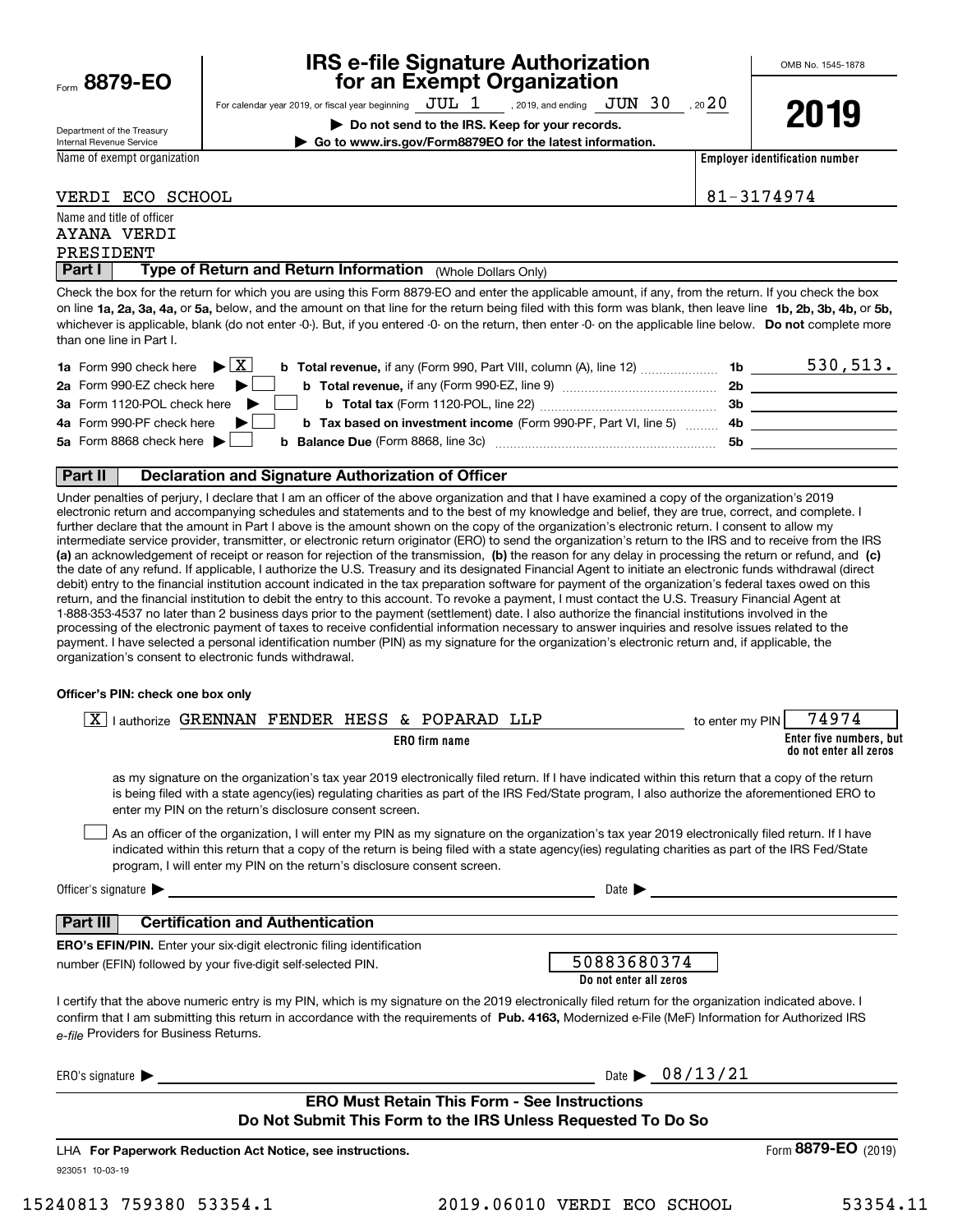| Form 990<br>(Rev. January 2020)                        | Ret<br><b>Under sectio</b> |  |  |  |  |
|--------------------------------------------------------|----------------------------|--|--|--|--|
| Department of the Treasury<br>Internal Revenue Service |                            |  |  |  |  |
| A For the 2019 calendar year, or tax                   |                            |  |  |  |  |

## **Return of Organization Exempt From Income Tax**

**Under section 501(c), 527, or 4947(a)(1) of the Internal Revenue Code (except private foundations) 2019**

**| Do not enter social security numbers on this form as it may be made public.**



|  |  | ► Do not enter social security numbers on this form as it may be made public |  |  |  |  |  |
|--|--|------------------------------------------------------------------------------|--|--|--|--|--|
|  |  |                                                                              |  |  |  |  |  |

| Internal Revenue Service     | Go to www.irs.gov/Form990 for instructions and the latest information.                                                                      |            |                                                     | <b>Inspection</b>                                           |
|------------------------------|---------------------------------------------------------------------------------------------------------------------------------------------|------------|-----------------------------------------------------|-------------------------------------------------------------|
|                              | 2019<br>JUL 1,<br>A For the 2019 calendar year, or tax year beginning                                                                       |            | 2020<br>and ending $JUN$ $30$ ,                     |                                                             |
| в<br>Check if<br>applicable: | <b>C</b> Name of organization                                                                                                               |            | D Employer identification number                    |                                                             |
| Address                      |                                                                                                                                             |            |                                                     |                                                             |
| change<br>Name<br>Change     | VERDI ECO SCHOOL                                                                                                                            |            | 81-3174974                                          |                                                             |
| Initial                      | Doing business as                                                                                                                           |            |                                                     |                                                             |
| return<br>Final              | Number and street (or P.O. box if mail is not delivered to street address)<br>1851 HIGHLAND AVE                                             | Room/suite | E Telephone number<br>$917 - 295 - 6988$            |                                                             |
| return/<br>termin-           | City or town, state or province, country, and ZIP or foreign postal code                                                                    |            | G Gross receipts \$                                 | 530,513.                                                    |
| ated<br>X Amended            | MELBOURNE, FL<br>32835                                                                                                                      |            |                                                     |                                                             |
| Applica-                     | F Name and address of principal officer: AYANA VERDI                                                                                        |            | H(a) Is this a group return<br>for subordinates?    | $\sqrt{}$ Yes $\sqrt{}$ X $\sqrt{}$ No                      |
| tion<br>pending              | 1851 HIGHLAND AVE, MELBOURNE, FL<br>32835                                                                                                   |            | H(b) Are all subordinates included?   Yes           | <b>No</b>                                                   |
|                              | Tax-exempt status: $\boxed{\mathbf{X}}$ 501(c)(3) $\boxed{\phantom{1}}$<br>$501(c)$ (<br>$\sqrt{\frac{1}{1}}$ (insert no.)<br>4947(a)(1) or | 527        |                                                     | If "No," attach a list. (see instructions)                  |
|                              | J Website: $\blacktriangleright$ $\mathrm{N}/\mathrm{A}$                                                                                    |            | $H(c)$ Group exemption number $\blacktriangleright$ |                                                             |
|                              | K Form of organization: X Corporation<br>Other $\blacktriangleright$<br>Trust<br>Association                                                |            |                                                     | L Year of formation: $2016$ M State of legal domicile: $FL$ |
| Part I                       | <b>Summary</b>                                                                                                                              |            |                                                     |                                                             |
| 1                            | Briefly describe the organization's mission or most significant activities: SEE SCHEDULE O                                                  |            |                                                     |                                                             |
|                              |                                                                                                                                             |            |                                                     |                                                             |
| 2                            |                                                                                                                                             |            |                                                     |                                                             |
| з                            | Number of voting members of the governing body (Part VI, line 1a)                                                                           |            | 3                                                   | $\boldsymbol{2}$                                            |
| 4                            |                                                                                                                                             |            | $\overline{\mathbf{4}}$                             | $\overline{2}$                                              |
| 5                            |                                                                                                                                             |            | $\overline{5}$                                      | $\overline{11}$                                             |
| Activities & Governance      |                                                                                                                                             |            | 6                                                   | $\mathbf 0$                                                 |
|                              | 7 a Total unrelated business revenue from Part VIII, column (C), line 12 [11] [12] [11] [12] [11] [11] [12] [1                              |            | 7a                                                  | $0$ .                                                       |
|                              |                                                                                                                                             |            | 7b                                                  | $\overline{0}$ .                                            |
|                              |                                                                                                                                             |            | <b>Prior Year</b>                                   | <b>Current Year</b>                                         |
| 8                            | Contributions and grants (Part VIII, line 1h)                                                                                               |            | 12,843.                                             | 77,696.                                                     |
| 9                            | Program service revenue (Part VIII, line 2g)                                                                                                |            | 386, 148.                                           | 452,817.                                                    |
| Revenue<br>10                |                                                                                                                                             |            | Ο.                                                  | $\mathbf 0$ .                                               |
| 11                           | Other revenue (Part VIII, column (A), lines 5, 6d, 8c, 9c, 10c, and 11e)                                                                    |            | О.                                                  | 0.                                                          |
| 12                           | Total revenue - add lines 8 through 11 (must equal Part VIII, column (A), line 12)                                                          |            | 398,991.                                            | 530, 513.                                                   |
| 13                           | Grants and similar amounts paid (Part IX, column (A), lines 1-3)                                                                            |            | Ο.                                                  | 0.                                                          |
| 14                           |                                                                                                                                             |            | о.                                                  | 0.                                                          |
| 15                           | Salaries, other compensation, employee benefits (Part IX, column (A), lines 5-10)                                                           |            | 241,351.                                            | 389,736.                                                    |
|                              |                                                                                                                                             |            | 0.                                                  | 0.                                                          |
| Expenses                     | $\blacktriangleright$ 38,811.<br><b>b</b> Total fundraising expenses (Part IX, column (D), line 25)                                         |            |                                                     |                                                             |
|                              |                                                                                                                                             |            | 156,790.<br>398, 141.                               | 171,505.<br>$\overline{561,241}$ .                          |
| 18                           | Total expenses. Add lines 13-17 (must equal Part IX, column (A), line 25) [                                                                 |            |                                                     | $-30,728.$                                                  |
| 19                           |                                                                                                                                             |            | 850.                                                |                                                             |
| ăğ                           |                                                                                                                                             |            | <b>Beginning of Current Year</b>                    | <b>End of Year</b><br>76, 260.                              |
| ssets<br>20                  | Total assets (Part X, line 16)                                                                                                              |            | 12,095.<br>5,779.                                   | 104,568.                                                    |
| 21                           | Total liabilities (Part X, line 26)                                                                                                         |            | 6,316.                                              | $-28,308.$                                                  |
| 22<br>Part II                | <b>Signature Block</b>                                                                                                                      |            |                                                     |                                                             |

Under penalties of perjury, I declare that I have examined this return, including accompanying schedules and statements, and to the best of my knowledge and belief, it is true, correct, and complete. Declaration of preparer (other than officer) is based on all information of which preparer has any knowledge.

| Sign     | Signature of officer                                                                                            |                              | Date                     |                                             |  |  |  |  |  |  |
|----------|-----------------------------------------------------------------------------------------------------------------|------------------------------|--------------------------|---------------------------------------------|--|--|--|--|--|--|
| Here     | AYANA VERDI, PRESIDENT                                                                                          |                              |                          |                                             |  |  |  |  |  |  |
|          | Type or print name and title                                                                                    |                              |                          |                                             |  |  |  |  |  |  |
|          | Print/Type preparer's name                                                                                      | Date<br>Preparer's signature | Check                    | <b>PTIN</b>                                 |  |  |  |  |  |  |
| Paid     | NALARIE AUVIL                                                                                                   | <b><i>NALARIE AUVIL</i></b>  | $08/13/21$ self-employed | P01462130                                   |  |  |  |  |  |  |
| Preparer | Firm's name GRENNAN FENDER HESS & POPARAD LLP                                                                   |                              |                          | Firm's EIN $\blacktriangleright$ 46-1685270 |  |  |  |  |  |  |
| Use Only | Firm's address 1000 LEGION PLACE, SUITE 701                                                                     |                              |                          |                                             |  |  |  |  |  |  |
|          | ORLANDO, FL 32801                                                                                               |                              |                          | Phone no. $407 - 896 - 4931$                |  |  |  |  |  |  |
|          | $X \mid Y$ es<br><b>No</b><br>May the IRS discuss this return with the preparer shown above? (see instructions) |                              |                          |                                             |  |  |  |  |  |  |
|          | Form 990 (2019)<br>LHA For Paperwork Reduction Act Notice, see the separate instructions.<br>932001 01-20-20    |                              |                          |                                             |  |  |  |  |  |  |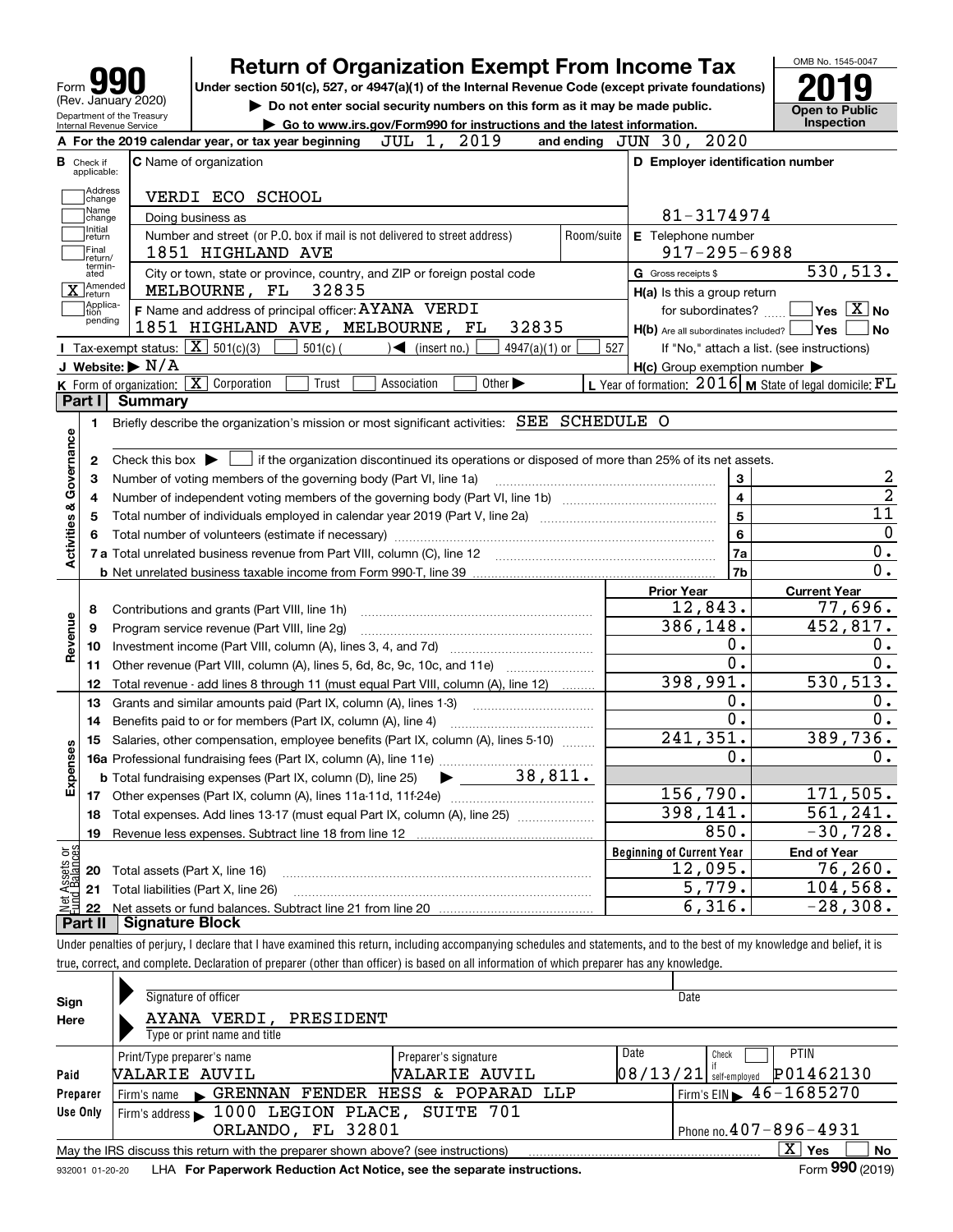| Page 2                                                | 81-3174974 |                                                                                                                                              |                                  | VERDI ECO SCHOOL                                               | Form 990 (2019)           |                       |
|-------------------------------------------------------|------------|----------------------------------------------------------------------------------------------------------------------------------------------|----------------------------------|----------------------------------------------------------------|---------------------------|-----------------------|
|                                                       |            |                                                                                                                                              |                                  | <b>Statement of Program Service Accomplishments</b>            |                           | Part III              |
|                                                       |            |                                                                                                                                              |                                  |                                                                |                           |                       |
|                                                       |            |                                                                                                                                              |                                  | Briefly describe the organization's mission:                   | SEE SCHEDULE O            | 1                     |
|                                                       |            |                                                                                                                                              |                                  |                                                                |                           |                       |
|                                                       |            | Did the organization undertake any significant program services during the year which were not listed on the                                 |                                  |                                                                |                           | $\mathbf{2}$          |
| $\overline{\ }$ Yes $\overline{\rm X}$ No             |            |                                                                                                                                              |                                  |                                                                | prior Form 990 or 990-EZ? |                       |
| $\overline{\mathsf{Y}}$ es $\overline{\mathsf{X}}$ No |            | Did the organization cease conducting, or make significant changes in how it conducts, any program services?                                 |                                  | If "Yes," describe these new services on Schedule O.           |                           | 3                     |
|                                                       |            |                                                                                                                                              |                                  | If "Yes," describe these changes on Schedule O.                |                           |                       |
|                                                       |            | Describe the organization's program service accomplishments for each of its three largest program services, as measured by expenses.         |                                  |                                                                |                           | 4                     |
|                                                       |            | Section 501(c)(3) and 501(c)(4) organizations are required to report the amount of grants and allocations to others, the total expenses, and |                                  |                                                                |                           |                       |
| 452,817.                                              |            |                                                                                                                                              | 384, 917. including grants of \$ | revenue, if any, for each program service reported.            |                           |                       |
|                                                       |            | ) (Revenue \$<br>EDUCATE CHILDREN FOR AN ENTREPRENEURIAL FUTURE THROUGH AN IMMERSIVE,                                                        |                                  | (Expenses \$                                                   | (Code:                    | 4a                    |
|                                                       |            | HANDS-ON LEARNING ENVIRONMENT STEEPED IN NATURE, SUSTAINABILITY,                                                                             |                                  |                                                                |                           |                       |
|                                                       |            |                                                                                                                                              |                                  | SCIENCE, AND THE ARTS.                                         |                           |                       |
|                                                       |            |                                                                                                                                              |                                  |                                                                |                           |                       |
|                                                       |            |                                                                                                                                              |                                  |                                                                |                           |                       |
|                                                       |            |                                                                                                                                              |                                  |                                                                |                           |                       |
|                                                       |            |                                                                                                                                              |                                  |                                                                |                           |                       |
|                                                       |            |                                                                                                                                              |                                  |                                                                |                           |                       |
|                                                       |            |                                                                                                                                              |                                  |                                                                |                           |                       |
|                                                       |            |                                                                                                                                              |                                  |                                                                |                           |                       |
|                                                       |            |                                                                                                                                              |                                  |                                                                |                           |                       |
|                                                       |            |                                                                                                                                              |                                  |                                                                |                           | 4b                    |
|                                                       |            |                                                                                                                                              |                                  |                                                                |                           |                       |
|                                                       |            |                                                                                                                                              |                                  |                                                                |                           |                       |
|                                                       |            |                                                                                                                                              |                                  |                                                                |                           |                       |
|                                                       |            |                                                                                                                                              |                                  |                                                                |                           |                       |
|                                                       |            |                                                                                                                                              |                                  |                                                                |                           |                       |
|                                                       |            |                                                                                                                                              |                                  |                                                                |                           |                       |
|                                                       |            |                                                                                                                                              |                                  |                                                                |                           |                       |
|                                                       |            |                                                                                                                                              |                                  |                                                                |                           |                       |
|                                                       |            |                                                                                                                                              |                                  |                                                                |                           |                       |
|                                                       |            |                                                                                                                                              |                                  |                                                                |                           |                       |
|                                                       |            |                                                                                                                                              |                                  |                                                                | (Code: ) (Expenses \$     | 4c                    |
|                                                       |            |                                                                                                                                              |                                  |                                                                |                           |                       |
|                                                       |            |                                                                                                                                              |                                  |                                                                |                           |                       |
|                                                       |            |                                                                                                                                              |                                  |                                                                |                           |                       |
|                                                       |            |                                                                                                                                              |                                  |                                                                |                           |                       |
|                                                       |            |                                                                                                                                              |                                  |                                                                |                           |                       |
|                                                       |            |                                                                                                                                              |                                  |                                                                |                           |                       |
|                                                       |            |                                                                                                                                              |                                  |                                                                |                           |                       |
|                                                       |            |                                                                                                                                              |                                  |                                                                |                           |                       |
|                                                       |            |                                                                                                                                              |                                  |                                                                |                           |                       |
|                                                       |            |                                                                                                                                              |                                  |                                                                |                           |                       |
|                                                       |            |                                                                                                                                              |                                  | Other program services (Describe on Schedule O.)               |                           |                       |
|                                                       |            | (Revenue \$                                                                                                                                  | including grants of \$           |                                                                | (Expenses \$              |                       |
| Form 990 (2019)                                       |            |                                                                                                                                              |                                  |                                                                |                           |                       |
|                                                       |            |                                                                                                                                              |                                  |                                                                |                           |                       |
|                                                       |            |                                                                                                                                              | 384, 917.<br>2                   | <b>4e</b> Total program service expenses $\blacktriangleright$ |                           | 4d<br>932002 01-20-20 |

15240813 759380 53354.1 2019.06010 VERDI ECO SCHOOL 53354.11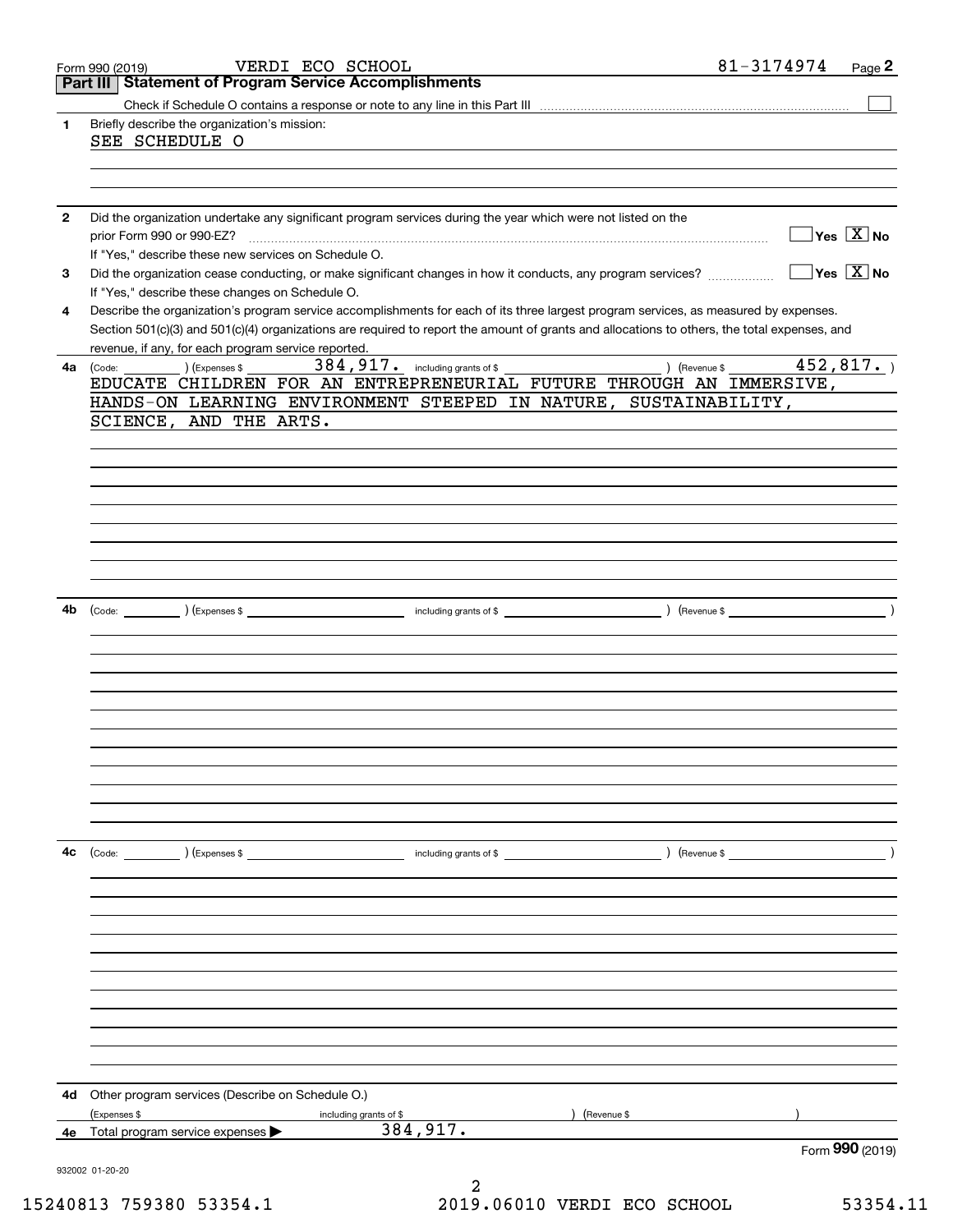| Form 990 (2019) |  |  |
|-----------------|--|--|

|     |                                                                                                                                                                                                                                                            |                 | Yes | No              |
|-----|------------------------------------------------------------------------------------------------------------------------------------------------------------------------------------------------------------------------------------------------------------|-----------------|-----|-----------------|
| 1.  | Is the organization described in section $501(c)(3)$ or $4947(a)(1)$ (other than a private foundation)?                                                                                                                                                    |                 |     |                 |
|     |                                                                                                                                                                                                                                                            | 1               | x   |                 |
| 2   |                                                                                                                                                                                                                                                            | $\mathbf{2}$    |     | x               |
| 3   | Did the organization engage in direct or indirect political campaign activities on behalf of or in opposition to candidates for                                                                                                                            |                 |     |                 |
|     |                                                                                                                                                                                                                                                            | 3               |     | х               |
| 4   | Section 501(c)(3) organizations. Did the organization engage in lobbying activities, or have a section 501(h) election in effect                                                                                                                           |                 |     |                 |
|     |                                                                                                                                                                                                                                                            | 4               |     | x               |
| 5   | Is the organization a section 501(c)(4), 501(c)(5), or 501(c)(6) organization that receives membership dues, assessments, or                                                                                                                               |                 |     |                 |
|     |                                                                                                                                                                                                                                                            | 5               |     | x               |
| 6   | Did the organization maintain any donor advised funds or any similar funds or accounts for which donors have the right to                                                                                                                                  |                 |     |                 |
|     | provide advice on the distribution or investment of amounts in such funds or accounts? If "Yes," complete Schedule D, Part I                                                                                                                               | 6               |     | x               |
| 7   | Did the organization receive or hold a conservation easement, including easements to preserve open space,                                                                                                                                                  |                 |     | x               |
|     |                                                                                                                                                                                                                                                            | 7               |     |                 |
| 8   | Did the organization maintain collections of works of art, historical treasures, or other similar assets? If "Yes," complete                                                                                                                               |                 |     | x               |
|     |                                                                                                                                                                                                                                                            | 8               |     |                 |
| 9   | Did the organization report an amount in Part X, line 21, for escrow or custodial account liability, serve as a custodian for<br>amounts not listed in Part X; or provide credit counseling, debt management, credit repair, or debt negotiation services? |                 |     |                 |
|     |                                                                                                                                                                                                                                                            | 9               |     | x               |
| 10  | Did the organization, directly or through a related organization, hold assets in donor-restricted endowments                                                                                                                                               |                 |     |                 |
|     |                                                                                                                                                                                                                                                            | 10              |     | x               |
| 11  | If the organization's answer to any of the following questions is "Yes," then complete Schedule D, Parts VI, VII, VIII, IX, or X                                                                                                                           |                 |     |                 |
|     | as applicable.                                                                                                                                                                                                                                             |                 |     |                 |
|     | a Did the organization report an amount for land, buildings, and equipment in Part X, line 10? If "Yes," complete Schedule D,                                                                                                                              |                 |     |                 |
|     |                                                                                                                                                                                                                                                            | 11a             |     | x               |
|     | <b>b</b> Did the organization report an amount for investments - other securities in Part X, line 12, that is 5% or more of its total                                                                                                                      |                 |     |                 |
|     |                                                                                                                                                                                                                                                            | 11 <sub>b</sub> |     | x               |
|     | c Did the organization report an amount for investments - program related in Part X, line 13, that is 5% or more of its total                                                                                                                              |                 |     |                 |
|     |                                                                                                                                                                                                                                                            | 11c             |     | x               |
|     | d Did the organization report an amount for other assets in Part X, line 15, that is 5% or more of its total assets reported in                                                                                                                            |                 |     |                 |
|     |                                                                                                                                                                                                                                                            | 11d             |     | х               |
|     | Did the organization report an amount for other liabilities in Part X, line 25? If "Yes," complete Schedule D, Part X                                                                                                                                      | 11e             | x   |                 |
| f   | Did the organization's separate or consolidated financial statements for the tax year include a footnote that addresses                                                                                                                                    |                 |     |                 |
|     | the organization's liability for uncertain tax positions under FIN 48 (ASC 740)? If "Yes," complete Schedule D, Part X                                                                                                                                     | 11f             |     | х               |
|     | 12a Did the organization obtain separate, independent audited financial statements for the tax year? If "Yes," complete                                                                                                                                    |                 |     |                 |
|     |                                                                                                                                                                                                                                                            | 12a             |     | х               |
|     | <b>b</b> Was the organization included in consolidated, independent audited financial statements for the tax year?                                                                                                                                         |                 |     |                 |
|     | If "Yes," and if the organization answered "No" to line 12a, then completing Schedule D, Parts XI and XII is optional                                                                                                                                      | 12 <sub>b</sub> |     | х               |
| 13  | Is the organization a school described in section $170(b)(1)(A)(ii)?$ If "Yes," complete Schedule E                                                                                                                                                        | 13              | X   |                 |
| 14a | Did the organization maintain an office, employees, or agents outside of the United States?                                                                                                                                                                | 14a             |     | x               |
|     | <b>b</b> Did the organization have aggregate revenues or expenses of more than \$10,000 from grantmaking, fundraising, business,                                                                                                                           |                 |     |                 |
|     | investment, and program service activities outside the United States, or aggregate foreign investments valued at \$100,000                                                                                                                                 |                 |     |                 |
|     |                                                                                                                                                                                                                                                            | 14b             |     | x               |
| 15  | Did the organization report on Part IX, column (A), line 3, more than \$5,000 of grants or other assistance to or for any                                                                                                                                  |                 |     |                 |
|     |                                                                                                                                                                                                                                                            | 15              |     | x               |
| 16  | Did the organization report on Part IX, column (A), line 3, more than \$5,000 of aggregate grants or other assistance to                                                                                                                                   |                 |     |                 |
|     |                                                                                                                                                                                                                                                            | 16              |     | x               |
| 17  | Did the organization report a total of more than \$15,000 of expenses for professional fundraising services on Part IX,                                                                                                                                    |                 |     | X.              |
|     |                                                                                                                                                                                                                                                            | 17              |     |                 |
| 18  | Did the organization report more than \$15,000 total of fundraising event gross income and contributions on Part VIII, lines                                                                                                                               | 18              |     | X.              |
| 19  | Did the organization report more than \$15,000 of gross income from gaming activities on Part VIII, line 9a? If "Yes."                                                                                                                                     |                 |     |                 |
|     |                                                                                                                                                                                                                                                            | 19              |     | x               |
| 20a |                                                                                                                                                                                                                                                            | 20a             |     | x               |
|     | b If "Yes" to line 20a, did the organization attach a copy of its audited financial statements to this return?                                                                                                                                             | 20 <sub>b</sub> |     |                 |
| 21  | Did the organization report more than \$5,000 of grants or other assistance to any domestic organization or                                                                                                                                                |                 |     |                 |
|     |                                                                                                                                                                                                                                                            | 21              |     | x               |
|     | 932003 01-20-20                                                                                                                                                                                                                                            |                 |     | Form 990 (2019) |

932003 01-20-20

15240813 759380 53354.1 2019.06010 VERDI ECO SCHOOL 53354.11

3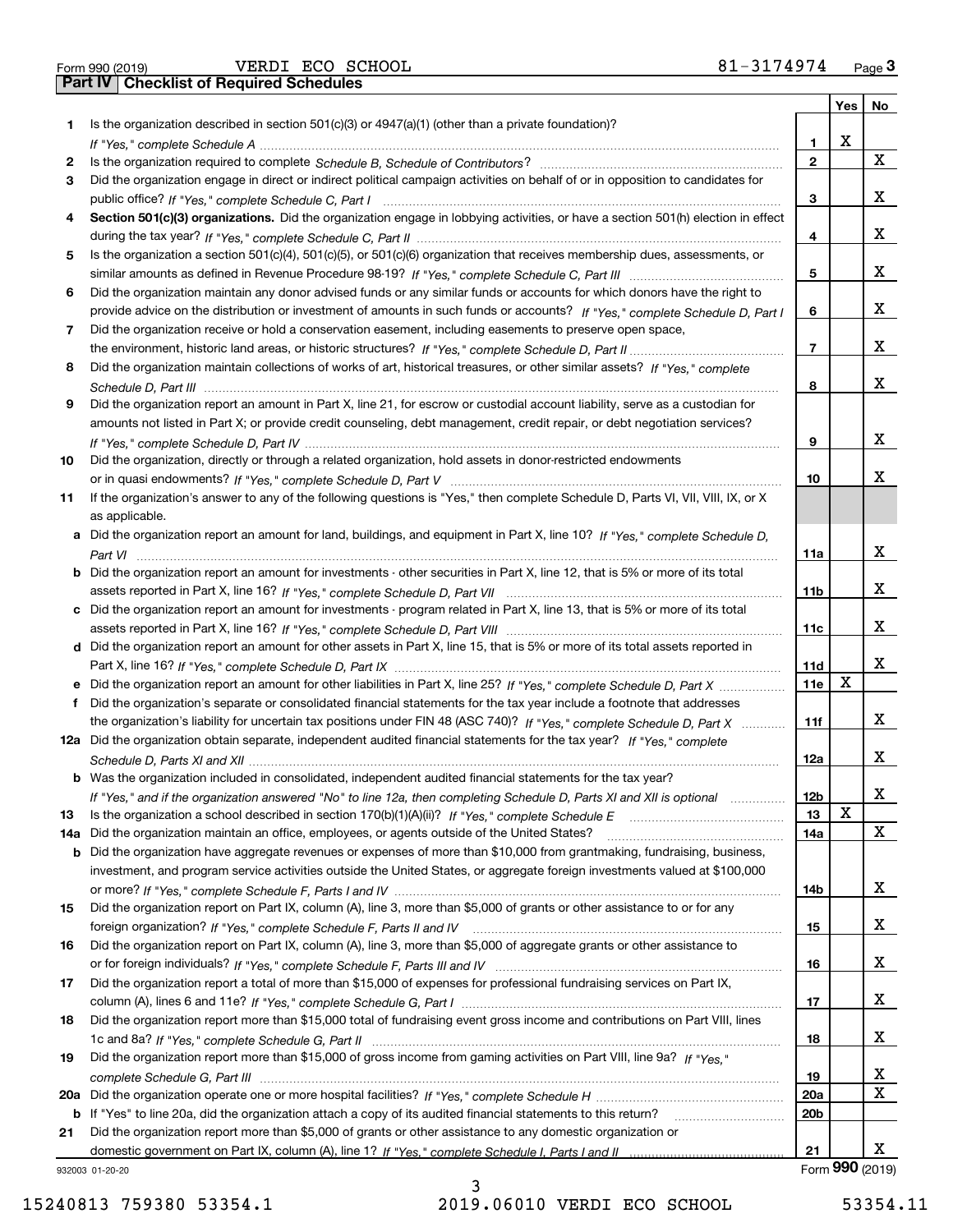|  | Form 990 (2019) |
|--|-----------------|
|  |                 |

*(continued)*

|               |                                                                                                                                    |                 | Yes        | No              |
|---------------|------------------------------------------------------------------------------------------------------------------------------------|-----------------|------------|-----------------|
| 22            | Did the organization report more than \$5,000 of grants or other assistance to or for domestic individuals on                      |                 |            |                 |
|               |                                                                                                                                    | 22              |            | x               |
| 23            | Did the organization answer "Yes" to Part VII, Section A, line 3, 4, or 5 about compensation of the organization's current         |                 |            |                 |
|               | and former officers, directors, trustees, key employees, and highest compensated employees? If "Yes," complete                     |                 |            |                 |
|               |                                                                                                                                    | 23              |            | x               |
|               | 24a Did the organization have a tax-exempt bond issue with an outstanding principal amount of more than \$100,000 as of the        |                 |            |                 |
|               | last day of the year, that was issued after December 31, 2002? If "Yes," answer lines 24b through 24d and complete                 |                 |            |                 |
|               |                                                                                                                                    | 24a             |            | x               |
|               | <b>b</b> Did the organization invest any proceeds of tax-exempt bonds beyond a temporary period exception?                         | 24 <sub>b</sub> |            |                 |
|               | c Did the organization maintain an escrow account other than a refunding escrow at any time during the year to defease             |                 |            |                 |
|               |                                                                                                                                    | 24c             |            |                 |
|               |                                                                                                                                    | 24d             |            |                 |
|               | 25a Section 501(c)(3), 501(c)(4), and 501(c)(29) organizations. Did the organization engage in an excess benefit                   |                 |            |                 |
|               |                                                                                                                                    | 25a             |            | x               |
|               | b Is the organization aware that it engaged in an excess benefit transaction with a disqualified person in a prior year, and       |                 |            |                 |
|               | that the transaction has not been reported on any of the organization's prior Forms 990 or 990-EZ? If "Yes," complete              |                 |            |                 |
|               | Schedule L, Part I                                                                                                                 | 25b             |            | x               |
| 26            | Did the organization report any amount on Part X, line 5 or 22, for receivables from or payables to any current                    |                 |            |                 |
|               | or former officer, director, trustee, key employee, creator or founder, substantial contributor, or 35%                            |                 |            |                 |
|               |                                                                                                                                    | 26              |            | х               |
| 27            | Did the organization provide a grant or other assistance to any current or former officer, director, trustee, key employee,        |                 |            |                 |
|               | creator or founder, substantial contributor or employee thereof, a grant selection committee member, or to a 35% controlled        |                 |            |                 |
|               | entity (including an employee thereof) or family member of any of these persons? If "Yes," complete Schedule L, Part III           | 27              |            | x               |
| 28            | Was the organization a party to a business transaction with one of the following parties (see Schedule L, Part IV                  |                 |            |                 |
|               | instructions, for applicable filing thresholds, conditions, and exceptions):                                                       |                 |            |                 |
|               | a A current or former officer, director, trustee, key employee, creator or founder, or substantial contributor? If                 |                 |            |                 |
|               |                                                                                                                                    | 28a             |            | х               |
|               |                                                                                                                                    | 28 <sub>b</sub> |            | х               |
|               | c A 35% controlled entity of one or more individuals and/or organizations described in lines 28a or 28b? If                        |                 |            |                 |
|               |                                                                                                                                    | 28c             |            | х               |
| 29            |                                                                                                                                    | 29              |            | X               |
| 30            | Did the organization receive contributions of art, historical treasures, or other similar assets, or qualified conservation        |                 |            |                 |
|               |                                                                                                                                    | 30              |            | х               |
| 31            | Did the organization liquidate, terminate, or dissolve and cease operations? If "Yes," complete Schedule N, Part I                 | 31              |            | $\mathbf X$     |
| 32            | Did the organization sell, exchange, dispose of, or transfer more than 25% of its net assets? If "Yes," complete                   |                 |            |                 |
|               |                                                                                                                                    | 32              |            | х               |
| 33            | Did the organization own 100% of an entity disregarded as separate from the organization under Regulations                         |                 |            |                 |
|               |                                                                                                                                    | 33              |            | х               |
| 34            | Was the organization related to any tax-exempt or taxable entity? If "Yes," complete Schedule R, Part II, III, or IV, and          |                 |            |                 |
|               |                                                                                                                                    | 34              |            | x               |
|               | 35a Did the organization have a controlled entity within the meaning of section 512(b)(13)?                                        | 35a             |            | X               |
|               | <b>b</b> If "Yes" to line 35a, did the organization receive any payment from or engage in any transaction with a controlled entity |                 |            |                 |
|               |                                                                                                                                    | 35b             |            |                 |
| 36            | Section 501(c)(3) organizations. Did the organization make any transfers to an exempt non-charitable related organization?         |                 |            |                 |
|               |                                                                                                                                    | 36              |            | x               |
| 37            | Did the organization conduct more than 5% of its activities through an entity that is not a related organization                   |                 |            |                 |
|               |                                                                                                                                    | 37              |            | х               |
| 38            | Did the organization complete Schedule O and provide explanations in Schedule O for Part VI, lines 11b and 19?                     |                 |            |                 |
|               | Note: All Form 990 filers are required to complete Schedule O                                                                      | 38              | X          |                 |
| <b>Part V</b> | <b>Statements Regarding Other IRS Filings and Tax Compliance</b>                                                                   |                 |            |                 |
|               | Check if Schedule O contains a response or note to any line in this Part V                                                         |                 |            |                 |
|               |                                                                                                                                    |                 | <b>Yes</b> | No              |
|               | 1a                                                                                                                                 |                 |            |                 |
|               | 0<br><b>b</b> Enter the number of Forms W-2G included in line 1a. Enter -0- if not applicable<br>1b                                |                 |            |                 |
| c             | Did the organization comply with backup withholding rules for reportable payments to vendors and reportable gaming                 |                 |            |                 |
|               | (gambling) winnings to prize winners?                                                                                              | 1c              |            |                 |
|               | 932004 01-20-20                                                                                                                    |                 |            | Form 990 (2019) |
|               |                                                                                                                                    |                 |            |                 |

15240813 759380 53354.1 2019.06010 VERDI ECO SCHOOL 53354.11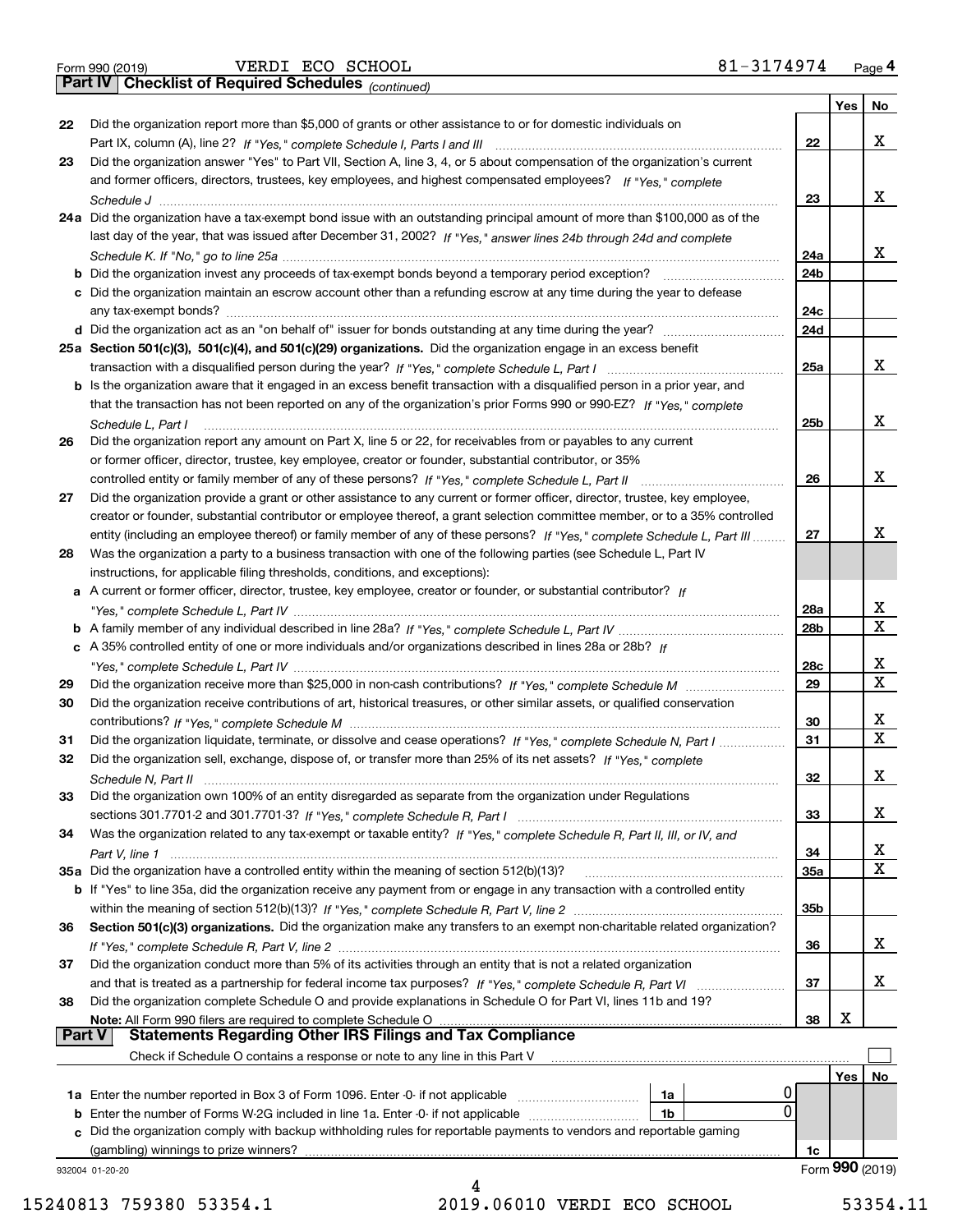| Part V | 81-3174974<br>VERDI ECO SCHOOL<br>Form 990 (2019)<br>Statements Regarding Other IRS Filings and Tax Compliance (continued)                                                                |                |       | Page 5 |
|--------|-------------------------------------------------------------------------------------------------------------------------------------------------------------------------------------------|----------------|-------|--------|
|        |                                                                                                                                                                                           |                | Yes l | No     |
|        | 2a Enter the number of employees reported on Form W-3, Transmittal of Wage and Tax Statements,                                                                                            |                |       |        |
|        | 11<br>filed for the calendar year ending with or within the year covered by this return [11] [11] filed for the calendar year ending with or within the year covered by this return<br>2a |                |       |        |
|        |                                                                                                                                                                                           | 2 <sub>b</sub> | х     |        |
|        |                                                                                                                                                                                           |                |       |        |
|        | 3a Did the organization have unrelated business gross income of \$1,000 or more during the year?                                                                                          | 3a             |       | x      |
|        |                                                                                                                                                                                           | 3b             |       |        |
|        | 4a At any time during the calendar year, did the organization have an interest in, or a signature or other authority over, a                                                              |                |       |        |
|        |                                                                                                                                                                                           | 4a             |       | x      |
|        | <b>b</b> If "Yes," enter the name of the foreign country $\triangleright$                                                                                                                 |                |       |        |
|        | See instructions for filing requirements for FinCEN Form 114, Report of Foreign Bank and Financial Accounts (FBAR).                                                                       |                |       |        |
|        | 5a Was the organization a party to a prohibited tax shelter transaction at any time during the tax year?                                                                                  | 5a             |       | х      |
|        |                                                                                                                                                                                           | 5 <sub>b</sub> |       | X      |
|        |                                                                                                                                                                                           | 5c             |       |        |
|        | 6a Does the organization have annual gross receipts that are normally greater than \$100,000, and did the organization solicit                                                            |                |       |        |
|        | any contributions that were not tax deductible as charitable contributions?                                                                                                               | 6a             |       | x      |
|        | b If "Yes," did the organization include with every solicitation an express statement that such contributions or gifts                                                                    |                |       |        |
|        | were not tax deductible?                                                                                                                                                                  | 6b             |       |        |
| 7      | Organizations that may receive deductible contributions under section 170(c).                                                                                                             |                |       |        |
| a      | Did the organization receive a payment in excess of \$75 made partly as a contribution and partly for goods and services provided to the payor?                                           | 7a             |       | x      |
|        | <b>b</b> If "Yes," did the organization notify the donor of the value of the goods or services provided?                                                                                  | 7b             |       |        |
|        | c Did the organization sell, exchange, or otherwise dispose of tangible personal property for which it was required                                                                       |                |       |        |
|        | to file Form 8282?                                                                                                                                                                        | 7c             |       | x      |
|        | 7d<br>d If "Yes," indicate the number of Forms 8282 filed during the year                                                                                                                 |                |       |        |
| е      | Did the organization receive any funds, directly or indirectly, to pay premiums on a personal benefit contract?                                                                           | 7e             |       |        |
| f      | Did the organization, during the year, pay premiums, directly or indirectly, on a personal benefit contract?                                                                              | 7f             |       |        |
| g      | If the organization received a contribution of qualified intellectual property, did the organization file Form 8899 as required?                                                          | 7g             |       |        |
|        | h If the organization received a contribution of cars, boats, airplanes, or other vehicles, did the organization file a Form 1098-C?                                                      | 7h             |       |        |
| 8      | Sponsoring organizations maintaining donor advised funds. Did a donor advised fund maintained by the                                                                                      |                |       |        |
|        | sponsoring organization have excess business holdings at any time during the year?                                                                                                        | 8              |       |        |
| 9      | Sponsoring organizations maintaining donor advised funds.                                                                                                                                 |                |       |        |
| а      | Did the sponsoring organization make any taxable distributions under section 4966?                                                                                                        | 9a             |       |        |
|        | <b>b</b> Did the sponsoring organization make a distribution to a donor, donor advisor, or related person?                                                                                | 9b             |       |        |
| 10     | Section 501(c)(7) organizations. Enter:                                                                                                                                                   |                |       |        |
|        | a Initiation fees and capital contributions included on Part VIII, line 12<br>10a                                                                                                         |                |       |        |
|        | b Gross receipts, included on Form 990, Part VIII, line 12, for public use of club facilities<br>10b                                                                                      |                |       |        |
| 11     | Section 501(c)(12) organizations. Enter:                                                                                                                                                  |                |       |        |
| а      | 11a                                                                                                                                                                                       |                |       |        |
|        | <b>b</b> Gross income from other sources (Do not net amounts due or paid to other sources against                                                                                         |                |       |        |
|        | 11b<br>12a Section 4947(a)(1) non-exempt charitable trusts. Is the organization filing Form 990 in lieu of Form 1041?                                                                     | 12a            |       |        |
|        | <b>b</b> If "Yes," enter the amount of tax-exempt interest received or accrued during the year<br>12b                                                                                     |                |       |        |
| 13     | Section 501(c)(29) qualified nonprofit health insurance issuers.                                                                                                                          |                |       |        |
|        |                                                                                                                                                                                           | <b>13a</b>     |       |        |
|        | Note: See the instructions for additional information the organization must report on Schedule O.                                                                                         |                |       |        |
|        | <b>b</b> Enter the amount of reserves the organization is required to maintain by the states in which the                                                                                 |                |       |        |
|        | 13 <sub>b</sub>                                                                                                                                                                           |                |       |        |
|        | 13c                                                                                                                                                                                       |                |       |        |
| 14a    | Did the organization receive any payments for indoor tanning services during the tax year?                                                                                                | 14a            |       | х      |
|        |                                                                                                                                                                                           | 14b            |       |        |
| 15     | Is the organization subject to the section 4960 tax on payment(s) of more than \$1,000,000 in remuneration or                                                                             |                |       |        |
|        |                                                                                                                                                                                           | 15             |       | х      |
|        | If "Yes," see instructions and file Form 4720, Schedule N.                                                                                                                                |                |       |        |
| 16     | Is the organization an educational institution subject to the section 4968 excise tax on net investment income?<br>.                                                                      | 16             |       | х      |
|        | If "Yes," complete Form 4720, Schedule O.                                                                                                                                                 |                |       |        |
|        |                                                                                                                                                                                           |                |       |        |

Form (2019) **990**

932005 01-20-20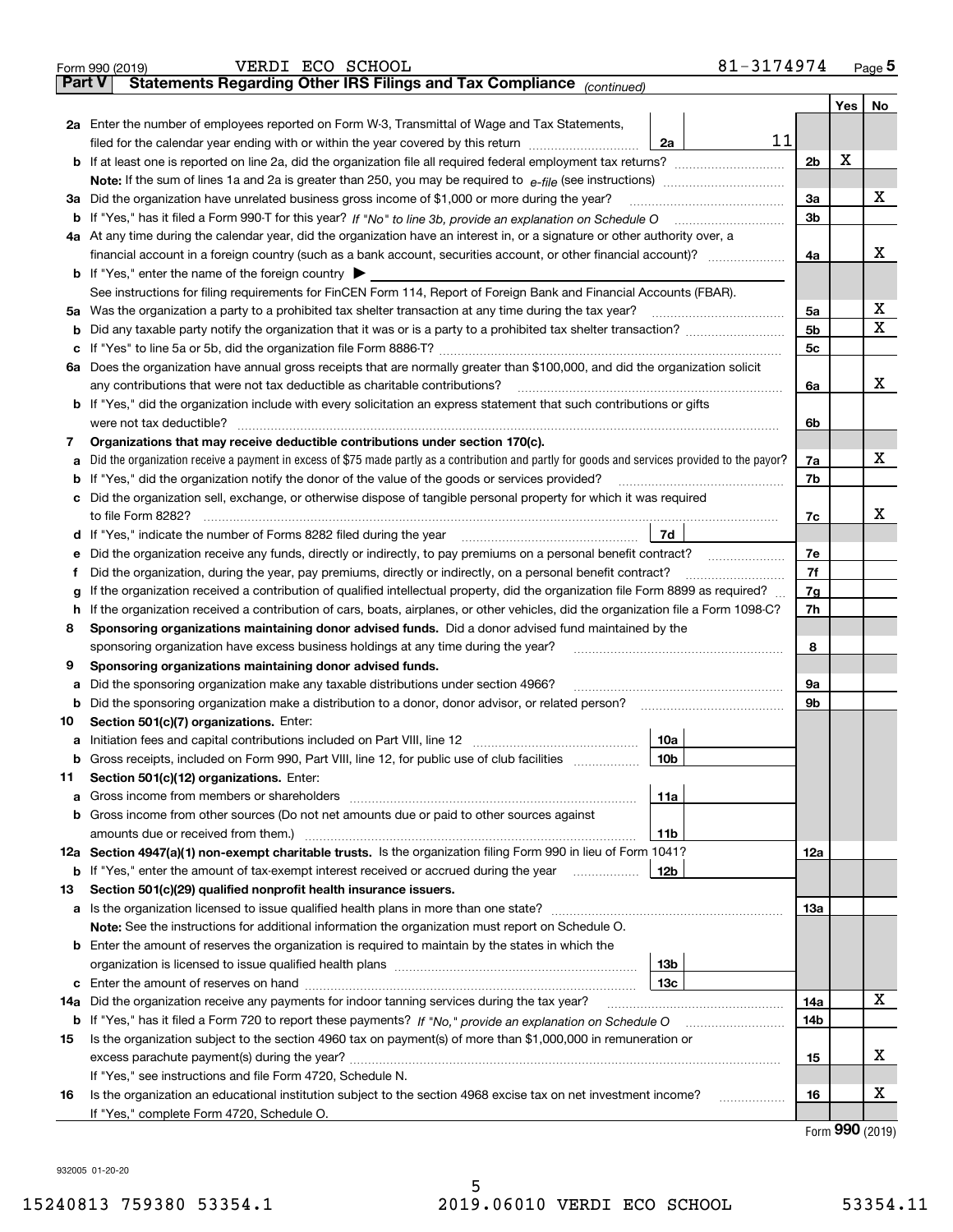|    |                                                                                                                                                  |                 |                 | $\overline{\mathbf{x}}$   |
|----|--------------------------------------------------------------------------------------------------------------------------------------------------|-----------------|-----------------|---------------------------|
|    | <b>Section A. Governing Body and Management</b>                                                                                                  |                 |                 |                           |
|    |                                                                                                                                                  |                 | Yes   No        |                           |
|    | <b>1a</b> Enter the number of voting members of the governing body at the end of the tax year<br>1a                                              | 2               |                 |                           |
|    | If there are material differences in voting rights among members of the governing body, or if the governing                                      |                 |                 |                           |
|    | body delegated broad authority to an executive committee or similar committee, explain on Schedule O.                                            |                 |                 |                           |
|    | Enter the number of voting members included on line 1a, above, who are independent<br>1b                                                         | 2               |                 |                           |
| 2  | Did any officer, director, trustee, or key employee have a family relationship or a business relationship with any other                         |                 |                 |                           |
|    | officer, director, trustee, or key employee?                                                                                                     | $\mathbf{2}$    | х               |                           |
| 3  | Did the organization delegate control over management duties customarily performed by or under the direct supervision                            |                 |                 |                           |
|    | of officers, directors, trustees, or key employees to a management company or other person?                                                      | 3               |                 | $rac{\text{X}}{\text{X}}$ |
| 4  | Did the organization make any significant changes to its governing documents since the prior Form 990 was filed?                                 | 4               |                 |                           |
| 5  |                                                                                                                                                  | 5               |                 | $\overline{\mathbf{x}}$   |
| 6  | Did the organization have members or stockholders?                                                                                               | 6               |                 | $\overline{\mathbf{x}}$   |
| 7a | Did the organization have members, stockholders, or other persons who had the power to elect or appoint one or                                   |                 |                 |                           |
|    |                                                                                                                                                  | 7a              |                 | X                         |
|    | <b>b</b> Are any governance decisions of the organization reserved to (or subject to approval by) members, stockholders, or                      |                 |                 |                           |
|    | persons other than the governing body?                                                                                                           | 7b              |                 | х                         |
| 8  | Did the organization contemporaneously document the meetings held or written actions undertaken during the year by the following:                |                 |                 |                           |
| а  |                                                                                                                                                  | 8а              | х               |                           |
| b  |                                                                                                                                                  | 8b              | X               |                           |
| 9  | Is there any officer, director, trustee, or key employee listed in Part VII, Section A, who cannot be reached at the                             |                 |                 |                           |
|    |                                                                                                                                                  | 9               |                 | x                         |
|    | Section B. Policies (This Section B requests information about policies not required by the Internal Revenue Code.)                              |                 |                 |                           |
|    |                                                                                                                                                  |                 | Yes             | No                        |
|    |                                                                                                                                                  | 10a             |                 | X                         |
|    | <b>b</b> If "Yes," did the organization have written policies and procedures governing the activities of such chapters, affiliates,              |                 |                 |                           |
|    |                                                                                                                                                  | 10 <sub>b</sub> |                 |                           |
|    | 11a Has the organization provided a complete copy of this Form 990 to all members of its governing body before filing the form?                  | 11a             | x               |                           |
|    | <b>b</b> Describe in Schedule O the process, if any, used by the organization to review this Form 990.                                           |                 |                 |                           |
|    |                                                                                                                                                  | 12a             | x               |                           |
| b  |                                                                                                                                                  | 12 <sub>b</sub> | x               |                           |
|    | c Did the organization regularly and consistently monitor and enforce compliance with the policy? If "Yes," describe                             |                 |                 |                           |
|    | in Schedule O how this was done measured and contain an account of the state of the state of the state of the                                    | 12c             |                 | X                         |
| 13 |                                                                                                                                                  | 13              | $\mathbf X$     |                           |
| 14 | Did the organization have a written document retention and destruction policy? [11] manufaction policy?                                          | 14              |                 | $\mathbf X$               |
| 15 | Did the process for determining compensation of the following persons include a review and approval by independent                               |                 |                 |                           |
|    | persons, comparability data, and contemporaneous substantiation of the deliberation and decision?                                                |                 |                 |                           |
|    | a The organization's CEO, Executive Director, or top management official [111] [11] manument material manument                                   | 15a             |                 | х                         |
|    |                                                                                                                                                  | 15b             |                 | X                         |
|    | If "Yes" to line 15a or 15b, describe the process in Schedule O (see instructions).                                                              |                 |                 |                           |
|    | 16a Did the organization invest in, contribute assets to, or participate in a joint venture or similar arrangement with a                        |                 |                 |                           |
|    | taxable entity during the year?                                                                                                                  | 16a             |                 | х                         |
|    | b If "Yes," did the organization follow a written policy or procedure requiring the organization to evaluate its participation                   |                 |                 |                           |
|    | in joint venture arrangements under applicable federal tax law, and take steps to safeguard the organization's                                   |                 |                 |                           |
|    |                                                                                                                                                  | 16b             |                 |                           |
|    | <b>Section C. Disclosure</b>                                                                                                                     |                 |                 |                           |
| 17 | <b>NONE</b><br>List the states with which a copy of this Form 990 is required to be filed $\blacktriangleright$                                  |                 |                 |                           |
| 18 | Section 6104 requires an organization to make its Forms 1023 (1024 or 1024-A, if applicable), 990, and 990-T (Section 501(c)(3)s only) available |                 |                 |                           |
|    | for public inspection. Indicate how you made these available. Check all that apply.                                                              |                 |                 |                           |
|    | $\lfloor X \rfloor$ Upon request<br>Another's website<br>Own website<br>Other (explain on Schedule O)                                            |                 |                 |                           |
|    | Describe on Schedule O whether (and if so, how) the organization made its governing documents, conflict of interest policy, and financial        |                 |                 |                           |
| 19 |                                                                                                                                                  |                 |                 |                           |
|    | statements available to the public during the tax year.                                                                                          |                 |                 |                           |
|    | State the name, address, and telephone number of the person who possesses the organization's books and records                                   |                 |                 |                           |
|    | AYANA VERDI - 321-298-2501                                                                                                                       |                 |                 |                           |
| 20 | 32835<br>1851 HIGHLAND AVE, MELBOURNE,<br>FL                                                                                                     |                 | Form 990 (2019) |                           |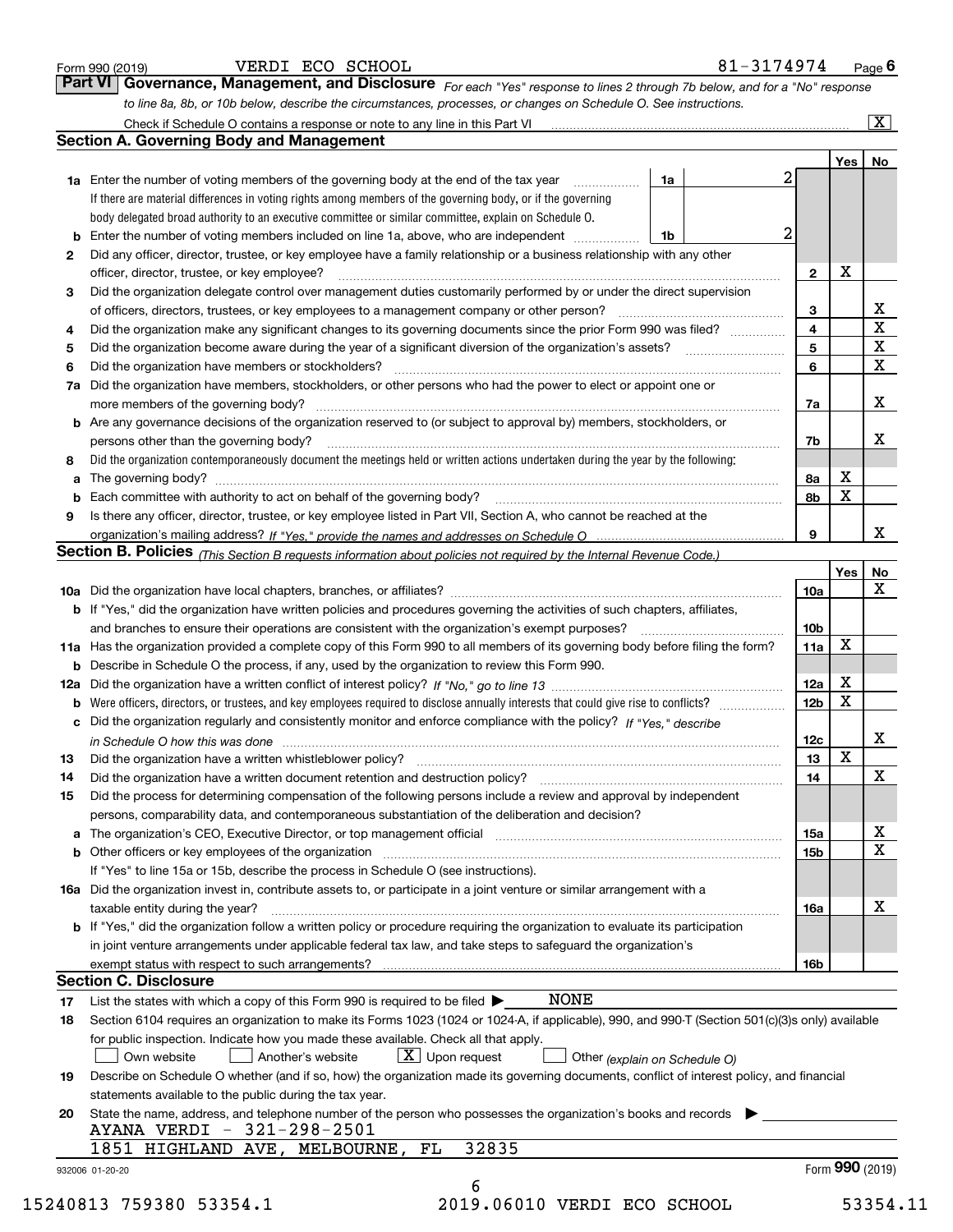| Form 990 (2019) |  |  |
|-----------------|--|--|
|                 |  |  |

 $\mathcal{L}^{\text{max}}$ 

| orm 990 (2019) <sup>.</sup> | VERDI ECO SCHOOL                              | 81-3174974                                                                                 | Page <i>I</i> |
|-----------------------------|-----------------------------------------------|--------------------------------------------------------------------------------------------|---------------|
|                             |                                               | Part VII Compensation of Officers, Directors, Trustees, Key Employees, Highest Compensated |               |
|                             | <b>Employees, and Independent Contractors</b> |                                                                                            |               |

Check if Schedule O contains a response or note to any line in this Part VII

**Section A. Officers, Directors, Trustees, Key Employees, and Highest Compensated Employees**

**1a**  Complete this table for all persons required to be listed. Report compensation for the calendar year ending with or within the organization's tax year. **•** List all of the organization's current officers, directors, trustees (whether individuals or organizations), regardless of amount of compensation.

Enter -0- in columns (D), (E), and (F) if no compensation was paid.

 $\bullet$  List all of the organization's  $\,$ current key employees, if any. See instructions for definition of "key employee."

**•** List the organization's five current highest compensated employees (other than an officer, director, trustee, or key employee) who received reportable compensation (Box 5 of Form W-2 and/or Box 7 of Form 1099-MISC) of more than \$100,000 from the organization and any related organizations.

**•** List all of the organization's former officers, key employees, and highest compensated employees who received more than \$100,000 of reportable compensation from the organization and any related organizations.

**former directors or trustees**  ¥ List all of the organization's that received, in the capacity as a former director or trustee of the organization, more than \$10,000 of reportable compensation from the organization and any related organizations.

See instructions for the order in which to list the persons above.

 $\boxed{\textbf{X}}$  Check this box if neither the organization nor any related organization compensated any current officer, director, or trustee.

| (A)             | (B)                      | (C)<br>(D)                     |                                                                                                                                                                         |             |              |                                   |        | (E)             | (F)             |                             |
|-----------------|--------------------------|--------------------------------|-------------------------------------------------------------------------------------------------------------------------------------------------------------------------|-------------|--------------|-----------------------------------|--------|-----------------|-----------------|-----------------------------|
| Name and title  | Average<br>hours per     |                                | Position<br>Reportable<br>Reportable<br>(do not check more than one<br>compensation<br>compensation<br>box, unless person is both an<br>officer and a director/trustee) |             |              |                                   |        |                 |                 | Estimated<br>amount of      |
|                 | week                     |                                |                                                                                                                                                                         |             |              |                                   |        | from            | from related    | other                       |
|                 | (list any                |                                |                                                                                                                                                                         |             |              |                                   |        | the             | organizations   | compensation                |
|                 | hours for                |                                |                                                                                                                                                                         |             |              |                                   |        | organization    | (W-2/1099-MISC) | from the                    |
|                 | related<br>organizations |                                |                                                                                                                                                                         |             |              |                                   |        | (W-2/1099-MISC) |                 | organization<br>and related |
|                 | below                    |                                |                                                                                                                                                                         |             |              |                                   |        |                 |                 | organizations               |
|                 | line)                    | Individual trustee or director | Institutional trustee                                                                                                                                                   | Officer     | Key employee | Highest compensated<br>  employee | Former |                 |                 |                             |
| (1) AYANA VERDI | 40.00                    |                                |                                                                                                                                                                         |             |              |                                   |        |                 |                 |                             |
| PRESIDENT       |                          | $\mathbf X$                    |                                                                                                                                                                         | $\mathbf X$ |              |                                   |        | $0$ .           | $0$ .           | 0.                          |
| (2) JOHN VERDI  | 40.00                    |                                |                                                                                                                                                                         |             |              |                                   |        |                 |                 |                             |
| VICE PRESIDENT  |                          |                                |                                                                                                                                                                         | $\mathbf X$ |              |                                   |        | $\mathbf 0$ .   | 0.              | 0.                          |
|                 |                          |                                |                                                                                                                                                                         |             |              |                                   |        |                 |                 |                             |
|                 |                          |                                |                                                                                                                                                                         |             |              |                                   |        |                 |                 |                             |
|                 |                          |                                |                                                                                                                                                                         |             |              |                                   |        |                 |                 |                             |
|                 |                          |                                |                                                                                                                                                                         |             |              |                                   |        |                 |                 |                             |
|                 |                          |                                |                                                                                                                                                                         |             |              |                                   |        |                 |                 |                             |
|                 |                          |                                |                                                                                                                                                                         |             |              |                                   |        |                 |                 |                             |
|                 |                          |                                |                                                                                                                                                                         |             |              |                                   |        |                 |                 |                             |
|                 |                          |                                |                                                                                                                                                                         |             |              |                                   |        |                 |                 |                             |
|                 |                          |                                |                                                                                                                                                                         |             |              |                                   |        |                 |                 |                             |
|                 |                          |                                |                                                                                                                                                                         |             |              |                                   |        |                 |                 |                             |
|                 |                          |                                |                                                                                                                                                                         |             |              |                                   |        |                 |                 |                             |
|                 |                          |                                |                                                                                                                                                                         |             |              |                                   |        |                 |                 |                             |
|                 |                          |                                |                                                                                                                                                                         |             |              |                                   |        |                 |                 |                             |
|                 |                          |                                |                                                                                                                                                                         |             |              |                                   |        |                 |                 |                             |
|                 |                          |                                |                                                                                                                                                                         |             |              |                                   |        |                 |                 |                             |
|                 |                          |                                |                                                                                                                                                                         |             |              |                                   |        |                 |                 |                             |
|                 |                          |                                |                                                                                                                                                                         |             |              |                                   |        |                 |                 |                             |
|                 |                          |                                |                                                                                                                                                                         |             |              |                                   |        |                 |                 |                             |
|                 |                          |                                |                                                                                                                                                                         |             |              |                                   |        |                 |                 |                             |
|                 |                          |                                |                                                                                                                                                                         |             |              |                                   |        |                 |                 |                             |
|                 |                          |                                |                                                                                                                                                                         |             |              |                                   |        |                 |                 |                             |
|                 |                          |                                |                                                                                                                                                                         |             |              |                                   |        |                 |                 |                             |
|                 |                          |                                |                                                                                                                                                                         |             |              |                                   |        |                 |                 |                             |
|                 |                          |                                |                                                                                                                                                                         |             |              |                                   |        |                 |                 |                             |
|                 |                          |                                |                                                                                                                                                                         |             |              |                                   |        |                 |                 |                             |
|                 |                          |                                |                                                                                                                                                                         |             |              |                                   |        |                 |                 |                             |
|                 |                          |                                |                                                                                                                                                                         |             |              |                                   |        |                 |                 |                             |
|                 |                          |                                |                                                                                                                                                                         |             |              |                                   |        |                 |                 |                             |
|                 |                          |                                |                                                                                                                                                                         |             |              |                                   |        |                 |                 |                             |
| 932007 01-20-20 |                          |                                |                                                                                                                                                                         |             |              |                                   |        |                 |                 | Form 990 (2019)             |

7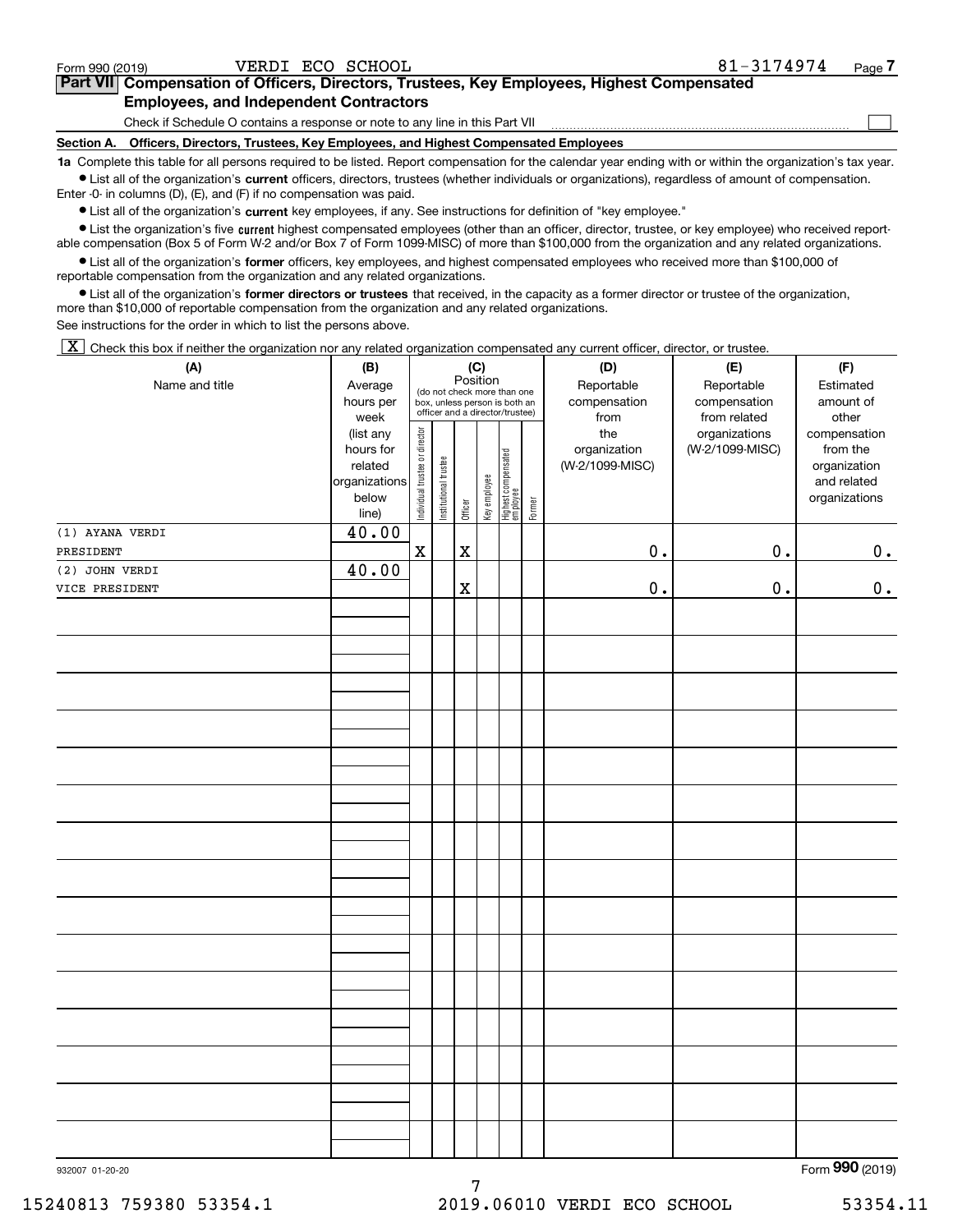|              | VERDI ECO SCHOOL<br>Form 990 (2019)                                                                                                                                                                                                                                 |                                                                      |                                |                       |                 |              |                                                                                                 |        |                                           | 81-3174974                                        |                                               |     |                                                                          | Page 8                                        |
|--------------|---------------------------------------------------------------------------------------------------------------------------------------------------------------------------------------------------------------------------------------------------------------------|----------------------------------------------------------------------|--------------------------------|-----------------------|-----------------|--------------|-------------------------------------------------------------------------------------------------|--------|-------------------------------------------|---------------------------------------------------|-----------------------------------------------|-----|--------------------------------------------------------------------------|-----------------------------------------------|
|              | <b>Part VII</b><br>Section A. Officers, Directors, Trustees, Key Employees, and Highest Compensated Employees (continued)                                                                                                                                           |                                                                      |                                |                       |                 |              |                                                                                                 |        |                                           |                                                   |                                               |     |                                                                          |                                               |
|              | (A)<br>Name and title                                                                                                                                                                                                                                               | (B)<br>Average<br>hours per<br>week                                  |                                |                       | (C)<br>Position |              | (do not check more than one<br>box, unless person is both an<br>officer and a director/trustee) |        | (D)<br>Reportable<br>compensation<br>from | (E)<br>Reportable<br>compensation<br>from related |                                               |     | (F)<br>Estimated<br>amount of<br>other                                   |                                               |
|              |                                                                                                                                                                                                                                                                     | (list any<br>hours for<br>related<br>organizations<br>below<br>line) | Individual trustee or director | Institutional trustee | Officer         | key employee | Highest compensated<br>employee                                                                 | Former | the<br>organization<br>(W-2/1099-MISC)    | organizations<br>(W-2/1099-MISC)                  |                                               |     | compensation<br>from the<br>organization<br>and related<br>organizations |                                               |
|              |                                                                                                                                                                                                                                                                     |                                                                      |                                |                       |                 |              |                                                                                                 |        |                                           |                                                   |                                               |     |                                                                          |                                               |
|              |                                                                                                                                                                                                                                                                     |                                                                      |                                |                       |                 |              |                                                                                                 |        |                                           |                                                   |                                               |     |                                                                          |                                               |
|              |                                                                                                                                                                                                                                                                     |                                                                      |                                |                       |                 |              |                                                                                                 |        |                                           |                                                   |                                               |     |                                                                          |                                               |
|              |                                                                                                                                                                                                                                                                     |                                                                      |                                |                       |                 |              |                                                                                                 |        |                                           |                                                   |                                               |     |                                                                          |                                               |
|              |                                                                                                                                                                                                                                                                     |                                                                      |                                |                       |                 |              |                                                                                                 |        |                                           |                                                   |                                               |     |                                                                          |                                               |
|              |                                                                                                                                                                                                                                                                     |                                                                      |                                |                       |                 |              |                                                                                                 |        |                                           |                                                   |                                               |     |                                                                          |                                               |
|              |                                                                                                                                                                                                                                                                     |                                                                      |                                |                       |                 |              |                                                                                                 |        |                                           |                                                   |                                               |     |                                                                          |                                               |
|              |                                                                                                                                                                                                                                                                     |                                                                      |                                |                       |                 |              |                                                                                                 |        |                                           |                                                   |                                               |     |                                                                          |                                               |
|              |                                                                                                                                                                                                                                                                     |                                                                      |                                |                       |                 |              |                                                                                                 |        |                                           |                                                   |                                               |     |                                                                          |                                               |
|              | 1b Subtotal                                                                                                                                                                                                                                                         |                                                                      |                                |                       |                 |              |                                                                                                 |        | 0.                                        |                                                   | 0.                                            |     |                                                                          | $0$ .                                         |
|              | c Total from continuation sheets to Part VII, Section A                                                                                                                                                                                                             |                                                                      |                                |                       |                 |              |                                                                                                 |        | $\overline{0}$ .<br>$\overline{0}$ .      |                                                   | $\overline{\mathbf{0}}$ .<br>$\overline{0}$ . |     |                                                                          | $\overline{0}$ .<br>$\overline{\mathbf{0}}$ . |
| $\mathbf{2}$ | Total number of individuals (including but not limited to those listed above) who received more than \$100,000 of reportable<br>compensation from the organization $\blacktriangleright$                                                                            |                                                                      |                                |                       |                 |              |                                                                                                 |        |                                           |                                                   |                                               |     |                                                                          | 0                                             |
|              |                                                                                                                                                                                                                                                                     |                                                                      |                                |                       |                 |              |                                                                                                 |        |                                           |                                                   |                                               |     | Yes                                                                      | No                                            |
| з            | Did the organization list any former officer, director, trustee, key employee, or highest compensated employee on                                                                                                                                                   |                                                                      |                                |                       |                 |              |                                                                                                 |        |                                           |                                                   |                                               |     |                                                                          | х                                             |
| 4            | line 1a? If "Yes," complete Schedule J for such individual manufactured contained and the Yes," complete Schedule J for such individual<br>For any individual listed on line 1a, is the sum of reportable compensation and other compensation from the organization |                                                                      |                                |                       |                 |              |                                                                                                 |        |                                           |                                                   |                                               | 3   |                                                                          |                                               |
| 5            | Did any person listed on line 1a receive or accrue compensation from any unrelated organization or individual for services                                                                                                                                          |                                                                      |                                |                       |                 |              |                                                                                                 |        |                                           |                                                   |                                               | 4   |                                                                          | х                                             |
|              |                                                                                                                                                                                                                                                                     |                                                                      |                                |                       |                 |              |                                                                                                 |        |                                           |                                                   |                                               | 5   |                                                                          | X                                             |
| 1            | <b>Section B. Independent Contractors</b><br>Complete this table for your five highest compensated independent contractors that received more than \$100,000 of compensation from                                                                                   |                                                                      |                                |                       |                 |              |                                                                                                 |        |                                           |                                                   |                                               |     |                                                                          |                                               |
|              | the organization. Report compensation for the calendar year ending with or within the organization's tax year.                                                                                                                                                      |                                                                      |                                |                       |                 |              |                                                                                                 |        |                                           |                                                   |                                               |     |                                                                          |                                               |
|              | (A)<br>Name and business address                                                                                                                                                                                                                                    |                                                                      |                                | <b>NONE</b>           |                 |              |                                                                                                 |        | (B)<br>Description of services            |                                                   |                                               | (C) | Compensation                                                             |                                               |
|              |                                                                                                                                                                                                                                                                     |                                                                      |                                |                       |                 |              |                                                                                                 |        |                                           |                                                   |                                               |     |                                                                          |                                               |
|              |                                                                                                                                                                                                                                                                     |                                                                      |                                |                       |                 |              |                                                                                                 |        |                                           |                                                   |                                               |     |                                                                          |                                               |
|              |                                                                                                                                                                                                                                                                     |                                                                      |                                |                       |                 |              |                                                                                                 |        |                                           |                                                   |                                               |     |                                                                          |                                               |
|              |                                                                                                                                                                                                                                                                     |                                                                      |                                |                       |                 |              |                                                                                                 |        |                                           |                                                   |                                               |     |                                                                          |                                               |
|              |                                                                                                                                                                                                                                                                     |                                                                      |                                |                       |                 |              |                                                                                                 |        |                                           |                                                   |                                               |     |                                                                          |                                               |
| 2            | Total number of independent contractors (including but not limited to those listed above) who received more than<br>\$100,000 of compensation from the organization                                                                                                 |                                                                      |                                |                       |                 | 0            |                                                                                                 |        |                                           |                                                   |                                               |     |                                                                          |                                               |
|              |                                                                                                                                                                                                                                                                     |                                                                      |                                |                       |                 |              |                                                                                                 |        |                                           |                                                   |                                               |     | Form 990 (2019)                                                          |                                               |

932008 01-20-20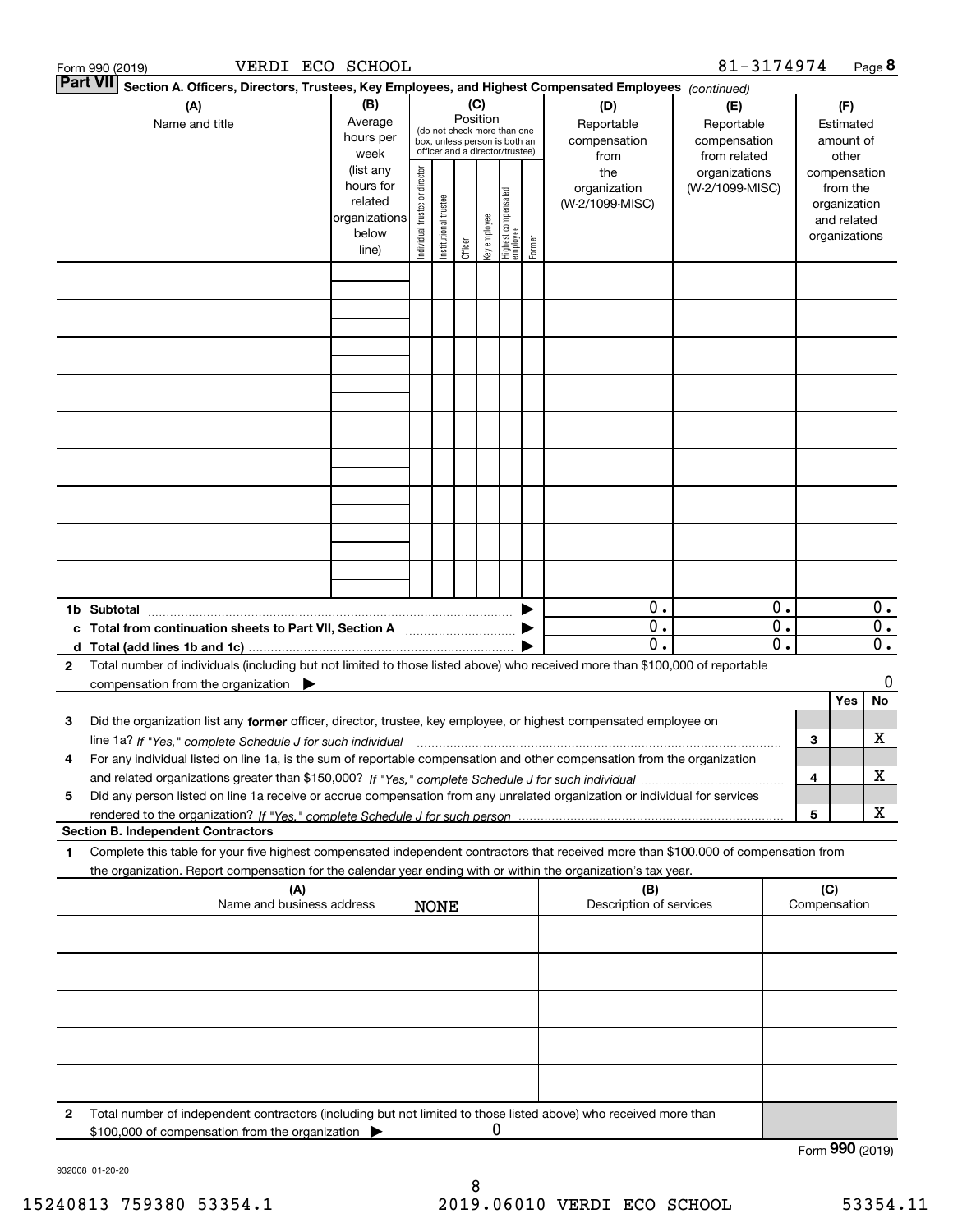| Check if Schedule O contains a response or note to any line in this Part VIII<br>(B)<br>$\overline{C}$<br>(D)<br>(A)<br>Related or exempt<br>Unrelated<br>Total revenue<br>function revenue<br> business revenue<br>Contributions, Gifts, Grants<br>and Other Similar Amounts<br>Federated campaigns<br>1a<br>1а<br>1 <sub>b</sub><br>Membership dues<br>b<br>1 <sub>c</sub><br>Fundraising events<br>с<br>1 <sub>d</sub><br>Related organizations<br>d<br>1e<br>Government grants (contributions)<br>е<br>All other contributions, gifts, grants, and<br>f<br>77,696.<br>1f<br>similar amounts not included above<br>$1g$ \$<br>Noncash contributions included in lines 1a-1f<br>77,696.<br>h.<br><b>Business Code</b><br>424,343.<br>424,343.<br>900099<br>TUITION INCOME<br>2a<br>Program Service<br>Revenue<br>900099<br>27,088.<br>27,088.<br>NON-PROFIT INCOME<br>b<br>1,478.<br>1,478.<br>900099<br>BILLABLE EXPENSE INCOM<br>C<br>$\overline{58}$ .<br>$\overline{58}$ .<br>900099<br><b>SALES</b><br>d<br>$-150.$<br>$-150.$<br>900099<br><b>OUTREACH PROJECTS</b><br>f<br>452,817.<br>$\blacktriangleright$<br>Investment income (including dividends, interest, and<br>3<br>Income from investment of tax-exempt bond proceeds<br>4<br>5<br>(i) Real<br>(ii) Personal<br>Gross rents<br>6a<br>6а<br>.<br>6b<br>Less: rental expenses<br>b<br>6c<br>Rental income or (loss)<br>с<br>Net rental income or (loss)<br>d<br>(i) Securities<br>(ii) Other<br>7 a Gross amount from sales of<br>assets other than inventory<br>7a<br>Less: cost or other basis<br>b<br>Revenue<br>and sales expenses<br>7b<br>7c<br>c Gain or (loss)<br>▶<br>8 a Gross income from fundraising events (not<br><b>Other</b><br>including \$<br>contributions reported on line 1c). See<br>8a<br>8b<br><b>b</b> Less: direct expenses <i>manually contained</i><br>Net income or (loss) from fundraising events<br>c<br>9 a Gross income from gaming activities. See<br> 9a<br>9 <sub>b</sub><br><b>b</b> Less: direct expenses <b>manually</b><br>c Net income or (loss) from gaming activities<br>.<br>10 a Gross sales of inventory, less returns<br> 10a<br>10bl<br><b>b</b> Less: cost of goods sold<br>c Net income or (loss) from sales of inventory<br><b>Business Code</b><br>Miscellaneous<br>11 a<br><u> 1989 - Johann Barbara, martin amerikan basar dan berasal dalam basar dalam basar dalam basar dalam basar dala</u><br>Revenue<br>b<br>the control of the control of the control of the control of the control of the control of<br>с<br>the contract of the contract of the contract of the contract of the contract of<br>▶<br>530, 513.<br>452,817.<br>0.<br>12 | <b>Part VIII</b> |  | <b>Statement of Revenue</b> |  |  |  |                                                          |
|------------------------------------------------------------------------------------------------------------------------------------------------------------------------------------------------------------------------------------------------------------------------------------------------------------------------------------------------------------------------------------------------------------------------------------------------------------------------------------------------------------------------------------------------------------------------------------------------------------------------------------------------------------------------------------------------------------------------------------------------------------------------------------------------------------------------------------------------------------------------------------------------------------------------------------------------------------------------------------------------------------------------------------------------------------------------------------------------------------------------------------------------------------------------------------------------------------------------------------------------------------------------------------------------------------------------------------------------------------------------------------------------------------------------------------------------------------------------------------------------------------------------------------------------------------------------------------------------------------------------------------------------------------------------------------------------------------------------------------------------------------------------------------------------------------------------------------------------------------------------------------------------------------------------------------------------------------------------------------------------------------------------------------------------------------------------------------------------------------------------------------------------------------------------------------------------------------------------------------------------------------------------------------------------------------------------------------------------------------------------------------------------------------------------------------------------------------------------------------------------------------------------------------------------------------------------------------------------------------------------------------------------------------------------|------------------|--|-----------------------------|--|--|--|----------------------------------------------------------|
|                                                                                                                                                                                                                                                                                                                                                                                                                                                                                                                                                                                                                                                                                                                                                                                                                                                                                                                                                                                                                                                                                                                                                                                                                                                                                                                                                                                                                                                                                                                                                                                                                                                                                                                                                                                                                                                                                                                                                                                                                                                                                                                                                                                                                                                                                                                                                                                                                                                                                                                                                                                                                                                                        |                  |  |                             |  |  |  |                                                          |
|                                                                                                                                                                                                                                                                                                                                                                                                                                                                                                                                                                                                                                                                                                                                                                                                                                                                                                                                                                                                                                                                                                                                                                                                                                                                                                                                                                                                                                                                                                                                                                                                                                                                                                                                                                                                                                                                                                                                                                                                                                                                                                                                                                                                                                                                                                                                                                                                                                                                                                                                                                                                                                                                        |                  |  |                             |  |  |  | Revenue excluded<br>from tax under<br>sections 512 - 514 |
|                                                                                                                                                                                                                                                                                                                                                                                                                                                                                                                                                                                                                                                                                                                                                                                                                                                                                                                                                                                                                                                                                                                                                                                                                                                                                                                                                                                                                                                                                                                                                                                                                                                                                                                                                                                                                                                                                                                                                                                                                                                                                                                                                                                                                                                                                                                                                                                                                                                                                                                                                                                                                                                                        |                  |  |                             |  |  |  |                                                          |
|                                                                                                                                                                                                                                                                                                                                                                                                                                                                                                                                                                                                                                                                                                                                                                                                                                                                                                                                                                                                                                                                                                                                                                                                                                                                                                                                                                                                                                                                                                                                                                                                                                                                                                                                                                                                                                                                                                                                                                                                                                                                                                                                                                                                                                                                                                                                                                                                                                                                                                                                                                                                                                                                        |                  |  |                             |  |  |  |                                                          |
|                                                                                                                                                                                                                                                                                                                                                                                                                                                                                                                                                                                                                                                                                                                                                                                                                                                                                                                                                                                                                                                                                                                                                                                                                                                                                                                                                                                                                                                                                                                                                                                                                                                                                                                                                                                                                                                                                                                                                                                                                                                                                                                                                                                                                                                                                                                                                                                                                                                                                                                                                                                                                                                                        |                  |  |                             |  |  |  |                                                          |
|                                                                                                                                                                                                                                                                                                                                                                                                                                                                                                                                                                                                                                                                                                                                                                                                                                                                                                                                                                                                                                                                                                                                                                                                                                                                                                                                                                                                                                                                                                                                                                                                                                                                                                                                                                                                                                                                                                                                                                                                                                                                                                                                                                                                                                                                                                                                                                                                                                                                                                                                                                                                                                                                        |                  |  |                             |  |  |  |                                                          |
|                                                                                                                                                                                                                                                                                                                                                                                                                                                                                                                                                                                                                                                                                                                                                                                                                                                                                                                                                                                                                                                                                                                                                                                                                                                                                                                                                                                                                                                                                                                                                                                                                                                                                                                                                                                                                                                                                                                                                                                                                                                                                                                                                                                                                                                                                                                                                                                                                                                                                                                                                                                                                                                                        |                  |  |                             |  |  |  |                                                          |
|                                                                                                                                                                                                                                                                                                                                                                                                                                                                                                                                                                                                                                                                                                                                                                                                                                                                                                                                                                                                                                                                                                                                                                                                                                                                                                                                                                                                                                                                                                                                                                                                                                                                                                                                                                                                                                                                                                                                                                                                                                                                                                                                                                                                                                                                                                                                                                                                                                                                                                                                                                                                                                                                        |                  |  |                             |  |  |  |                                                          |
|                                                                                                                                                                                                                                                                                                                                                                                                                                                                                                                                                                                                                                                                                                                                                                                                                                                                                                                                                                                                                                                                                                                                                                                                                                                                                                                                                                                                                                                                                                                                                                                                                                                                                                                                                                                                                                                                                                                                                                                                                                                                                                                                                                                                                                                                                                                                                                                                                                                                                                                                                                                                                                                                        |                  |  |                             |  |  |  |                                                          |
|                                                                                                                                                                                                                                                                                                                                                                                                                                                                                                                                                                                                                                                                                                                                                                                                                                                                                                                                                                                                                                                                                                                                                                                                                                                                                                                                                                                                                                                                                                                                                                                                                                                                                                                                                                                                                                                                                                                                                                                                                                                                                                                                                                                                                                                                                                                                                                                                                                                                                                                                                                                                                                                                        |                  |  |                             |  |  |  |                                                          |
|                                                                                                                                                                                                                                                                                                                                                                                                                                                                                                                                                                                                                                                                                                                                                                                                                                                                                                                                                                                                                                                                                                                                                                                                                                                                                                                                                                                                                                                                                                                                                                                                                                                                                                                                                                                                                                                                                                                                                                                                                                                                                                                                                                                                                                                                                                                                                                                                                                                                                                                                                                                                                                                                        |                  |  |                             |  |  |  |                                                          |
|                                                                                                                                                                                                                                                                                                                                                                                                                                                                                                                                                                                                                                                                                                                                                                                                                                                                                                                                                                                                                                                                                                                                                                                                                                                                                                                                                                                                                                                                                                                                                                                                                                                                                                                                                                                                                                                                                                                                                                                                                                                                                                                                                                                                                                                                                                                                                                                                                                                                                                                                                                                                                                                                        |                  |  |                             |  |  |  |                                                          |
|                                                                                                                                                                                                                                                                                                                                                                                                                                                                                                                                                                                                                                                                                                                                                                                                                                                                                                                                                                                                                                                                                                                                                                                                                                                                                                                                                                                                                                                                                                                                                                                                                                                                                                                                                                                                                                                                                                                                                                                                                                                                                                                                                                                                                                                                                                                                                                                                                                                                                                                                                                                                                                                                        |                  |  |                             |  |  |  |                                                          |
|                                                                                                                                                                                                                                                                                                                                                                                                                                                                                                                                                                                                                                                                                                                                                                                                                                                                                                                                                                                                                                                                                                                                                                                                                                                                                                                                                                                                                                                                                                                                                                                                                                                                                                                                                                                                                                                                                                                                                                                                                                                                                                                                                                                                                                                                                                                                                                                                                                                                                                                                                                                                                                                                        |                  |  |                             |  |  |  |                                                          |
|                                                                                                                                                                                                                                                                                                                                                                                                                                                                                                                                                                                                                                                                                                                                                                                                                                                                                                                                                                                                                                                                                                                                                                                                                                                                                                                                                                                                                                                                                                                                                                                                                                                                                                                                                                                                                                                                                                                                                                                                                                                                                                                                                                                                                                                                                                                                                                                                                                                                                                                                                                                                                                                                        |                  |  |                             |  |  |  |                                                          |
|                                                                                                                                                                                                                                                                                                                                                                                                                                                                                                                                                                                                                                                                                                                                                                                                                                                                                                                                                                                                                                                                                                                                                                                                                                                                                                                                                                                                                                                                                                                                                                                                                                                                                                                                                                                                                                                                                                                                                                                                                                                                                                                                                                                                                                                                                                                                                                                                                                                                                                                                                                                                                                                                        |                  |  |                             |  |  |  |                                                          |
|                                                                                                                                                                                                                                                                                                                                                                                                                                                                                                                                                                                                                                                                                                                                                                                                                                                                                                                                                                                                                                                                                                                                                                                                                                                                                                                                                                                                                                                                                                                                                                                                                                                                                                                                                                                                                                                                                                                                                                                                                                                                                                                                                                                                                                                                                                                                                                                                                                                                                                                                                                                                                                                                        |                  |  |                             |  |  |  |                                                          |
|                                                                                                                                                                                                                                                                                                                                                                                                                                                                                                                                                                                                                                                                                                                                                                                                                                                                                                                                                                                                                                                                                                                                                                                                                                                                                                                                                                                                                                                                                                                                                                                                                                                                                                                                                                                                                                                                                                                                                                                                                                                                                                                                                                                                                                                                                                                                                                                                                                                                                                                                                                                                                                                                        |                  |  |                             |  |  |  |                                                          |
|                                                                                                                                                                                                                                                                                                                                                                                                                                                                                                                                                                                                                                                                                                                                                                                                                                                                                                                                                                                                                                                                                                                                                                                                                                                                                                                                                                                                                                                                                                                                                                                                                                                                                                                                                                                                                                                                                                                                                                                                                                                                                                                                                                                                                                                                                                                                                                                                                                                                                                                                                                                                                                                                        |                  |  |                             |  |  |  |                                                          |
|                                                                                                                                                                                                                                                                                                                                                                                                                                                                                                                                                                                                                                                                                                                                                                                                                                                                                                                                                                                                                                                                                                                                                                                                                                                                                                                                                                                                                                                                                                                                                                                                                                                                                                                                                                                                                                                                                                                                                                                                                                                                                                                                                                                                                                                                                                                                                                                                                                                                                                                                                                                                                                                                        |                  |  |                             |  |  |  |                                                          |
|                                                                                                                                                                                                                                                                                                                                                                                                                                                                                                                                                                                                                                                                                                                                                                                                                                                                                                                                                                                                                                                                                                                                                                                                                                                                                                                                                                                                                                                                                                                                                                                                                                                                                                                                                                                                                                                                                                                                                                                                                                                                                                                                                                                                                                                                                                                                                                                                                                                                                                                                                                                                                                                                        |                  |  |                             |  |  |  |                                                          |
|                                                                                                                                                                                                                                                                                                                                                                                                                                                                                                                                                                                                                                                                                                                                                                                                                                                                                                                                                                                                                                                                                                                                                                                                                                                                                                                                                                                                                                                                                                                                                                                                                                                                                                                                                                                                                                                                                                                                                                                                                                                                                                                                                                                                                                                                                                                                                                                                                                                                                                                                                                                                                                                                        |                  |  |                             |  |  |  |                                                          |
|                                                                                                                                                                                                                                                                                                                                                                                                                                                                                                                                                                                                                                                                                                                                                                                                                                                                                                                                                                                                                                                                                                                                                                                                                                                                                                                                                                                                                                                                                                                                                                                                                                                                                                                                                                                                                                                                                                                                                                                                                                                                                                                                                                                                                                                                                                                                                                                                                                                                                                                                                                                                                                                                        |                  |  |                             |  |  |  |                                                          |
|                                                                                                                                                                                                                                                                                                                                                                                                                                                                                                                                                                                                                                                                                                                                                                                                                                                                                                                                                                                                                                                                                                                                                                                                                                                                                                                                                                                                                                                                                                                                                                                                                                                                                                                                                                                                                                                                                                                                                                                                                                                                                                                                                                                                                                                                                                                                                                                                                                                                                                                                                                                                                                                                        |                  |  |                             |  |  |  |                                                          |
|                                                                                                                                                                                                                                                                                                                                                                                                                                                                                                                                                                                                                                                                                                                                                                                                                                                                                                                                                                                                                                                                                                                                                                                                                                                                                                                                                                                                                                                                                                                                                                                                                                                                                                                                                                                                                                                                                                                                                                                                                                                                                                                                                                                                                                                                                                                                                                                                                                                                                                                                                                                                                                                                        |                  |  |                             |  |  |  |                                                          |
|                                                                                                                                                                                                                                                                                                                                                                                                                                                                                                                                                                                                                                                                                                                                                                                                                                                                                                                                                                                                                                                                                                                                                                                                                                                                                                                                                                                                                                                                                                                                                                                                                                                                                                                                                                                                                                                                                                                                                                                                                                                                                                                                                                                                                                                                                                                                                                                                                                                                                                                                                                                                                                                                        |                  |  |                             |  |  |  |                                                          |
|                                                                                                                                                                                                                                                                                                                                                                                                                                                                                                                                                                                                                                                                                                                                                                                                                                                                                                                                                                                                                                                                                                                                                                                                                                                                                                                                                                                                                                                                                                                                                                                                                                                                                                                                                                                                                                                                                                                                                                                                                                                                                                                                                                                                                                                                                                                                                                                                                                                                                                                                                                                                                                                                        |                  |  |                             |  |  |  |                                                          |
|                                                                                                                                                                                                                                                                                                                                                                                                                                                                                                                                                                                                                                                                                                                                                                                                                                                                                                                                                                                                                                                                                                                                                                                                                                                                                                                                                                                                                                                                                                                                                                                                                                                                                                                                                                                                                                                                                                                                                                                                                                                                                                                                                                                                                                                                                                                                                                                                                                                                                                                                                                                                                                                                        |                  |  |                             |  |  |  |                                                          |
|                                                                                                                                                                                                                                                                                                                                                                                                                                                                                                                                                                                                                                                                                                                                                                                                                                                                                                                                                                                                                                                                                                                                                                                                                                                                                                                                                                                                                                                                                                                                                                                                                                                                                                                                                                                                                                                                                                                                                                                                                                                                                                                                                                                                                                                                                                                                                                                                                                                                                                                                                                                                                                                                        |                  |  |                             |  |  |  |                                                          |
|                                                                                                                                                                                                                                                                                                                                                                                                                                                                                                                                                                                                                                                                                                                                                                                                                                                                                                                                                                                                                                                                                                                                                                                                                                                                                                                                                                                                                                                                                                                                                                                                                                                                                                                                                                                                                                                                                                                                                                                                                                                                                                                                                                                                                                                                                                                                                                                                                                                                                                                                                                                                                                                                        |                  |  |                             |  |  |  |                                                          |
|                                                                                                                                                                                                                                                                                                                                                                                                                                                                                                                                                                                                                                                                                                                                                                                                                                                                                                                                                                                                                                                                                                                                                                                                                                                                                                                                                                                                                                                                                                                                                                                                                                                                                                                                                                                                                                                                                                                                                                                                                                                                                                                                                                                                                                                                                                                                                                                                                                                                                                                                                                                                                                                                        |                  |  |                             |  |  |  |                                                          |
|                                                                                                                                                                                                                                                                                                                                                                                                                                                                                                                                                                                                                                                                                                                                                                                                                                                                                                                                                                                                                                                                                                                                                                                                                                                                                                                                                                                                                                                                                                                                                                                                                                                                                                                                                                                                                                                                                                                                                                                                                                                                                                                                                                                                                                                                                                                                                                                                                                                                                                                                                                                                                                                                        |                  |  |                             |  |  |  |                                                          |
|                                                                                                                                                                                                                                                                                                                                                                                                                                                                                                                                                                                                                                                                                                                                                                                                                                                                                                                                                                                                                                                                                                                                                                                                                                                                                                                                                                                                                                                                                                                                                                                                                                                                                                                                                                                                                                                                                                                                                                                                                                                                                                                                                                                                                                                                                                                                                                                                                                                                                                                                                                                                                                                                        |                  |  |                             |  |  |  |                                                          |
|                                                                                                                                                                                                                                                                                                                                                                                                                                                                                                                                                                                                                                                                                                                                                                                                                                                                                                                                                                                                                                                                                                                                                                                                                                                                                                                                                                                                                                                                                                                                                                                                                                                                                                                                                                                                                                                                                                                                                                                                                                                                                                                                                                                                                                                                                                                                                                                                                                                                                                                                                                                                                                                                        |                  |  |                             |  |  |  |                                                          |
|                                                                                                                                                                                                                                                                                                                                                                                                                                                                                                                                                                                                                                                                                                                                                                                                                                                                                                                                                                                                                                                                                                                                                                                                                                                                                                                                                                                                                                                                                                                                                                                                                                                                                                                                                                                                                                                                                                                                                                                                                                                                                                                                                                                                                                                                                                                                                                                                                                                                                                                                                                                                                                                                        |                  |  |                             |  |  |  |                                                          |
|                                                                                                                                                                                                                                                                                                                                                                                                                                                                                                                                                                                                                                                                                                                                                                                                                                                                                                                                                                                                                                                                                                                                                                                                                                                                                                                                                                                                                                                                                                                                                                                                                                                                                                                                                                                                                                                                                                                                                                                                                                                                                                                                                                                                                                                                                                                                                                                                                                                                                                                                                                                                                                                                        |                  |  |                             |  |  |  |                                                          |
|                                                                                                                                                                                                                                                                                                                                                                                                                                                                                                                                                                                                                                                                                                                                                                                                                                                                                                                                                                                                                                                                                                                                                                                                                                                                                                                                                                                                                                                                                                                                                                                                                                                                                                                                                                                                                                                                                                                                                                                                                                                                                                                                                                                                                                                                                                                                                                                                                                                                                                                                                                                                                                                                        |                  |  |                             |  |  |  |                                                          |
|                                                                                                                                                                                                                                                                                                                                                                                                                                                                                                                                                                                                                                                                                                                                                                                                                                                                                                                                                                                                                                                                                                                                                                                                                                                                                                                                                                                                                                                                                                                                                                                                                                                                                                                                                                                                                                                                                                                                                                                                                                                                                                                                                                                                                                                                                                                                                                                                                                                                                                                                                                                                                                                                        |                  |  |                             |  |  |  |                                                          |
|                                                                                                                                                                                                                                                                                                                                                                                                                                                                                                                                                                                                                                                                                                                                                                                                                                                                                                                                                                                                                                                                                                                                                                                                                                                                                                                                                                                                                                                                                                                                                                                                                                                                                                                                                                                                                                                                                                                                                                                                                                                                                                                                                                                                                                                                                                                                                                                                                                                                                                                                                                                                                                                                        |                  |  |                             |  |  |  |                                                          |
|                                                                                                                                                                                                                                                                                                                                                                                                                                                                                                                                                                                                                                                                                                                                                                                                                                                                                                                                                                                                                                                                                                                                                                                                                                                                                                                                                                                                                                                                                                                                                                                                                                                                                                                                                                                                                                                                                                                                                                                                                                                                                                                                                                                                                                                                                                                                                                                                                                                                                                                                                                                                                                                                        |                  |  |                             |  |  |  |                                                          |
|                                                                                                                                                                                                                                                                                                                                                                                                                                                                                                                                                                                                                                                                                                                                                                                                                                                                                                                                                                                                                                                                                                                                                                                                                                                                                                                                                                                                                                                                                                                                                                                                                                                                                                                                                                                                                                                                                                                                                                                                                                                                                                                                                                                                                                                                                                                                                                                                                                                                                                                                                                                                                                                                        |                  |  |                             |  |  |  |                                                          |
|                                                                                                                                                                                                                                                                                                                                                                                                                                                                                                                                                                                                                                                                                                                                                                                                                                                                                                                                                                                                                                                                                                                                                                                                                                                                                                                                                                                                                                                                                                                                                                                                                                                                                                                                                                                                                                                                                                                                                                                                                                                                                                                                                                                                                                                                                                                                                                                                                                                                                                                                                                                                                                                                        |                  |  |                             |  |  |  |                                                          |
|                                                                                                                                                                                                                                                                                                                                                                                                                                                                                                                                                                                                                                                                                                                                                                                                                                                                                                                                                                                                                                                                                                                                                                                                                                                                                                                                                                                                                                                                                                                                                                                                                                                                                                                                                                                                                                                                                                                                                                                                                                                                                                                                                                                                                                                                                                                                                                                                                                                                                                                                                                                                                                                                        |                  |  |                             |  |  |  |                                                          |
|                                                                                                                                                                                                                                                                                                                                                                                                                                                                                                                                                                                                                                                                                                                                                                                                                                                                                                                                                                                                                                                                                                                                                                                                                                                                                                                                                                                                                                                                                                                                                                                                                                                                                                                                                                                                                                                                                                                                                                                                                                                                                                                                                                                                                                                                                                                                                                                                                                                                                                                                                                                                                                                                        |                  |  |                             |  |  |  |                                                          |
|                                                                                                                                                                                                                                                                                                                                                                                                                                                                                                                                                                                                                                                                                                                                                                                                                                                                                                                                                                                                                                                                                                                                                                                                                                                                                                                                                                                                                                                                                                                                                                                                                                                                                                                                                                                                                                                                                                                                                                                                                                                                                                                                                                                                                                                                                                                                                                                                                                                                                                                                                                                                                                                                        |                  |  |                             |  |  |  |                                                          |
|                                                                                                                                                                                                                                                                                                                                                                                                                                                                                                                                                                                                                                                                                                                                                                                                                                                                                                                                                                                                                                                                                                                                                                                                                                                                                                                                                                                                                                                                                                                                                                                                                                                                                                                                                                                                                                                                                                                                                                                                                                                                                                                                                                                                                                                                                                                                                                                                                                                                                                                                                                                                                                                                        |                  |  |                             |  |  |  |                                                          |
|                                                                                                                                                                                                                                                                                                                                                                                                                                                                                                                                                                                                                                                                                                                                                                                                                                                                                                                                                                                                                                                                                                                                                                                                                                                                                                                                                                                                                                                                                                                                                                                                                                                                                                                                                                                                                                                                                                                                                                                                                                                                                                                                                                                                                                                                                                                                                                                                                                                                                                                                                                                                                                                                        |                  |  |                             |  |  |  |                                                          |
|                                                                                                                                                                                                                                                                                                                                                                                                                                                                                                                                                                                                                                                                                                                                                                                                                                                                                                                                                                                                                                                                                                                                                                                                                                                                                                                                                                                                                                                                                                                                                                                                                                                                                                                                                                                                                                                                                                                                                                                                                                                                                                                                                                                                                                                                                                                                                                                                                                                                                                                                                                                                                                                                        |                  |  |                             |  |  |  |                                                          |
|                                                                                                                                                                                                                                                                                                                                                                                                                                                                                                                                                                                                                                                                                                                                                                                                                                                                                                                                                                                                                                                                                                                                                                                                                                                                                                                                                                                                                                                                                                                                                                                                                                                                                                                                                                                                                                                                                                                                                                                                                                                                                                                                                                                                                                                                                                                                                                                                                                                                                                                                                                                                                                                                        |                  |  |                             |  |  |  |                                                          |
|                                                                                                                                                                                                                                                                                                                                                                                                                                                                                                                                                                                                                                                                                                                                                                                                                                                                                                                                                                                                                                                                                                                                                                                                                                                                                                                                                                                                                                                                                                                                                                                                                                                                                                                                                                                                                                                                                                                                                                                                                                                                                                                                                                                                                                                                                                                                                                                                                                                                                                                                                                                                                                                                        |                  |  |                             |  |  |  |                                                          |
|                                                                                                                                                                                                                                                                                                                                                                                                                                                                                                                                                                                                                                                                                                                                                                                                                                                                                                                                                                                                                                                                                                                                                                                                                                                                                                                                                                                                                                                                                                                                                                                                                                                                                                                                                                                                                                                                                                                                                                                                                                                                                                                                                                                                                                                                                                                                                                                                                                                                                                                                                                                                                                                                        |                  |  |                             |  |  |  |                                                          |
|                                                                                                                                                                                                                                                                                                                                                                                                                                                                                                                                                                                                                                                                                                                                                                                                                                                                                                                                                                                                                                                                                                                                                                                                                                                                                                                                                                                                                                                                                                                                                                                                                                                                                                                                                                                                                                                                                                                                                                                                                                                                                                                                                                                                                                                                                                                                                                                                                                                                                                                                                                                                                                                                        |                  |  |                             |  |  |  |                                                          |
| 932009 01-20-20                                                                                                                                                                                                                                                                                                                                                                                                                                                                                                                                                                                                                                                                                                                                                                                                                                                                                                                                                                                                                                                                                                                                                                                                                                                                                                                                                                                                                                                                                                                                                                                                                                                                                                                                                                                                                                                                                                                                                                                                                                                                                                                                                                                                                                                                                                                                                                                                                                                                                                                                                                                                                                                        |                  |  |                             |  |  |  | 0.<br>Form 990 (2019)                                    |

Form 990 (2019) VERDIECO\_SCHOOL 8 I-3 I/4 9/4 Page

VERDI ECO SCHOOL 81-3174974

9

**9**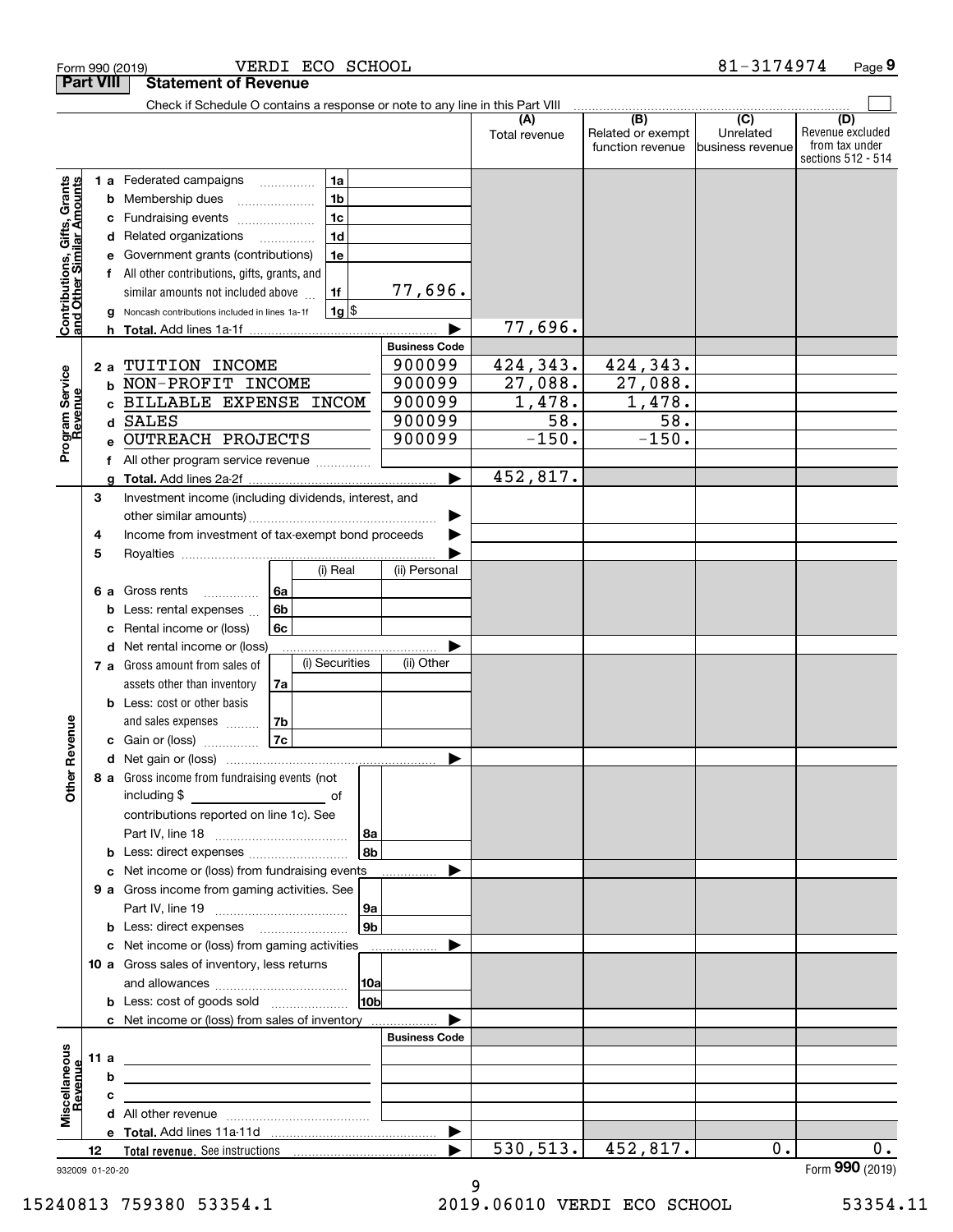Form 990 (2019) VERDI ECO SCHOOL 8 $1$  –  $3174974$  Page **Part IX Statement of Functional Expenses**

|              | Section 501(c)(3) and 501(c)(4) organizations must complete all columns. All other organizations must complete column (A). |                        |                                    |                                           |                                |
|--------------|----------------------------------------------------------------------------------------------------------------------------|------------------------|------------------------------------|-------------------------------------------|--------------------------------|
|              |                                                                                                                            |                        |                                    |                                           | $\overline{\mathbf{x}}$        |
|              | Do not include amounts reported on lines 6b,<br>7b, 8b, 9b, and 10b of Part VIII.                                          | (A)<br>Total expenses  | (B)<br>Program service<br>expenses | (C)<br>Management and<br>general expenses | (D)<br>Fundraising<br>expenses |
| 1.           | Grants and other assistance to domestic organizations                                                                      |                        |                                    |                                           |                                |
|              | and domestic governments. See Part IV, line 21                                                                             |                        |                                    |                                           |                                |
| $\mathbf{2}$ | Grants and other assistance to domestic                                                                                    |                        |                                    |                                           |                                |
|              | individuals. See Part IV, line 22                                                                                          |                        |                                    |                                           |                                |
| 3            | Grants and other assistance to foreign                                                                                     |                        |                                    |                                           |                                |
|              | organizations, foreign governments, and foreign                                                                            |                        |                                    |                                           |                                |
|              | individuals. See Part IV, lines 15 and 16                                                                                  |                        |                                    |                                           |                                |
| 4            | Benefits paid to or for members                                                                                            |                        |                                    |                                           |                                |
| 5            | Compensation of current officers, directors,                                                                               |                        |                                    |                                           |                                |
|              | trustees, and key employees                                                                                                |                        |                                    |                                           |                                |
| 6            | Compensation not included above to disqualified                                                                            |                        |                                    |                                           |                                |
|              | persons (as defined under section 4958(f)(1)) and                                                                          |                        |                                    |                                           |                                |
|              | persons described in section 4958(c)(3)(B)                                                                                 |                        |                                    |                                           |                                |
| 7            | Other salaries and wages                                                                                                   | 389,736.               | 253,899.                           | 97,026.                                   | 38,811.                        |
| 8            | Pension plan accruals and contributions (include                                                                           |                        |                                    |                                           |                                |
|              | section 401(k) and 403(b) employer contributions)                                                                          |                        |                                    |                                           |                                |
| 9            |                                                                                                                            |                        |                                    |                                           |                                |
| 10           |                                                                                                                            |                        |                                    |                                           |                                |
| 11           | Fees for services (nonemployees):                                                                                          |                        |                                    |                                           |                                |
| a            |                                                                                                                            |                        |                                    |                                           |                                |
| b            |                                                                                                                            |                        |                                    |                                           |                                |
| с            |                                                                                                                            |                        |                                    |                                           |                                |
| d            |                                                                                                                            |                        |                                    |                                           |                                |
| е            | Professional fundraising services. See Part IV, line 17                                                                    |                        |                                    |                                           |                                |
| f            | Investment management fees                                                                                                 |                        |                                    |                                           |                                |
| g            | Other. (If line 11g amount exceeds 10% of line 25,                                                                         |                        |                                    |                                           |                                |
|              | column (A) amount, list line 11g expenses on Sch O.)                                                                       | 51,955.                | 38,966.                            | $\frac{12,989.}{6,195.}$                  |                                |
| 12           |                                                                                                                            | 6,195.                 |                                    |                                           |                                |
| 13           |                                                                                                                            | 11,268.                | 8,450.                             | 2,818.                                    |                                |
| 14           |                                                                                                                            |                        |                                    |                                           |                                |
| 15           |                                                                                                                            |                        |                                    |                                           |                                |
| 16           |                                                                                                                            |                        |                                    |                                           |                                |
| 17           |                                                                                                                            |                        |                                    |                                           |                                |
| 18           | Payments of travel or entertainment expenses                                                                               |                        |                                    |                                           |                                |
|              | for any federal, state, or local public officials                                                                          | 3,706.                 | 1,853.                             | 1,853.                                    |                                |
| 19           | Conferences, conventions, and meetings                                                                                     |                        |                                    |                                           |                                |
| 20           | Interest                                                                                                                   |                        |                                    |                                           |                                |
| 21           |                                                                                                                            |                        |                                    |                                           |                                |
| 22           | Depreciation, depletion, and amortization                                                                                  | 23, 260.               | 17,445.                            | 5,815.                                    |                                |
| 23           | Insurance<br>Other expenses. Itemize expenses not covered                                                                  |                        |                                    |                                           |                                |
| 24           | above (List miscellaneous expenses on line 24e. If<br>line 24e amount exceeds 10% of line 25, column (A)                   |                        |                                    |                                           |                                |
|              | amount, list line 24e expenses on Schedule O.)                                                                             |                        |                                    |                                           |                                |
|              | a REIMBURSABLE EXPENSES                                                                                                    | 18,360.                | 16,524.                            | 1,836.                                    |                                |
| b            | OTHER OPERATING EXPENSE                                                                                                    | 15,549.                | 11,662.                            | 3,887.                                    |                                |
| c            | RENT EXPENSE                                                                                                               | 10, 361.               | 9,325.                             | 1,036.                                    |                                |
| d            | REPAIRS & MAINTENANCE                                                                                                      | 8,468.                 | 6,351.                             | $\overline{2,117}$ .                      |                                |
|              | e All other expenses                                                                                                       | 22, 383.               | $\overline{20, 442.}$              | 1,941.                                    |                                |
| 25           | Total functional expenses. Add lines 1 through 24e                                                                         | $\overline{561,241}$ . | 384,917.                           | 137,513.                                  | 38,811.                        |
| 26           | Joint costs. Complete this line only if the organization                                                                   |                        |                                    |                                           |                                |
|              | reported in column (B) joint costs from a combined                                                                         |                        |                                    |                                           |                                |
|              | educational campaign and fundraising solicitation.                                                                         |                        |                                    |                                           |                                |
|              | Check here $\blacktriangleright$<br>if following SOP 98-2 (ASC 958-720)                                                    |                        |                                    |                                           |                                |

932010 01-20-20

Form (2019) **990**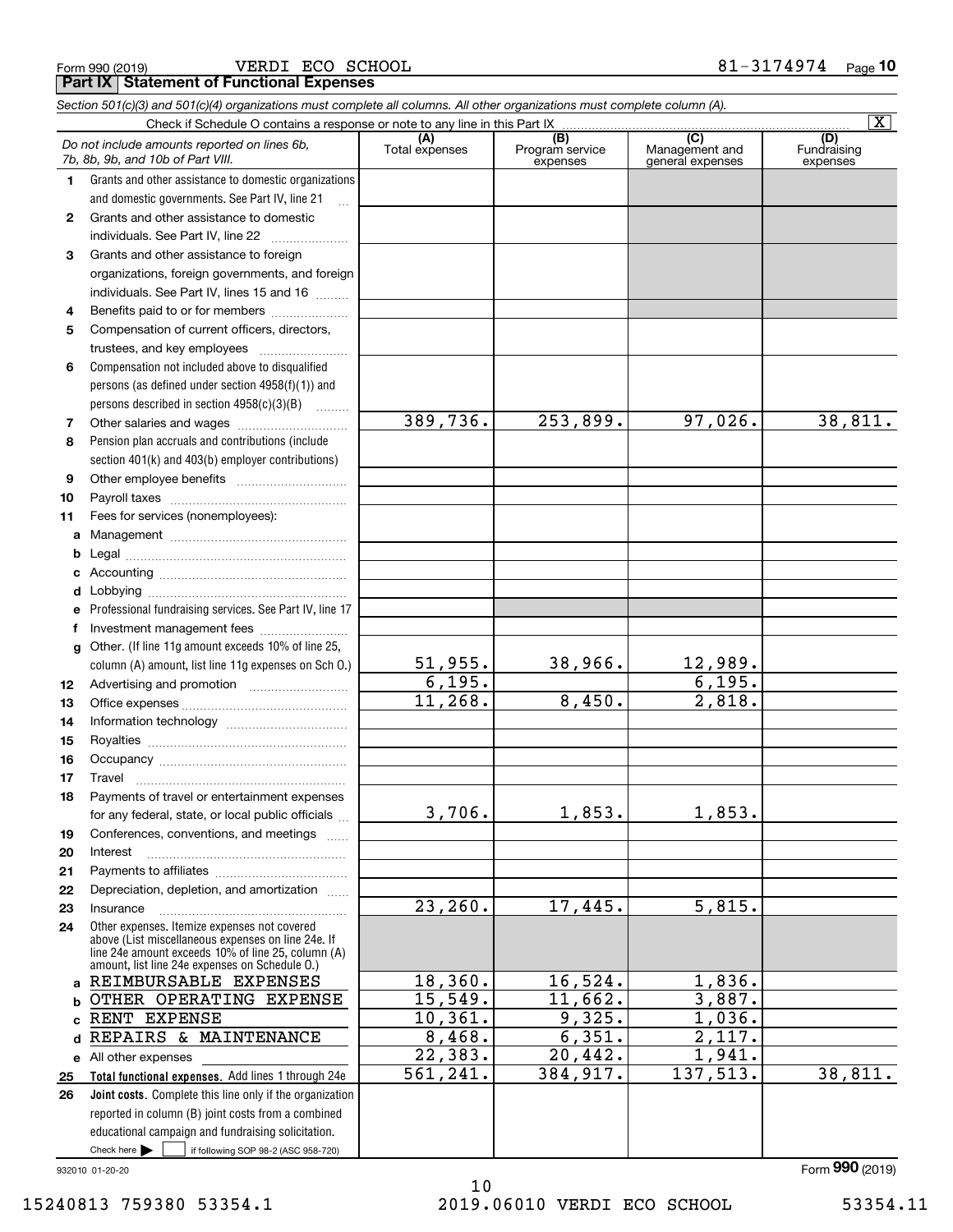### Form 990 (2019) VERDI ECO SCHOOL 8 $1$  –  $3174974$  Page

**Part X Balance Sheet**

Check if Schedule O contains a response or note to any line in this Part X

|                             |    |                                                                                                                                                                                                                                |                   | (A)<br>Beginning of year |                | (B)<br>End of year |
|-----------------------------|----|--------------------------------------------------------------------------------------------------------------------------------------------------------------------------------------------------------------------------------|-------------------|--------------------------|----------------|--------------------|
|                             | 1  |                                                                                                                                                                                                                                |                   | 11,508.                  | $\mathbf{1}$   | 74,639.            |
|                             | 2  |                                                                                                                                                                                                                                |                   |                          | $\mathbf 2$    |                    |
|                             | з  |                                                                                                                                                                                                                                |                   |                          | 3              |                    |
|                             | 4  |                                                                                                                                                                                                                                |                   | 587.                     | 4              | 1,621.             |
|                             | 5  | Loans and other receivables from any current or former officer, director,                                                                                                                                                      |                   |                          |                |                    |
|                             |    | trustee, key employee, creator or founder, substantial contributor, or 35%                                                                                                                                                     |                   |                          |                |                    |
|                             |    | controlled entity or family member of any of these persons                                                                                                                                                                     |                   |                          | 5              |                    |
|                             | 6  | Loans and other receivables from other disqualified persons (as defined                                                                                                                                                        |                   |                          |                |                    |
|                             |    | under section 4958(f)(1)), and persons described in section 4958(c)(3)(B)                                                                                                                                                      |                   | 6                        |                |                    |
|                             | 7  |                                                                                                                                                                                                                                |                   |                          | $\overline{7}$ |                    |
| Assets                      | 8  |                                                                                                                                                                                                                                |                   |                          | 8              |                    |
|                             | 9  | Prepaid expenses and deferred charges                                                                                                                                                                                          |                   |                          | 9              |                    |
|                             |    | <b>10a</b> Land, buildings, and equipment: cost or other                                                                                                                                                                       |                   |                          |                |                    |
|                             |    | basis. Complete Part VI of Schedule D  10a                                                                                                                                                                                     |                   |                          |                |                    |
|                             |    | <u>10b</u><br><b>b</b> Less: accumulated depreciation                                                                                                                                                                          |                   |                          | 10c            |                    |
|                             | 11 |                                                                                                                                                                                                                                |                   |                          | 11             |                    |
|                             | 12 |                                                                                                                                                                                                                                |                   |                          | 12             |                    |
|                             | 13 |                                                                                                                                                                                                                                |                   |                          | 13             |                    |
|                             | 14 |                                                                                                                                                                                                                                |                   |                          | 14             |                    |
|                             | 15 |                                                                                                                                                                                                                                |                   |                          | 15             |                    |
|                             | 16 |                                                                                                                                                                                                                                |                   | 12,095.                  | 16             | 76, 260.           |
|                             | 17 |                                                                                                                                                                                                                                |                   |                          | 17             | 5,501.             |
|                             | 18 |                                                                                                                                                                                                                                |                   |                          | 18             |                    |
|                             | 19 | Deferred revenue manual contracts and contracts are all the manual contracts and contracts are contracted and contracts are contracted and contract are contracted and contract are contracted and contract are contracted and |                   |                          | 19             |                    |
|                             | 20 |                                                                                                                                                                                                                                |                   | 20                       |                |                    |
|                             | 21 | Escrow or custodial account liability. Complete Part IV of Schedule D                                                                                                                                                          | 1.1.1.1.1.1.1.1.1 |                          | 21             |                    |
|                             | 22 | Loans and other payables to any current or former officer, director,                                                                                                                                                           |                   |                          |                |                    |
| Liabilities                 |    | trustee, key employee, creator or founder, substantial contributor, or 35%                                                                                                                                                     |                   |                          |                |                    |
|                             |    | controlled entity or family member of any of these persons                                                                                                                                                                     |                   |                          | 22             |                    |
|                             | 23 | Secured mortgages and notes payable to unrelated third parties                                                                                                                                                                 |                   |                          | 23             |                    |
|                             | 24 |                                                                                                                                                                                                                                |                   |                          | 24             |                    |
|                             | 25 | Other liabilities (including federal income tax, payables to related third                                                                                                                                                     |                   |                          |                |                    |
|                             |    | parties, and other liabilities not included on lines 17-24). Complete Part X                                                                                                                                                   |                   |                          |                |                    |
|                             |    | of Schedule D                                                                                                                                                                                                                  |                   | 5,779.                   | 25             | 99,067.            |
|                             | 26 |                                                                                                                                                                                                                                |                   | $\overline{5,779}$ .     | 26             | 104, 568.          |
|                             |    | Organizations that follow FASB ASC 958, check here $\blacktriangleright$                                                                                                                                                       |                   |                          |                |                    |
|                             |    | and complete lines 27, 28, 32, and 33.                                                                                                                                                                                         |                   |                          |                |                    |
|                             | 27 |                                                                                                                                                                                                                                |                   |                          | 27             |                    |
|                             | 28 |                                                                                                                                                                                                                                |                   |                          | 28             |                    |
|                             |    | Organizations that do not follow FASB ASC 958, check here $\triangleright \lfloor X \rfloor$                                                                                                                                   |                   |                          |                |                    |
|                             |    | and complete lines 29 through 33.                                                                                                                                                                                              |                   |                          |                |                    |
| Net Assets or Fund Balances | 29 |                                                                                                                                                                                                                                | $0$ .             | 29                       | 0.             |                    |
|                             | 30 | Paid-in or capital surplus, or land, building, or equipment fund                                                                                                                                                               |                   | $0$ .                    | 30             | 0.                 |
|                             | 31 | Retained earnings, endowment, accumulated income, or other funds                                                                                                                                                               |                   | 6,316.                   | 31             | $-28,308.$         |
|                             | 32 |                                                                                                                                                                                                                                |                   | 6,316.                   | 32             | $-28,308.$         |
|                             | 33 |                                                                                                                                                                                                                                |                   | 12,095.                  | 33             | 76,260.            |

 $\mathcal{L}^{\text{max}}$ 

Form (2019) **990**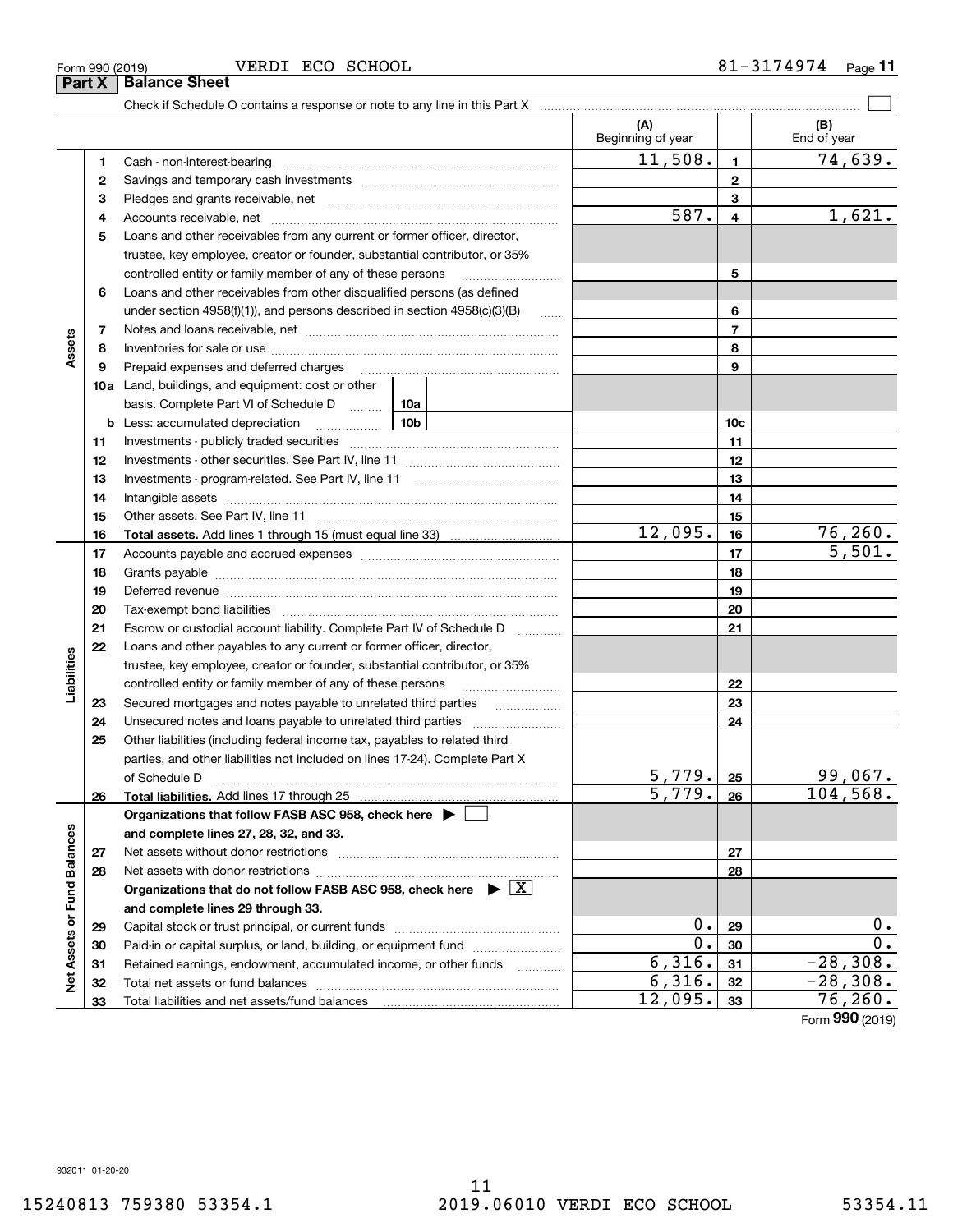|    | VERDI ECO SCHOOL<br>Form 990 (2019)                                                                                                                                                                                                                                                                                                                                                                                                                                          | $81 - 3174974$ Page 12 |                |            |            |
|----|------------------------------------------------------------------------------------------------------------------------------------------------------------------------------------------------------------------------------------------------------------------------------------------------------------------------------------------------------------------------------------------------------------------------------------------------------------------------------|------------------------|----------------|------------|------------|
|    | <b>Reconciliation of Net Assets</b><br>Part XI                                                                                                                                                                                                                                                                                                                                                                                                                               |                        |                |            |            |
|    |                                                                                                                                                                                                                                                                                                                                                                                                                                                                              |                        |                |            |            |
|    |                                                                                                                                                                                                                                                                                                                                                                                                                                                                              |                        |                |            |            |
| 1  | Total revenue (must equal Part VIII, column (A), line 12)                                                                                                                                                                                                                                                                                                                                                                                                                    | $\mathbf{1}$           |                |            | 530, 513.  |
| 2  | Total expenses (must equal Part IX, column (A), line 25)                                                                                                                                                                                                                                                                                                                                                                                                                     | $\overline{2}$         |                |            | 561, 241.  |
| 3  | Revenue less expenses. Subtract line 2 from line 1                                                                                                                                                                                                                                                                                                                                                                                                                           | 3                      |                |            | $-30,728.$ |
| 4  |                                                                                                                                                                                                                                                                                                                                                                                                                                                                              | 4                      |                |            | 6,316.     |
| 5  | Net unrealized gains (losses) on investments                                                                                                                                                                                                                                                                                                                                                                                                                                 | 5                      |                |            |            |
| 6  |                                                                                                                                                                                                                                                                                                                                                                                                                                                                              | 6                      |                |            |            |
| 7  | Investment expenses www.communication.communication.com/www.communication.com/www.communication.com                                                                                                                                                                                                                                                                                                                                                                          | $\overline{7}$         |                |            |            |
| 8  | Prior period adjustments<br>$\begin{minipage}{0.5\textwidth} \begin{tabular}{ l l l } \hline \multicolumn{1}{ l l l } \hline \multicolumn{1}{ l l } \hline \multicolumn{1}{ l } \multicolumn{1}{ l } \hline \multicolumn{1}{ l } \multicolumn{1}{ l } \multicolumn{1}{ l } \hline \multicolumn{1}{ l } \multicolumn{1}{ l } \multicolumn{1}{ l } \hline \multicolumn{1}{ l } \multicolumn{1}{ l } \hline \multicolumn{1}{ l } \multicolumn{1}{ l } \hline \multicolumn{1}{ $ | 8                      |                |            | $-3,896.$  |
| 9  | Other changes in net assets or fund balances (explain on Schedule O)                                                                                                                                                                                                                                                                                                                                                                                                         | $\mathbf{9}$           |                |            | 0.         |
| 10 | Net assets or fund balances at end of year. Combine lines 3 through 9 (must equal Part X, line 32,                                                                                                                                                                                                                                                                                                                                                                           |                        |                |            |            |
|    |                                                                                                                                                                                                                                                                                                                                                                                                                                                                              | 10                     |                |            | $-28,308.$ |
|    | Part XII Financial Statements and Reporting                                                                                                                                                                                                                                                                                                                                                                                                                                  |                        |                |            |            |
|    | Check if Schedule O contains a response or note to any line in this Part XII [11] [12] Check if Schedule O contains a response or note to any line in this Part XII                                                                                                                                                                                                                                                                                                          |                        |                |            |            |
|    |                                                                                                                                                                                                                                                                                                                                                                                                                                                                              |                        |                | <b>Yes</b> | No         |
| 1  | $\boxed{\mathbf{X}}$ Accrual<br>Accounting method used to prepare the Form 990: <u>II</u> Cash<br>Other                                                                                                                                                                                                                                                                                                                                                                      |                        |                |            |            |
|    | If the organization changed its method of accounting from a prior year or checked "Other," explain in Schedule O.                                                                                                                                                                                                                                                                                                                                                            |                        |                |            |            |
|    | 2a Were the organization's financial statements compiled or reviewed by an independent accountant?                                                                                                                                                                                                                                                                                                                                                                           |                        | 2a             |            | X          |
|    | If "Yes," check a box below to indicate whether the financial statements for the year were compiled or reviewed on a                                                                                                                                                                                                                                                                                                                                                         |                        |                |            |            |
|    | separate basis, consolidated basis, or both:                                                                                                                                                                                                                                                                                                                                                                                                                                 |                        |                |            |            |
|    | Separate basis<br><b>Consolidated basis</b><br>Both consolidated and separate basis                                                                                                                                                                                                                                                                                                                                                                                          |                        |                |            |            |
|    | b Were the organization's financial statements audited by an independent accountant?                                                                                                                                                                                                                                                                                                                                                                                         |                        | 2 <sub>b</sub> | Χ          |            |
|    | If "Yes," check a box below to indicate whether the financial statements for the year were audited on a separate basis,                                                                                                                                                                                                                                                                                                                                                      |                        |                |            |            |
|    | consolidated basis, or both:                                                                                                                                                                                                                                                                                                                                                                                                                                                 |                        |                |            |            |
|    | $ \mathbf{X} $ Separate basis<br><b>Consolidated basis</b><br>Both consolidated and separate basis                                                                                                                                                                                                                                                                                                                                                                           |                        |                |            |            |
|    | c If "Yes" to line 2a or 2b, does the organization have a committee that assumes responsibility for oversight of the audit,                                                                                                                                                                                                                                                                                                                                                  |                        |                |            |            |
|    | review, or compilation of its financial statements and selection of an independent accountant?                                                                                                                                                                                                                                                                                                                                                                               |                        | 2c             | x          |            |
|    | If the organization changed either its oversight process or selection process during the tax year, explain on Schedule O.                                                                                                                                                                                                                                                                                                                                                    |                        |                |            |            |
|    | 3a As a result of a federal award, was the organization required to undergo an audit or audits as set forth in the Single Audit                                                                                                                                                                                                                                                                                                                                              |                        |                |            |            |
|    |                                                                                                                                                                                                                                                                                                                                                                                                                                                                              |                        | 3a             |            | x          |
|    | b If "Yes," did the organization undergo the required audit or audits? If the organization did not undergo the required audit                                                                                                                                                                                                                                                                                                                                                |                        |                |            |            |
|    | or audits, explain why on Schedule O and describe any steps taken to undergo such audits                                                                                                                                                                                                                                                                                                                                                                                     |                        | 3b             | <b>nnn</b> |            |

Form (2019) **990**

932012 01-20-20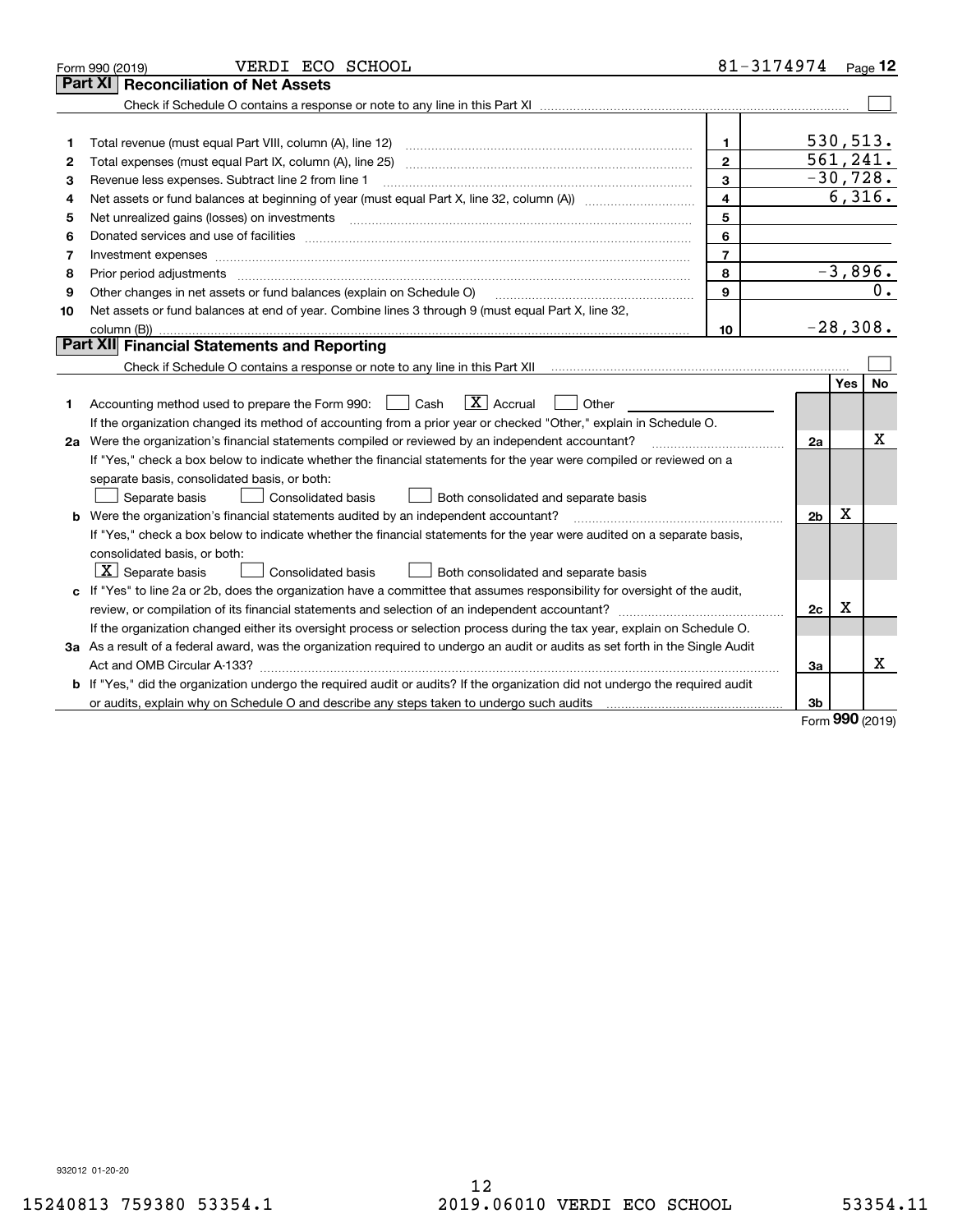| <b>SCHEDULE A</b> |  |
|-------------------|--|
|-------------------|--|

| (Form 990 or 990-EZ) |  |  |  |  |
|----------------------|--|--|--|--|
|----------------------|--|--|--|--|

## **Public Charity Status and Public Support**

**Complete if the organization is a section 501(c)(3) organization or a section 4947(a)(1) nonexempt charitable trust. | Attach to Form 990 or Form 990-EZ.** 

| OMB No. 1545-0047          |
|----------------------------|
| 2019                       |
| <b>Open to Public</b><br>. |

|       |              | Department of the Treasury<br>Internal Revenue Service |                                                                        | Attach to Form 990 or Form 990-EZ.<br>$\blacktriangleright$ Go to www.irs.gov/Form990 for instructions and the latest information.                                                                                  |     |                                                                |                            |                                       | <b>Open to Public</b><br>Inspection |
|-------|--------------|--------------------------------------------------------|------------------------------------------------------------------------|---------------------------------------------------------------------------------------------------------------------------------------------------------------------------------------------------------------------|-----|----------------------------------------------------------------|----------------------------|---------------------------------------|-------------------------------------|
|       |              | Name of the organization                               |                                                                        |                                                                                                                                                                                                                     |     |                                                                |                            | <b>Employer identification number</b> |                                     |
|       |              |                                                        | VERDI ECO SCHOOL                                                       |                                                                                                                                                                                                                     |     |                                                                |                            | 81-3174974                            |                                     |
|       | Part I       |                                                        |                                                                        | Reason for Public Charity Status (All organizations must complete this part.) See instructions.                                                                                                                     |     |                                                                |                            |                                       |                                     |
|       |              |                                                        |                                                                        | The organization is not a private foundation because it is: (For lines 1 through 12, check only one box.)                                                                                                           |     |                                                                |                            |                                       |                                     |
| 1     |              |                                                        |                                                                        | A church, convention of churches, or association of churches described in section 170(b)(1)(A)(i).                                                                                                                  |     |                                                                |                            |                                       |                                     |
| 2     | $\mathbf{X}$ |                                                        |                                                                        | A school described in section 170(b)(1)(A)(ii). (Attach Schedule E (Form 990 or 990-EZ).)                                                                                                                           |     |                                                                |                            |                                       |                                     |
| з     |              |                                                        |                                                                        | A hospital or a cooperative hospital service organization described in section 170(b)(1)(A)(iii).                                                                                                                   |     |                                                                |                            |                                       |                                     |
| 4     |              |                                                        |                                                                        | A medical research organization operated in conjunction with a hospital described in section 170(b)(1)(A)(iii). Enter the hospital's name,                                                                          |     |                                                                |                            |                                       |                                     |
|       |              | city, and state:                                       |                                                                        |                                                                                                                                                                                                                     |     |                                                                |                            |                                       |                                     |
| 5     |              |                                                        |                                                                        | An organization operated for the benefit of a college or university owned or operated by a governmental unit described in                                                                                           |     |                                                                |                            |                                       |                                     |
|       |              |                                                        | section 170(b)(1)(A)(iv). (Complete Part II.)                          |                                                                                                                                                                                                                     |     |                                                                |                            |                                       |                                     |
| 6     |              |                                                        |                                                                        | A federal, state, or local government or governmental unit described in section 170(b)(1)(A)(v).                                                                                                                    |     |                                                                |                            |                                       |                                     |
| 7     |              |                                                        |                                                                        | An organization that normally receives a substantial part of its support from a governmental unit or from the general public described in                                                                           |     |                                                                |                            |                                       |                                     |
|       |              |                                                        | section 170(b)(1)(A)(vi). (Complete Part II.)                          |                                                                                                                                                                                                                     |     |                                                                |                            |                                       |                                     |
| 8     |              |                                                        |                                                                        | A community trust described in section 170(b)(1)(A)(vi). (Complete Part II.)                                                                                                                                        |     |                                                                |                            |                                       |                                     |
| 9     |              |                                                        |                                                                        | An agricultural research organization described in section 170(b)(1)(A)(ix) operated in conjunction with a land-grant college                                                                                       |     |                                                                |                            |                                       |                                     |
|       |              |                                                        |                                                                        | or university or a non-land-grant college of agriculture (see instructions). Enter the name, city, and state of the college or                                                                                      |     |                                                                |                            |                                       |                                     |
|       |              | university:                                            |                                                                        |                                                                                                                                                                                                                     |     |                                                                |                            |                                       |                                     |
| 10    |              |                                                        |                                                                        | An organization that normally receives: (1) more than 33 1/3% of its support from contributions, membership fees, and gross receipts from                                                                           |     |                                                                |                            |                                       |                                     |
|       |              |                                                        |                                                                        | activities related to its exempt functions - subject to certain exceptions, and (2) no more than 33 1/3% of its support from gross investment                                                                       |     |                                                                |                            |                                       |                                     |
|       |              |                                                        |                                                                        | income and unrelated business taxable income (less section 511 tax) from businesses acquired by the organization after June 30, 1975.                                                                               |     |                                                                |                            |                                       |                                     |
|       |              |                                                        | See section 509(a)(2). (Complete Part III.)                            |                                                                                                                                                                                                                     |     |                                                                |                            |                                       |                                     |
| 11    |              |                                                        |                                                                        | An organization organized and operated exclusively to test for public safety. See section 509(a)(4).                                                                                                                |     |                                                                |                            |                                       |                                     |
| 12    |              |                                                        |                                                                        | An organization organized and operated exclusively for the benefit of, to perform the functions of, or to carry out the purposes of one or                                                                          |     |                                                                |                            |                                       |                                     |
|       |              |                                                        |                                                                        | more publicly supported organizations described in section 509(a)(1) or section 509(a)(2). See section 509(a)(3). Check the box in                                                                                  |     |                                                                |                            |                                       |                                     |
|       |              |                                                        |                                                                        | lines 12a through 12d that describes the type of supporting organization and complete lines 12e, 12f, and 12g.                                                                                                      |     |                                                                |                            |                                       |                                     |
| а     |              |                                                        |                                                                        | Type I. A supporting organization operated, supervised, or controlled by its supported organization(s), typically by giving                                                                                         |     |                                                                |                            |                                       |                                     |
|       |              |                                                        |                                                                        | the supported organization(s) the power to regularly appoint or elect a majority of the directors or trustees of the supporting                                                                                     |     |                                                                |                            |                                       |                                     |
|       |              |                                                        | organization. You must complete Part IV, Sections A and B.             |                                                                                                                                                                                                                     |     |                                                                |                            |                                       |                                     |
| b     |              |                                                        |                                                                        | Type II. A supporting organization supervised or controlled in connection with its supported organization(s), by having                                                                                             |     |                                                                |                            |                                       |                                     |
|       |              |                                                        |                                                                        | control or management of the supporting organization vested in the same persons that control or manage the supported                                                                                                |     |                                                                |                            |                                       |                                     |
|       |              |                                                        |                                                                        | organization(s). You must complete Part IV, Sections A and C.                                                                                                                                                       |     |                                                                |                            |                                       |                                     |
| с     |              |                                                        |                                                                        | Type III functionally integrated. A supporting organization operated in connection with, and functionally integrated with,                                                                                          |     |                                                                |                            |                                       |                                     |
|       |              |                                                        |                                                                        | its supported organization(s) (see instructions). You must complete Part IV, Sections A, D, and E.                                                                                                                  |     |                                                                |                            |                                       |                                     |
| d     |              |                                                        |                                                                        | Type III non-functionally integrated. A supporting organization operated in connection with its supported organization(s)                                                                                           |     |                                                                |                            |                                       |                                     |
|       |              |                                                        |                                                                        | that is not functionally integrated. The organization generally must satisfy a distribution requirement and an attentiveness                                                                                        |     |                                                                |                            |                                       |                                     |
|       |              |                                                        |                                                                        | requirement (see instructions). You must complete Part IV, Sections A and D, and Part V.<br>Check this box if the organization received a written determination from the IRS that it is a Type I, Type II, Type III |     |                                                                |                            |                                       |                                     |
| е     |              |                                                        |                                                                        | functionally integrated, or Type III non-functionally integrated supporting organization.                                                                                                                           |     |                                                                |                            |                                       |                                     |
|       |              | f Enter the number of supported organizations          |                                                                        |                                                                                                                                                                                                                     |     |                                                                |                            |                                       |                                     |
|       |              |                                                        | Provide the following information about the supported organization(s). |                                                                                                                                                                                                                     |     |                                                                |                            |                                       |                                     |
|       |              | (i) Name of supported                                  | (ii) EIN                                                               | (iii) Type of organization                                                                                                                                                                                          |     | (iv) Is the organization listed<br>in your governing document? | (v) Amount of monetary     |                                       | (vi) Amount of other                |
|       |              | organization                                           |                                                                        | (described on lines 1-10<br>above (see instructions))                                                                                                                                                               | Yes | No                                                             | support (see instructions) |                                       | support (see instructions)          |
|       |              |                                                        |                                                                        |                                                                                                                                                                                                                     |     |                                                                |                            |                                       |                                     |
|       |              |                                                        |                                                                        |                                                                                                                                                                                                                     |     |                                                                |                            |                                       |                                     |
|       |              |                                                        |                                                                        |                                                                                                                                                                                                                     |     |                                                                |                            |                                       |                                     |
|       |              |                                                        |                                                                        |                                                                                                                                                                                                                     |     |                                                                |                            |                                       |                                     |
|       |              |                                                        |                                                                        |                                                                                                                                                                                                                     |     |                                                                |                            |                                       |                                     |
|       |              |                                                        |                                                                        |                                                                                                                                                                                                                     |     |                                                                |                            |                                       |                                     |
|       |              |                                                        |                                                                        |                                                                                                                                                                                                                     |     |                                                                |                            |                                       |                                     |
|       |              |                                                        |                                                                        |                                                                                                                                                                                                                     |     |                                                                |                            |                                       |                                     |
|       |              |                                                        |                                                                        |                                                                                                                                                                                                                     |     |                                                                |                            |                                       |                                     |
|       |              |                                                        |                                                                        |                                                                                                                                                                                                                     |     |                                                                |                            |                                       |                                     |
| Total |              |                                                        |                                                                        |                                                                                                                                                                                                                     |     |                                                                |                            |                                       |                                     |

LHA For Paperwork Reduction Act Notice, see the Instructions for Form 990 or 990-EZ. 932021 09-25-19 Schedule A (Form 990 or 990-EZ) 2019 13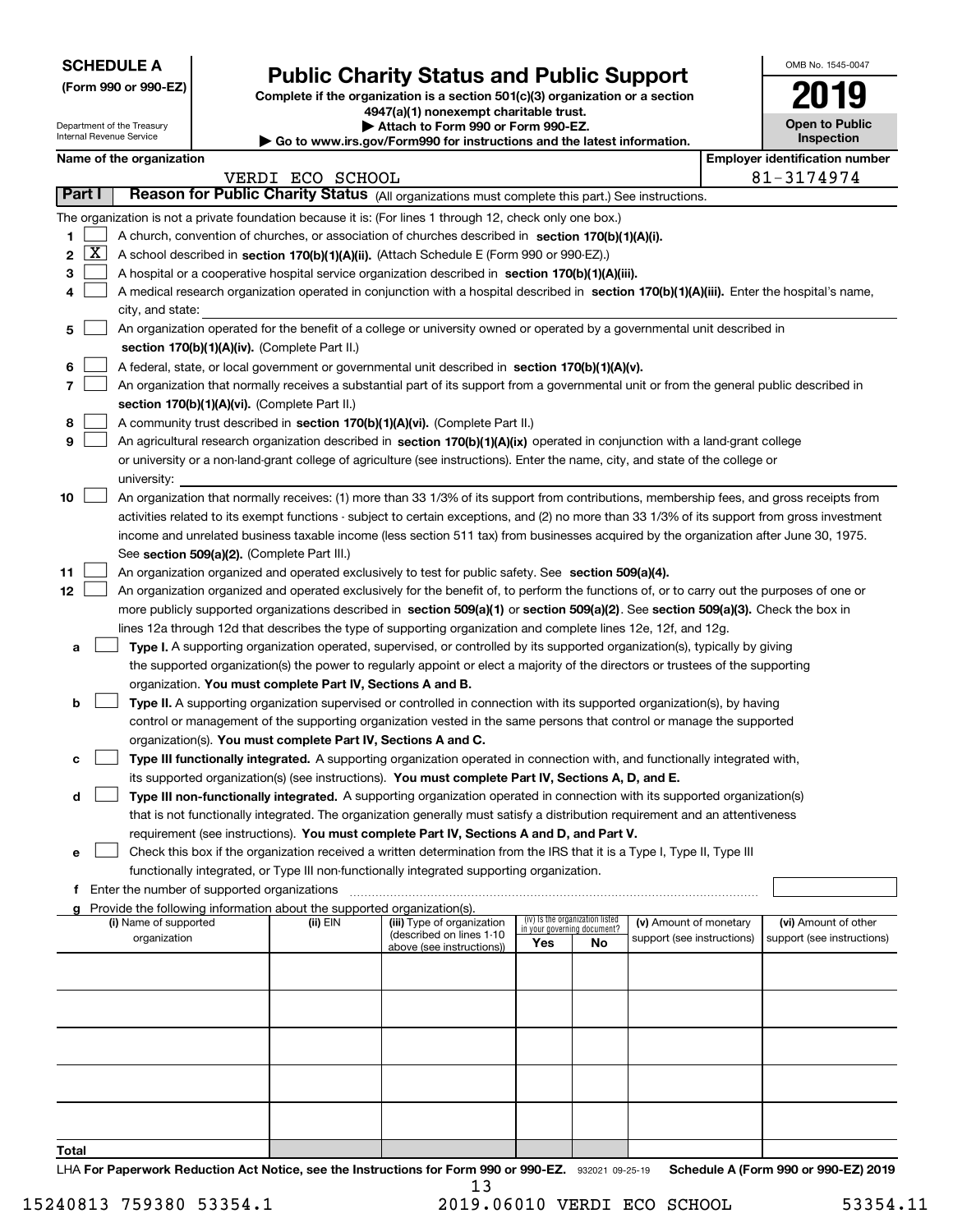### Schedule A (Form 990 or 990-EZ) 2019 Page VERDI ECO SCHOOL 81-3174974

81-3174974 Page 2

(Complete only if you checked the box on line 5, 7, or 8 of Part I or if the organization failed to qualify under Part III. If the organization fails to qualify under the tests listed below, please complete Part III.) **Part II Support Schedule for Organizations Described in Sections 170(b)(1)(A)(iv) and 170(b)(1)(A)(vi)**

|    | <b>Section A. Public Support</b>                                                                                                                             |          |          |            |            |          |           |
|----|--------------------------------------------------------------------------------------------------------------------------------------------------------------|----------|----------|------------|------------|----------|-----------|
|    | Calendar year (or fiscal year beginning in) $\blacktriangleright$                                                                                            | (a) 2015 | (b) 2016 | $(c)$ 2017 | $(d)$ 2018 | (e) 2019 | (f) Total |
|    | <b>1</b> Gifts, grants, contributions, and<br>membership fees received. (Do not                                                                              |          |          |            |            |          |           |
|    | include any "unusual grants.")                                                                                                                               |          |          |            |            |          |           |
|    | 2 Tax revenues levied for the organ-                                                                                                                         |          |          |            |            |          |           |
|    | ization's benefit and either paid to                                                                                                                         |          |          |            |            |          |           |
|    | or expended on its behalf                                                                                                                                    |          |          |            |            |          |           |
|    | 3 The value of services or facilities                                                                                                                        |          |          |            |            |          |           |
|    | furnished by a governmental unit to                                                                                                                          |          |          |            |            |          |           |
|    | the organization without charge                                                                                                                              |          |          |            |            |          |           |
|    | <b>Total.</b> Add lines 1 through 3                                                                                                                          |          |          |            |            |          |           |
| 5. | The portion of total contributions                                                                                                                           |          |          |            |            |          |           |
|    | by each person (other than a                                                                                                                                 |          |          |            |            |          |           |
|    | governmental unit or publicly                                                                                                                                |          |          |            |            |          |           |
|    | supported organization) included                                                                                                                             |          |          |            |            |          |           |
|    | on line 1 that exceeds 2% of the                                                                                                                             |          |          |            |            |          |           |
|    | amount shown on line 11,                                                                                                                                     |          |          |            |            |          |           |
|    | column (f)                                                                                                                                                   |          |          |            |            |          |           |
|    | 6 Public support. Subtract line 5 from line 4.                                                                                                               |          |          |            |            |          |           |
|    | <b>Section B. Total Support</b>                                                                                                                              |          |          |            |            |          |           |
|    | Calendar year (or fiscal year beginning in) $\blacktriangleright$                                                                                            | (a) 2015 | (b) 2016 | $(c)$ 2017 | $(d)$ 2018 | (e) 2019 | (f) Total |
|    | 7 Amounts from line 4                                                                                                                                        |          |          |            |            |          |           |
| 8  | Gross income from interest,                                                                                                                                  |          |          |            |            |          |           |
|    | dividends, payments received on                                                                                                                              |          |          |            |            |          |           |
|    | securities loans, rents, royalties,                                                                                                                          |          |          |            |            |          |           |
|    | and income from similar sources                                                                                                                              |          |          |            |            |          |           |
| 9  | Net income from unrelated business                                                                                                                           |          |          |            |            |          |           |
|    | activities, whether or not the                                                                                                                               |          |          |            |            |          |           |
|    | business is regularly carried on                                                                                                                             |          |          |            |            |          |           |
|    | 10 Other income. Do not include gain                                                                                                                         |          |          |            |            |          |           |
|    | or loss from the sale of capital                                                                                                                             |          |          |            |            |          |           |
|    | assets (Explain in Part VI.)                                                                                                                                 |          |          |            |            |          |           |
|    | 11 Total support. Add lines 7 through 10                                                                                                                     |          |          |            |            |          |           |
|    | 12 Gross receipts from related activities, etc. (see instructions)                                                                                           |          |          |            |            | 12       |           |
|    | 13 First five years. If the Form 990 is for the organization's first, second, third, fourth, or fifth tax year as a section 501(c)(3)                        |          |          |            |            |          |           |
|    | organization, cneck this box and stop here <b>Community and a construct of Public Support Percentage</b> Section C. Computation of Public Support Percentage |          |          |            |            |          |           |
|    |                                                                                                                                                              |          |          |            |            |          |           |
|    | 14 Public support percentage for 2019 (line 6, column (f) divided by line 11, column (f) <i>manumanomeron</i>                                                |          |          |            |            | 14       | %         |
|    | <b>15</b> Public support percentage from 2018 Schedule A, Part II, line 14                                                                                   |          |          |            |            | 15       | %         |
|    | 16a 33 1/3% support test - 2019. If the organization did not check the box on line 13, and line 14 is 33 1/3% or more, check this box and                    |          |          |            |            |          |           |
|    | stop here. The organization qualifies as a publicly supported organization                                                                                   |          |          |            |            |          |           |
|    | b 33 1/3% support test - 2018. If the organization did not check a box on line 13 or 16a, and line 15 is 33 1/3% or more, check this box                     |          |          |            |            |          |           |
|    | and stop here. The organization qualifies as a publicly supported organization                                                                               |          |          |            |            |          |           |
|    | 17a 10% -facts-and-circumstances test - 2019. If the organization did not check a box on line 13, 16a, or 16b, and line 14 is 10% or more,                   |          |          |            |            |          |           |
|    | and if the organization meets the "facts-and-circumstances" test, check this box and stop here. Explain in Part VI how the organization                      |          |          |            |            |          |           |
|    | meets the "facts-and-circumstances" test. The organization qualifies as a publicly supported organization                                                    |          |          |            |            |          |           |
|    | <b>b 10% -facts-and-circumstances test - 2018.</b> If the organization did not check a box on line 13, 16a, 16b, or 17a, and line 15 is 10% or               |          |          |            |            |          |           |
|    | more, and if the organization meets the "facts-and-circumstances" test, check this box and stop here. Explain in Part VI how the                             |          |          |            |            |          |           |
|    | organization meets the "facts-and-circumstances" test. The organization qualifies as a publicly supported organization                                       |          |          |            |            |          |           |
| 18 | Private foundation. If the organization did not check a box on line 13, 16a, 16b, 17a, or 17b, check this box and see instructions                           |          |          |            |            |          |           |
|    |                                                                                                                                                              |          |          |            |            |          |           |

**Schedule A (Form 990 or 990-EZ) 2019**

932022 09-25-19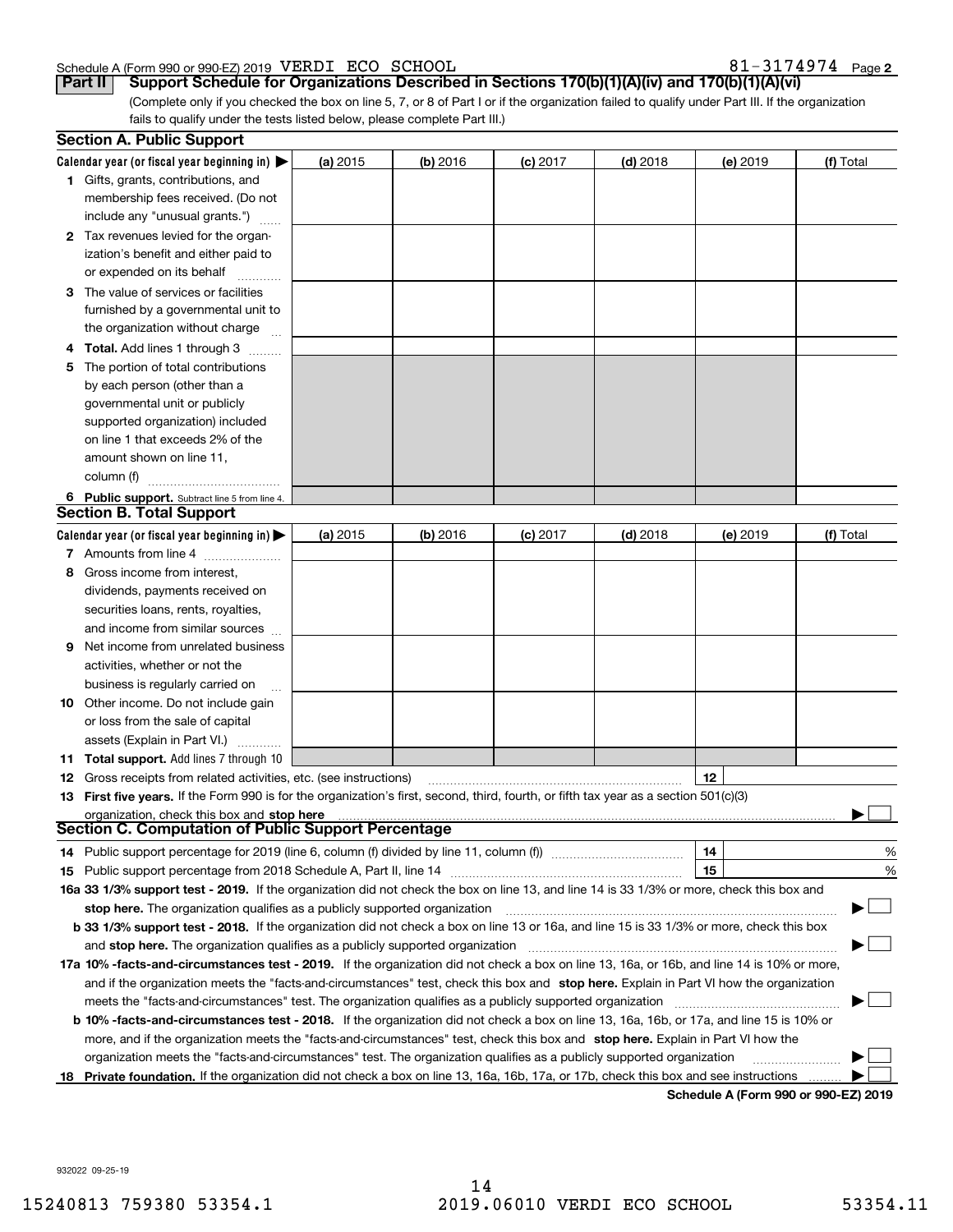### Schedule A (Form 990 or 990-EZ) 2019 Page VERDI ECO SCHOOL 81-3174974

### **Part III** | Support Schedule for Organizations Described in Section 509(a)(2)

**3**

(Complete only if you checked the box on line 10 of Part I or if the organization failed to qualify under Part II. If the organization fails to qualify under the tests listed below, please complete Part II.)

|    | <b>Section A. Public Support</b>                                                                                                                                                                                               |            |          |                 |            |          |                                      |
|----|--------------------------------------------------------------------------------------------------------------------------------------------------------------------------------------------------------------------------------|------------|----------|-----------------|------------|----------|--------------------------------------|
|    | Calendar year (or fiscal year beginning in) $\blacktriangleright$                                                                                                                                                              | (a) 2015   | (b) 2016 | <b>(c)</b> 2017 | $(d)$ 2018 | (e) 2019 | (f) Total                            |
|    | 1 Gifts, grants, contributions, and                                                                                                                                                                                            |            |          |                 |            |          |                                      |
|    | membership fees received. (Do not                                                                                                                                                                                              |            |          |                 |            |          |                                      |
|    | include any "unusual grants.")                                                                                                                                                                                                 |            |          |                 |            |          |                                      |
|    | <b>2</b> Gross receipts from admissions,<br>merchandise sold or services per-<br>formed, or facilities furnished in<br>any activity that is related to the<br>organization's tax-exempt purpose                                |            |          |                 |            |          |                                      |
|    | 3 Gross receipts from activities that                                                                                                                                                                                          |            |          |                 |            |          |                                      |
|    | are not an unrelated trade or bus-                                                                                                                                                                                             |            |          |                 |            |          |                                      |
|    | iness under section 513                                                                                                                                                                                                        |            |          |                 |            |          |                                      |
|    | 4 Tax revenues levied for the organ-                                                                                                                                                                                           |            |          |                 |            |          |                                      |
|    | ization's benefit and either paid to<br>or expended on its behalf<br>.                                                                                                                                                         |            |          |                 |            |          |                                      |
|    | 5 The value of services or facilities                                                                                                                                                                                          |            |          |                 |            |          |                                      |
|    | furnished by a governmental unit to                                                                                                                                                                                            |            |          |                 |            |          |                                      |
|    | the organization without charge                                                                                                                                                                                                |            |          |                 |            |          |                                      |
|    | <b>6 Total.</b> Add lines 1 through 5                                                                                                                                                                                          |            |          |                 |            |          |                                      |
|    | 7a Amounts included on lines 1, 2, and<br>3 received from disqualified persons                                                                                                                                                 |            |          |                 |            |          |                                      |
|    | <b>b</b> Amounts included on lines 2 and 3 received<br>from other than disqualified persons that<br>exceed the greater of \$5,000 or 1% of the<br>amount on line 13 for the year                                               |            |          |                 |            |          |                                      |
|    | c Add lines 7a and 7b                                                                                                                                                                                                          |            |          |                 |            |          |                                      |
|    | 8 Public support. (Subtract line 7c from line 6.)<br><b>Section B. Total Support</b>                                                                                                                                           |            |          |                 |            |          |                                      |
|    | Calendar year (or fiscal year beginning in)                                                                                                                                                                                    | (a) $2015$ | (b) 2016 | <b>(c)</b> 2017 | $(d)$ 2018 | (e) 2019 | (f) Total                            |
|    | 9 Amounts from line 6                                                                                                                                                                                                          |            |          |                 |            |          |                                      |
|    | 10a Gross income from interest,<br>dividends, payments received on<br>securities loans, rents, royalties,<br>and income from similar sources                                                                                   |            |          |                 |            |          |                                      |
|    | <b>b</b> Unrelated business taxable income                                                                                                                                                                                     |            |          |                 |            |          |                                      |
|    | (less section 511 taxes) from businesses<br>acquired after June 30, 1975 [10001]                                                                                                                                               |            |          |                 |            |          |                                      |
|    | c Add lines 10a and 10b                                                                                                                                                                                                        |            |          |                 |            |          |                                      |
|    | 11 Net income from unrelated business<br>activities not included in line 10b,<br>whether or not the business is<br>regularly carried on                                                                                        |            |          |                 |            |          |                                      |
|    | <b>12</b> Other income. Do not include gain<br>or loss from the sale of capital<br>assets (Explain in Part VI.)                                                                                                                |            |          |                 |            |          |                                      |
|    | 13 Total support. (Add lines 9, 10c, 11, and 12.)                                                                                                                                                                              |            |          |                 |            |          |                                      |
|    | 14 First five years. If the Form 990 is for the organization's first, second, third, fourth, or fifth tax year as a section 501(c)(3) organization,                                                                            |            |          |                 |            |          |                                      |
|    | check this box and stop here communication and content to the state of the state of the state of the state of the state of the state of the state of the state of the state of the state of the state of the state of the stat |            |          |                 |            |          |                                      |
|    | <b>Section C. Computation of Public Support Percentage</b>                                                                                                                                                                     |            |          |                 |            |          |                                      |
|    |                                                                                                                                                                                                                                |            |          |                 |            | 15       | %                                    |
| 16 | Public support percentage from 2018 Schedule A, Part III, line 15                                                                                                                                                              |            |          |                 |            | 16       | %                                    |
|    | <b>Section D. Computation of Investment Income Percentage</b>                                                                                                                                                                  |            |          |                 |            |          |                                      |
|    | 17 Investment income percentage for 2019 (line 10c, column (f), divided by line 13, column (f))                                                                                                                                |            |          |                 |            | 17       | %                                    |
|    | 18 Investment income percentage from 2018 Schedule A, Part III, line 17                                                                                                                                                        |            |          |                 |            | 18       | %                                    |
|    | 19a 33 1/3% support tests - 2019. If the organization did not check the box on line 14, and line 15 is more than 33 1/3%, and line 17 is not                                                                                   |            |          |                 |            |          |                                      |
|    | more than 33 1/3%, check this box and stop here. The organization qualifies as a publicly supported organization                                                                                                               |            |          |                 |            |          | $\sim$ 1                             |
|    | b 33 1/3% support tests - 2018. If the organization did not check a box on line 14 or line 19a, and line 16 is more than 33 1/3%, and                                                                                          |            |          |                 |            |          |                                      |
|    | line 18 is not more than 33 1/3%, check this box and stop here. The organization qualifies as a publicly supported organization                                                                                                |            |          |                 |            |          |                                      |
| 20 | Private foundation. If the organization did not check a box on line 14, 19a, or 19b, check this box and see instructions                                                                                                       |            |          |                 |            |          |                                      |
|    | 932023 09-25-19                                                                                                                                                                                                                |            | 15       |                 |            |          | Schedule A (Form 990 or 990-EZ) 2019 |

 <sup>15240813 759380 53354.1 2019.06010</sup> VERDI ECO SCHOOL 53354.11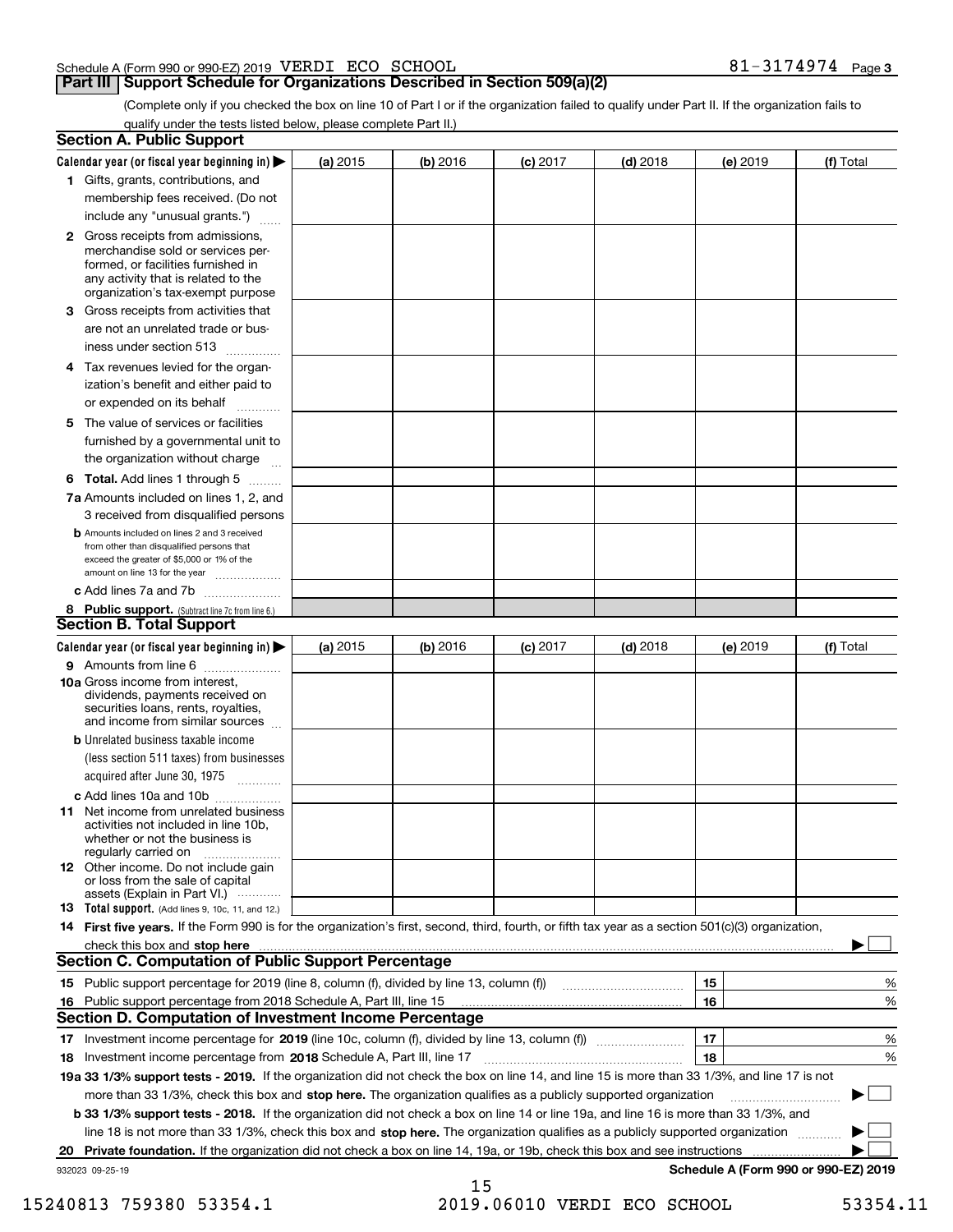**1**

**2**

**3a**

**3b**

**3c**

**4a**

**4b**

**4c**

**5a**

**5b5c**

**6**

**7**

**8**

**9a**

**9b**

**YesNo**

### **Part IV Supporting Organizations**

(Complete only if you checked a box in line 12 on Part I. If you checked 12a of Part I, complete Sections A and B. If you checked 12b of Part I, complete Sections A and C. If you checked 12c of Part I, complete Sections A, D, and E. If you checked 12d of Part I, complete Sections A and D, and complete Part V.)

### **Section A. All Supporting Organizations**

- **1** Are all of the organization's supported organizations listed by name in the organization's governing documents? If "No," describe in **Part VI** how the supported organizations are designated. If designated by *class or purpose, describe the designation. If historic and continuing relationship, explain.*
- **2** Did the organization have any supported organization that does not have an IRS determination of status under section 509(a)(1) or (2)? If "Yes," explain in Part VI how the organization determined that the supported *organization was described in section 509(a)(1) or (2).*
- **3a** Did the organization have a supported organization described in section 501(c)(4), (5), or (6)? If "Yes," answer *(b) and (c) below.*
- **b** Did the organization confirm that each supported organization qualified under section 501(c)(4), (5), or (6) and satisfied the public support tests under section 509(a)(2)? If "Yes," describe in **Part VI** when and how the *organization made the determination.*
- **c**Did the organization ensure that all support to such organizations was used exclusively for section 170(c)(2)(B) purposes? If "Yes," explain in **Part VI** what controls the organization put in place to ensure such use.
- **4a***If* Was any supported organization not organized in the United States ("foreign supported organization")? *"Yes," and if you checked 12a or 12b in Part I, answer (b) and (c) below.*
- **b** Did the organization have ultimate control and discretion in deciding whether to make grants to the foreign supported organization? If "Yes," describe in **Part VI** how the organization had such control and discretion *despite being controlled or supervised by or in connection with its supported organizations.*
- **c** Did the organization support any foreign supported organization that does not have an IRS determination under sections 501(c)(3) and 509(a)(1) or (2)? If "Yes," explain in **Part VI** what controls the organization used *to ensure that all support to the foreign supported organization was used exclusively for section 170(c)(2)(B) purposes.*
- **5a** Did the organization add, substitute, or remove any supported organizations during the tax year? If "Yes," answer (b) and (c) below (if applicable). Also, provide detail in **Part VI,** including (i) the names and EIN *numbers of the supported organizations added, substituted, or removed; (ii) the reasons for each such action; (iii) the authority under the organization's organizing document authorizing such action; and (iv) how the action was accomplished (such as by amendment to the organizing document).*
- **b** Type I or Type II only. Was any added or substituted supported organization part of a class already designated in the organization's organizing document?
- **cSubstitutions only.**  Was the substitution the result of an event beyond the organization's control?
- **6** Did the organization provide support (whether in the form of grants or the provision of services or facilities) to **Part VI.** *If "Yes," provide detail in* support or benefit one or more of the filing organization's supported organizations? anyone other than (i) its supported organizations, (ii) individuals that are part of the charitable class benefited by one or more of its supported organizations, or (iii) other supporting organizations that also
- **7**Did the organization provide a grant, loan, compensation, or other similar payment to a substantial contributor *If "Yes," complete Part I of Schedule L (Form 990 or 990-EZ).* regard to a substantial contributor? (as defined in section 4958(c)(3)(C)), a family member of a substantial contributor, or a 35% controlled entity with
- **8** Did the organization make a loan to a disqualified person (as defined in section 4958) not described in line 7? *If "Yes," complete Part I of Schedule L (Form 990 or 990-EZ).*
- **9a** Was the organization controlled directly or indirectly at any time during the tax year by one or more in section 509(a)(1) or (2))? If "Yes," *provide detail in* <code>Part VI.</code> disqualified persons as defined in section 4946 (other than foundation managers and organizations described
- **b** Did one or more disqualified persons (as defined in line 9a) hold a controlling interest in any entity in which the supporting organization had an interest? If "Yes," provide detail in P**art VI**.
- **c**Did a disqualified person (as defined in line 9a) have an ownership interest in, or derive any personal benefit from, assets in which the supporting organization also had an interest? If "Yes," provide detail in P**art VI.**
- **10a** Was the organization subject to the excess business holdings rules of section 4943 because of section supporting organizations)? If "Yes," answer 10b below. 4943(f) (regarding certain Type II supporting organizations, and all Type III non-functionally integrated
- **b** Did the organization have any excess business holdings in the tax year? (Use Schedule C, Form 4720, to *determine whether the organization had excess business holdings.)*

932024 09-25-19

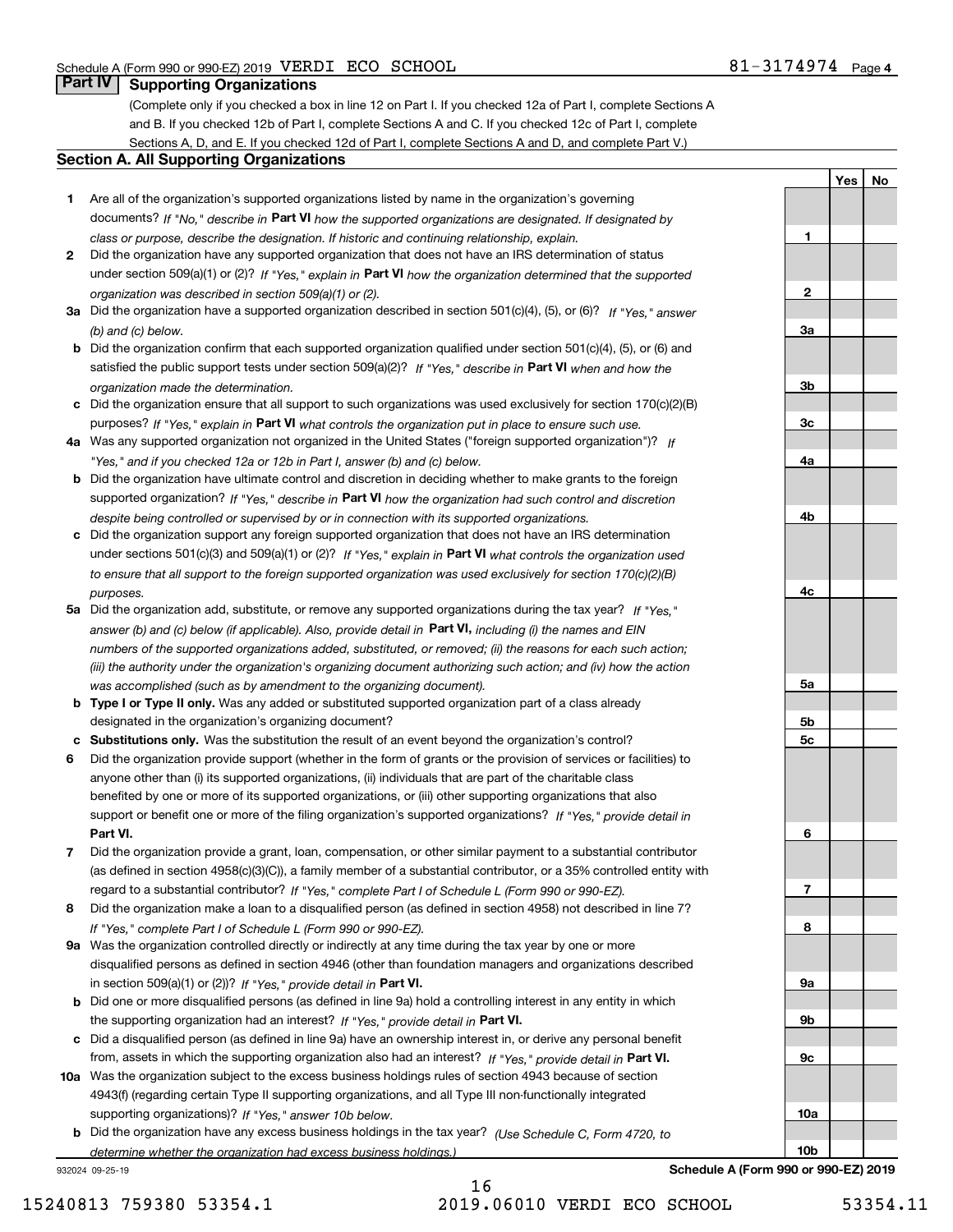|    |                                                                                                                                                                                                                                                 |              | Yes | No |
|----|-------------------------------------------------------------------------------------------------------------------------------------------------------------------------------------------------------------------------------------------------|--------------|-----|----|
| 11 | Has the organization accepted a gift or contribution from any of the following persons?                                                                                                                                                         |              |     |    |
|    | a A person who directly or indirectly controls, either alone or together with persons described in (b) and (c)                                                                                                                                  |              |     |    |
|    | below, the governing body of a supported organization?                                                                                                                                                                                          | 11a          |     |    |
|    | <b>b</b> A family member of a person described in (a) above?                                                                                                                                                                                    | 11b          |     |    |
|    | c A 35% controlled entity of a person described in (a) or (b) above? If "Yes" to a, b, or c, provide detail in Part VI.                                                                                                                         | 11c          |     |    |
|    | <b>Section B. Type I Supporting Organizations</b>                                                                                                                                                                                               |              |     |    |
|    |                                                                                                                                                                                                                                                 |              | Yes | No |
| 1  | Did the directors, trustees, or membership of one or more supported organizations have the power to                                                                                                                                             |              |     |    |
|    | regularly appoint or elect at least a majority of the organization's directors or trustees at all times during the                                                                                                                              |              |     |    |
|    | tax year? If "No," describe in Part VI how the supported organization(s) effectively operated, supervised, or                                                                                                                                   |              |     |    |
|    | controlled the organization's activities. If the organization had more than one supported organization,                                                                                                                                         |              |     |    |
|    | describe how the powers to appoint and/or remove directors or trustees were allocated among the supported                                                                                                                                       |              |     |    |
|    | organizations and what conditions or restrictions, if any, applied to such powers during the tax year.                                                                                                                                          | 1            |     |    |
| 2  | Did the organization operate for the benefit of any supported organization other than the supported                                                                                                                                             |              |     |    |
|    | organization(s) that operated, supervised, or controlled the supporting organization? If "Yes," explain in                                                                                                                                      |              |     |    |
|    | Part VI how providing such benefit carried out the purposes of the supported organization(s) that operated,                                                                                                                                     |              |     |    |
|    | supervised, or controlled the supporting organization.                                                                                                                                                                                          | $\mathbf{2}$ |     |    |
|    | <b>Section C. Type II Supporting Organizations</b>                                                                                                                                                                                              |              |     |    |
|    |                                                                                                                                                                                                                                                 |              | Yes | No |
| 1. | Were a majority of the organization's directors or trustees during the tax year also a majority of the directors                                                                                                                                |              |     |    |
|    | or trustees of each of the organization's supported organization(s)? If "No," describe in Part VI how control                                                                                                                                   |              |     |    |
|    | or management of the supporting organization was vested in the same persons that controlled or managed                                                                                                                                          |              |     |    |
|    | the supported organization(s).<br><b>Section D. All Type III Supporting Organizations</b>                                                                                                                                                       | 1            |     |    |
|    |                                                                                                                                                                                                                                                 |              |     |    |
|    |                                                                                                                                                                                                                                                 |              | Yes | No |
| 1  | Did the organization provide to each of its supported organizations, by the last day of the fifth month of the                                                                                                                                  |              |     |    |
|    | organization's tax year, (i) a written notice describing the type and amount of support provided during the prior tax<br>year, (ii) a copy of the Form 990 that was most recently filed as of the date of notification, and (iii) copies of the |              |     |    |
|    | organization's governing documents in effect on the date of notification, to the extent not previously provided?                                                                                                                                | 1            |     |    |
| 2  | Were any of the organization's officers, directors, or trustees either (i) appointed or elected by the supported                                                                                                                                |              |     |    |
|    | organization(s) or (ii) serving on the governing body of a supported organization? If "No," explain in Part VI how                                                                                                                              |              |     |    |
|    |                                                                                                                                                                                                                                                 | $\mathbf{2}$ |     |    |
| 3  | the organization maintained a close and continuous working relationship with the supported organization(s).<br>By reason of the relationship described in (2), did the organization's supported organizations have a                            |              |     |    |
|    | significant voice in the organization's investment policies and in directing the use of the organization's                                                                                                                                      |              |     |    |
|    | income or assets at all times during the tax year? If "Yes," describe in Part VI the role the organization's                                                                                                                                    |              |     |    |
|    | supported organizations played in this regard.                                                                                                                                                                                                  | 3            |     |    |
|    | Section E. Type III Functionally Integrated Supporting Organizations                                                                                                                                                                            |              |     |    |
| 1  | Check the box next to the method that the organization used to satisfy the Integral Part Test during the year (see instructions).                                                                                                               |              |     |    |
| a  | The organization satisfied the Activities Test. Complete line 2 below.                                                                                                                                                                          |              |     |    |
| b  | The organization is the parent of each of its supported organizations. Complete line 3 below.                                                                                                                                                   |              |     |    |
| c  | The organization supported a governmental entity. Describe in Part VI how you supported a government entity (see instructions),                                                                                                                 |              |     |    |
| 2  | Activities Test. Answer (a) and (b) below.                                                                                                                                                                                                      |              | Yes | No |
| a  | Did substantially all of the organization's activities during the tax year directly further the exempt purposes of                                                                                                                              |              |     |    |
|    | the supported organization(s) to which the organization was responsive? If "Yes," then in Part VI identify                                                                                                                                      |              |     |    |
|    | those supported organizations and explain how these activities directly furthered their exempt purposes,                                                                                                                                        |              |     |    |
|    | how the organization was responsive to those supported organizations, and how the organization determined                                                                                                                                       |              |     |    |
|    | that these activities constituted substantially all of its activities.                                                                                                                                                                          | 2a           |     |    |
|    | <b>b</b> Did the activities described in (a) constitute activities that, but for the organization's involvement, one or more                                                                                                                    |              |     |    |
|    | of the organization's supported organization(s) would have been engaged in? If "Yes," explain in Part VI the                                                                                                                                    |              |     |    |
|    | reasons for the organization's position that its supported organization(s) would have engaged in these                                                                                                                                          |              |     |    |
|    | activities but for the organization's involvement.                                                                                                                                                                                              | 2b           |     |    |
| з  | Parent of Supported Organizations. Answer (a) and (b) below.                                                                                                                                                                                    |              |     |    |
| а  | Did the organization have the power to regularly appoint or elect a majority of the officers, directors, or                                                                                                                                     |              |     |    |
|    | trustees of each of the supported organizations? Provide details in Part VI.                                                                                                                                                                    | За           |     |    |
|    | <b>b</b> Did the organization exercise a substantial degree of direction over the policies, programs, and activities of each                                                                                                                    |              |     |    |
|    | of its supported organizations? If "Yes," describe in Part VI the role played by the organization in this regard.                                                                                                                               | 3b           |     |    |
|    | Schedule A (Form 990 or 990-EZ) 2019<br>932025 09-25-19                                                                                                                                                                                         |              |     |    |

15240813 759380 53354.1 2019.06010 VERDI ECO SCHOOL 53354.11

17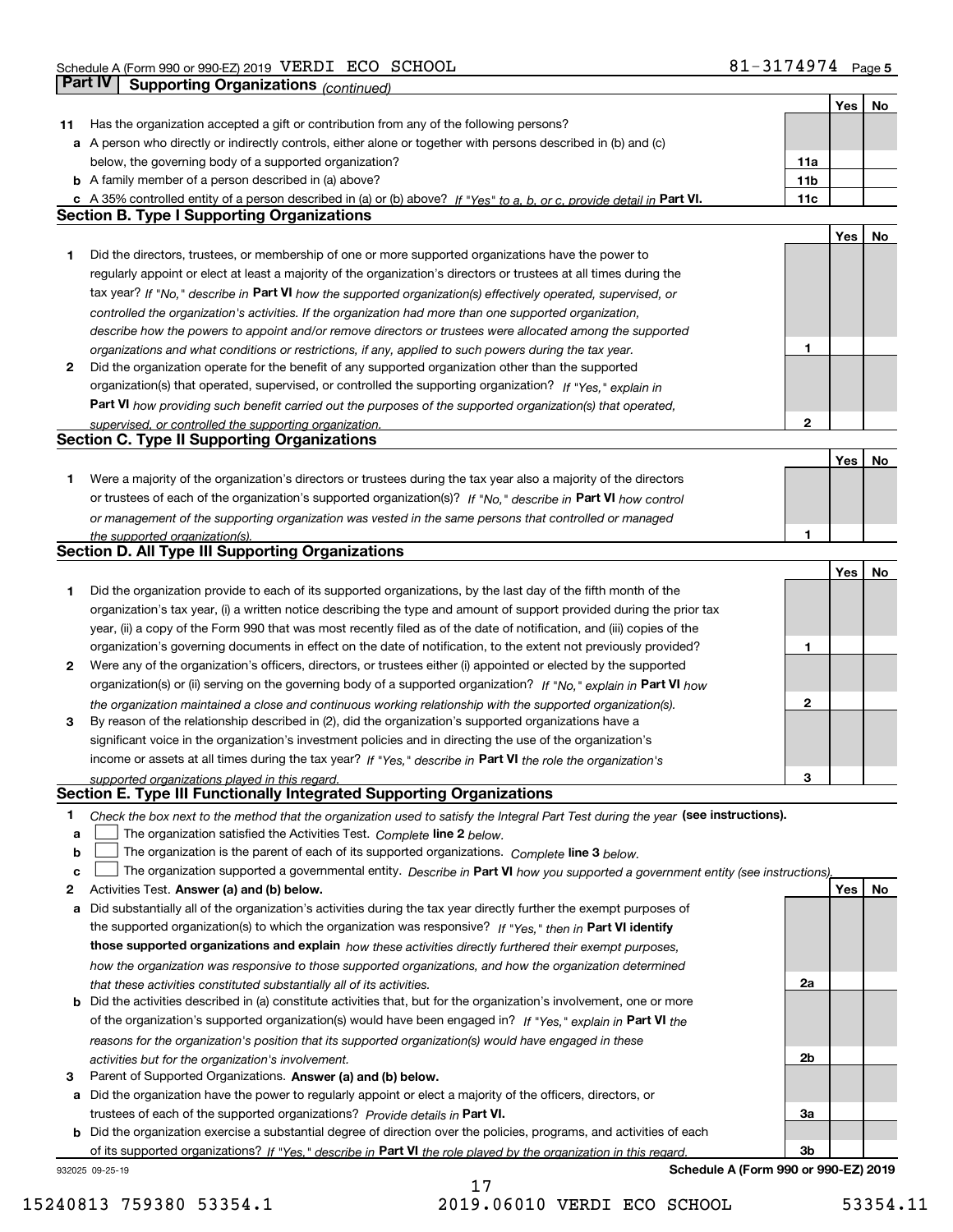### Schedule A (Form 990 or 990-EZ) 2019 Page VERDI ECO SCHOOL 81-3174974 **Part V Type III Non-Functionally Integrated 509(a)(3) Supporting Organizations**

**1**

1 Check here if the organization satisfied the Integral Part Test as a qualifying trust on Nov. 20, 1970 (explain in Part VI). See instructions. All other Type III non-functionally integrated supporting organizations must complete Sections A through E.

|    | Section A - Adjusted Net Income                                              |                | (A) Prior Year | (B) Current Year<br>(optional) |
|----|------------------------------------------------------------------------------|----------------|----------------|--------------------------------|
| 1. | Net short-term capital gain                                                  | 1              |                |                                |
| 2  | Recoveries of prior-year distributions                                       | $\overline{2}$ |                |                                |
| 3  | Other gross income (see instructions)                                        | 3              |                |                                |
| 4  | Add lines 1 through 3.                                                       | 4              |                |                                |
| 5  | Depreciation and depletion                                                   | 5              |                |                                |
| 6  | Portion of operating expenses paid or incurred for production or             |                |                |                                |
|    | collection of gross income or for management, conservation, or               |                |                |                                |
|    | maintenance of property held for production of income (see instructions)     | 6              |                |                                |
| 7  | Other expenses (see instructions)                                            | $\overline{7}$ |                |                                |
| 8  | Adjusted Net Income (subtract lines 5, 6, and 7 from line 4)                 | 8              |                |                                |
|    | <b>Section B - Minimum Asset Amount</b>                                      |                | (A) Prior Year | (B) Current Year<br>(optional) |
| 1  | Aggregate fair market value of all non-exempt-use assets (see                |                |                |                                |
|    | instructions for short tax year or assets held for part of year):            |                |                |                                |
|    | a Average monthly value of securities                                        | 1a             |                |                                |
|    | <b>b</b> Average monthly cash balances                                       | 1b             |                |                                |
|    | c Fair market value of other non-exempt-use assets                           | 1c             |                |                                |
|    | d Total (add lines 1a, 1b, and 1c)                                           | 1d             |                |                                |
|    | <b>e</b> Discount claimed for blockage or other                              |                |                |                                |
|    | factors (explain in detail in Part VI):                                      |                |                |                                |
| 2  | Acquisition indebtedness applicable to non-exempt-use assets                 | $\mathbf{2}$   |                |                                |
| 3  | Subtract line 2 from line 1d.                                                | 3              |                |                                |
| 4  | Cash deemed held for exempt use. Enter 1-1/2% of line 3 (for greater amount, |                |                |                                |
|    | see instructions).                                                           | 4              |                |                                |
| 5  | Net value of non-exempt-use assets (subtract line 4 from line 3)             | 5              |                |                                |
| 6  | Multiply line 5 by .035.                                                     | 6              |                |                                |
| 7  | Recoveries of prior-year distributions                                       | $\overline{7}$ |                |                                |
| 8  | Minimum Asset Amount (add line 7 to line 6)                                  | 8              |                |                                |
|    | <b>Section C - Distributable Amount</b>                                      |                |                | <b>Current Year</b>            |
| 1  | Adjusted net income for prior year (from Section A, line 8, Column A)        | 1              |                |                                |
| 2  | Enter 85% of line 1.                                                         | $\mathbf{2}$   |                |                                |
| 3  | Minimum asset amount for prior year (from Section B, line 8, Column A)       | 3              |                |                                |
| 4  | Enter greater of line 2 or line 3.                                           | 4              |                |                                |
| 5  | Income tax imposed in prior year                                             | 5              |                |                                |
| 6  | <b>Distributable Amount.</b> Subtract line 5 from line 4, unless subject to  |                |                |                                |
|    | emergency temporary reduction (see instructions).                            | 6              |                |                                |
|    |                                                                              |                |                |                                |

**7** Check here if the current year is the organization's first as a non-functionally integrated Type III supporting organization (see instructions).

**Schedule A (Form 990 or 990-EZ) 2019**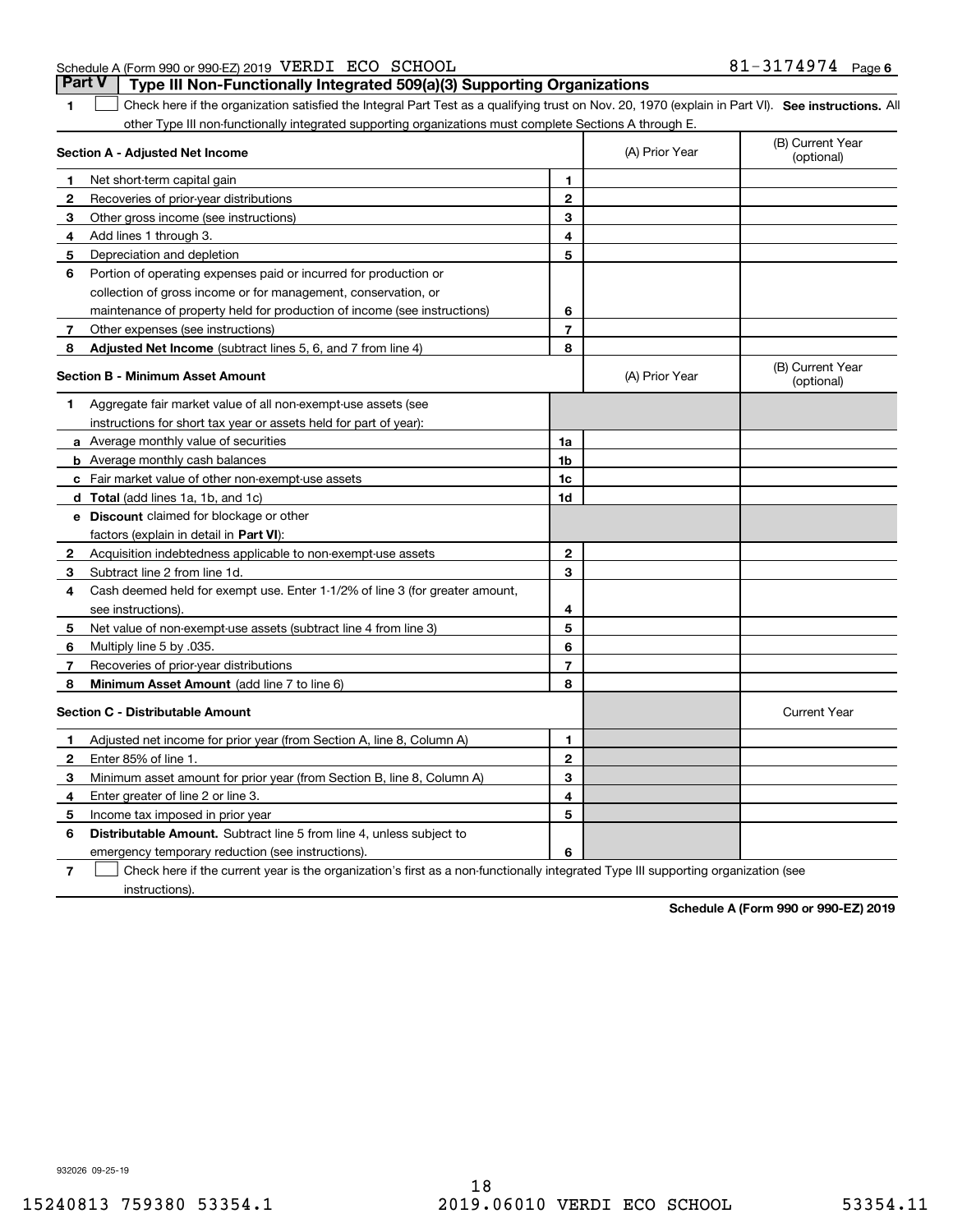| Part V | Type III Non-Functionally Integrated 509(a)(3) Supporting Organizations                    |                                    | (continued)                                   |                                                  |  |  |  |  |  |  |  |
|--------|--------------------------------------------------------------------------------------------|------------------------------------|-----------------------------------------------|--------------------------------------------------|--|--|--|--|--|--|--|
|        | <b>Section D - Distributions</b>                                                           |                                    |                                               | <b>Current Year</b>                              |  |  |  |  |  |  |  |
| 1      | Amounts paid to supported organizations to accomplish exempt purposes                      |                                    |                                               |                                                  |  |  |  |  |  |  |  |
| 2      | Amounts paid to perform activity that directly furthers exempt purposes of supported       |                                    |                                               |                                                  |  |  |  |  |  |  |  |
|        | organizations, in excess of income from activity                                           |                                    |                                               |                                                  |  |  |  |  |  |  |  |
| з      | Administrative expenses paid to accomplish exempt purposes of supported organizations      |                                    |                                               |                                                  |  |  |  |  |  |  |  |
| 4      | Amounts paid to acquire exempt-use assets                                                  |                                    |                                               |                                                  |  |  |  |  |  |  |  |
| 5      | Qualified set-aside amounts (prior IRS approval required)                                  |                                    |                                               |                                                  |  |  |  |  |  |  |  |
| 6      | Other distributions (describe in Part VI). See instructions.                               |                                    |                                               |                                                  |  |  |  |  |  |  |  |
| 7      | Total annual distributions. Add lines 1 through 6.                                         |                                    |                                               |                                                  |  |  |  |  |  |  |  |
| 8      | Distributions to attentive supported organizations to which the organization is responsive |                                    |                                               |                                                  |  |  |  |  |  |  |  |
|        | (provide details in Part VI). See instructions.                                            |                                    |                                               |                                                  |  |  |  |  |  |  |  |
| 9      | Distributable amount for 2019 from Section C, line 6                                       |                                    |                                               |                                                  |  |  |  |  |  |  |  |
| 10     | Line 8 amount divided by line 9 amount                                                     |                                    |                                               |                                                  |  |  |  |  |  |  |  |
|        | Section E - Distribution Allocations (see instructions)                                    | (i)<br><b>Excess Distributions</b> | (ii)<br><b>Underdistributions</b><br>Pre-2019 | (iii)<br><b>Distributable</b><br>Amount for 2019 |  |  |  |  |  |  |  |
| 1      | Distributable amount for 2019 from Section C, line 6                                       |                                    |                                               |                                                  |  |  |  |  |  |  |  |
| 2      | Underdistributions, if any, for years prior to 2019 (reason-                               |                                    |                                               |                                                  |  |  |  |  |  |  |  |
|        | able cause required-explain in Part VI). See instructions.                                 |                                    |                                               |                                                  |  |  |  |  |  |  |  |
| з      | Excess distributions carryover, if any, to 2019                                            |                                    |                                               |                                                  |  |  |  |  |  |  |  |
|        | <b>a</b> From 2014                                                                         |                                    |                                               |                                                  |  |  |  |  |  |  |  |
|        | <b>b</b> From $2015$                                                                       |                                    |                                               |                                                  |  |  |  |  |  |  |  |
|        | $c$ From 2016                                                                              |                                    |                                               |                                                  |  |  |  |  |  |  |  |
|        | d From 2017                                                                                |                                    |                                               |                                                  |  |  |  |  |  |  |  |
|        | e From 2018                                                                                |                                    |                                               |                                                  |  |  |  |  |  |  |  |
|        | Total of lines 3a through e                                                                |                                    |                                               |                                                  |  |  |  |  |  |  |  |
|        | <b>g</b> Applied to underdistributions of prior years                                      |                                    |                                               |                                                  |  |  |  |  |  |  |  |
|        | <b>h</b> Applied to 2019 distributable amount                                              |                                    |                                               |                                                  |  |  |  |  |  |  |  |
|        | Carryover from 2014 not applied (see instructions)                                         |                                    |                                               |                                                  |  |  |  |  |  |  |  |
|        | Remainder. Subtract lines 3g, 3h, and 3i from 3f.                                          |                                    |                                               |                                                  |  |  |  |  |  |  |  |
| 4      | Distributions for 2019 from Section D,                                                     |                                    |                                               |                                                  |  |  |  |  |  |  |  |
|        | line $7:$                                                                                  |                                    |                                               |                                                  |  |  |  |  |  |  |  |
|        | <b>a</b> Applied to underdistributions of prior years                                      |                                    |                                               |                                                  |  |  |  |  |  |  |  |
|        | <b>b</b> Applied to 2019 distributable amount                                              |                                    |                                               |                                                  |  |  |  |  |  |  |  |
| с      | Remainder. Subtract lines 4a and 4b from 4.                                                |                                    |                                               |                                                  |  |  |  |  |  |  |  |
| 5      | Remaining underdistributions for years prior to 2019, if                                   |                                    |                                               |                                                  |  |  |  |  |  |  |  |
|        | any. Subtract lines 3g and 4a from line 2. For result greater                              |                                    |                                               |                                                  |  |  |  |  |  |  |  |
|        | than zero, explain in Part VI. See instructions.                                           |                                    |                                               |                                                  |  |  |  |  |  |  |  |
| 6      | Remaining underdistributions for 2019. Subtract lines 3h                                   |                                    |                                               |                                                  |  |  |  |  |  |  |  |
|        | and 4b from line 1. For result greater than zero, explain in                               |                                    |                                               |                                                  |  |  |  |  |  |  |  |
|        | Part VI. See instructions.                                                                 |                                    |                                               |                                                  |  |  |  |  |  |  |  |
| 7      | Excess distributions carryover to 2020. Add lines 3j                                       |                                    |                                               |                                                  |  |  |  |  |  |  |  |
|        | and 4c.                                                                                    |                                    |                                               |                                                  |  |  |  |  |  |  |  |
| 8      | Breakdown of line 7:                                                                       |                                    |                                               |                                                  |  |  |  |  |  |  |  |
|        | a Excess from 2015                                                                         |                                    |                                               |                                                  |  |  |  |  |  |  |  |
|        | <b>b</b> Excess from 2016                                                                  |                                    |                                               |                                                  |  |  |  |  |  |  |  |
|        | c Excess from 2017                                                                         |                                    |                                               |                                                  |  |  |  |  |  |  |  |
|        | d Excess from 2018                                                                         |                                    |                                               |                                                  |  |  |  |  |  |  |  |
|        | e Excess from 2019                                                                         |                                    |                                               |                                                  |  |  |  |  |  |  |  |

**Schedule A (Form 990 or 990-EZ) 2019**

932027 09-25-19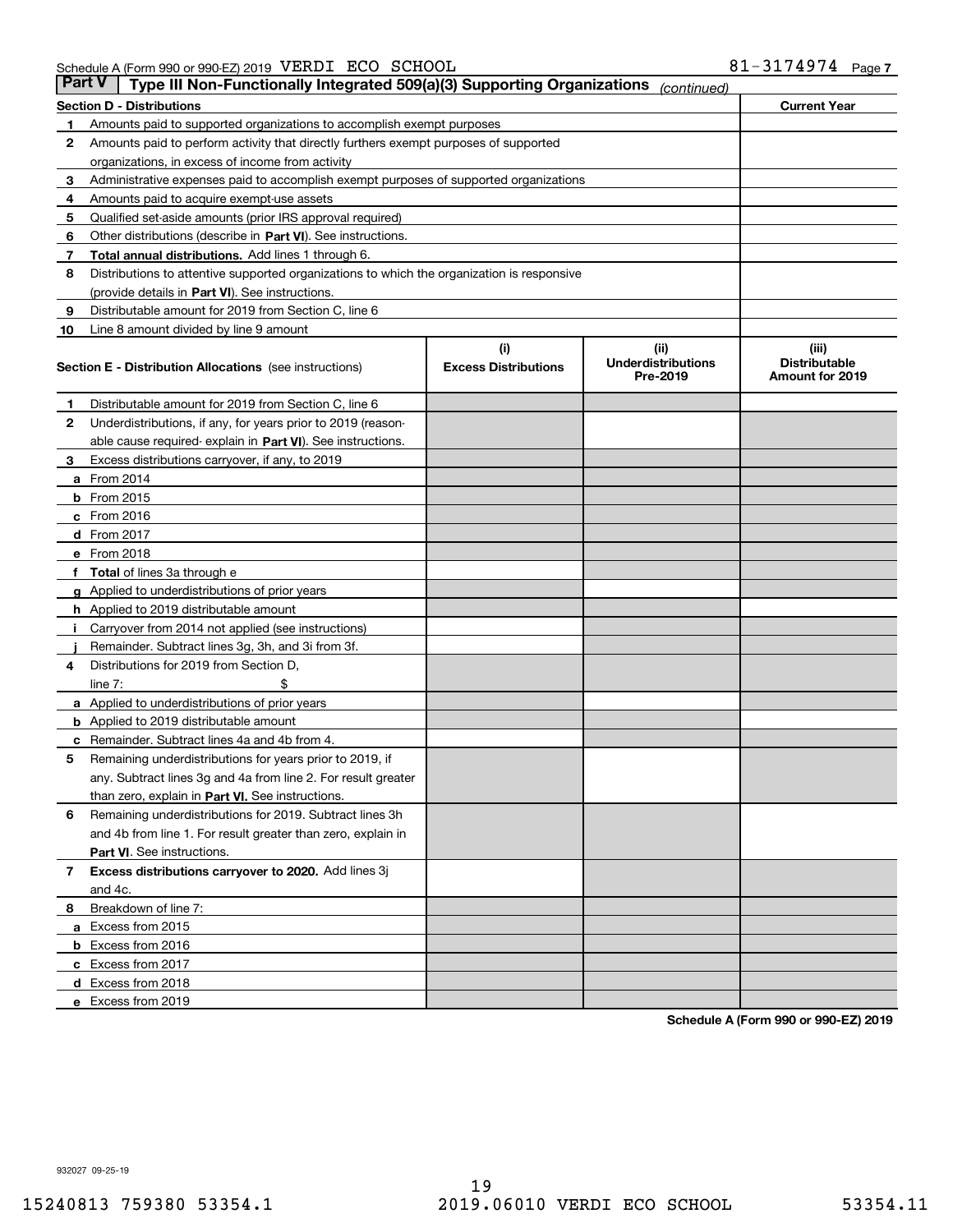### Schedule A (Form 990 or 990-EZ) 2019 Page VERDI ECO SCHOOL 81-3174974

| Schedule A (Form 990 or 990-EZ) 2019<br>932028 09-25-19<br>20<br>2019.06010 VERDI ECO SCHOOL<br>15240813 759380 53354.1<br>53354.11 | <b>Part VI</b> | (See instructions.) | Supplemental Information. Provide the explanations required by Part II, line 10; Part II, line 17a or 17b; Part III, line 12;<br>Part IV, Section A, lines 1, 2, 3b, 3c, 4b, 4c, 5a, 6, 9a, 9b, 9c, 11a, 11b, and 11c; Part IV, Section B, lines 1 and 2; Part IV, Section C,<br>line 1; Part IV, Section D, lines 2 and 3; Part IV, Section E, lines 1c, 2a, 2b, 3a, and 3b; Part V, line 1; Part V, Section B, line 1e; Part V,<br>Section D, lines 5, 6, and 8; and Part V, Section E, lines 2, 5, and 6. Also complete this part for any additional information. |  |
|-------------------------------------------------------------------------------------------------------------------------------------|----------------|---------------------|----------------------------------------------------------------------------------------------------------------------------------------------------------------------------------------------------------------------------------------------------------------------------------------------------------------------------------------------------------------------------------------------------------------------------------------------------------------------------------------------------------------------------------------------------------------------|--|
|                                                                                                                                     |                |                     |                                                                                                                                                                                                                                                                                                                                                                                                                                                                                                                                                                      |  |
|                                                                                                                                     |                |                     |                                                                                                                                                                                                                                                                                                                                                                                                                                                                                                                                                                      |  |
|                                                                                                                                     |                |                     |                                                                                                                                                                                                                                                                                                                                                                                                                                                                                                                                                                      |  |
|                                                                                                                                     |                |                     |                                                                                                                                                                                                                                                                                                                                                                                                                                                                                                                                                                      |  |
|                                                                                                                                     |                |                     |                                                                                                                                                                                                                                                                                                                                                                                                                                                                                                                                                                      |  |
|                                                                                                                                     |                |                     |                                                                                                                                                                                                                                                                                                                                                                                                                                                                                                                                                                      |  |
|                                                                                                                                     |                |                     |                                                                                                                                                                                                                                                                                                                                                                                                                                                                                                                                                                      |  |
|                                                                                                                                     |                |                     |                                                                                                                                                                                                                                                                                                                                                                                                                                                                                                                                                                      |  |
|                                                                                                                                     |                |                     |                                                                                                                                                                                                                                                                                                                                                                                                                                                                                                                                                                      |  |
|                                                                                                                                     |                |                     |                                                                                                                                                                                                                                                                                                                                                                                                                                                                                                                                                                      |  |
|                                                                                                                                     |                |                     |                                                                                                                                                                                                                                                                                                                                                                                                                                                                                                                                                                      |  |
|                                                                                                                                     |                |                     |                                                                                                                                                                                                                                                                                                                                                                                                                                                                                                                                                                      |  |
|                                                                                                                                     |                |                     |                                                                                                                                                                                                                                                                                                                                                                                                                                                                                                                                                                      |  |
|                                                                                                                                     |                |                     |                                                                                                                                                                                                                                                                                                                                                                                                                                                                                                                                                                      |  |
|                                                                                                                                     |                |                     |                                                                                                                                                                                                                                                                                                                                                                                                                                                                                                                                                                      |  |
|                                                                                                                                     |                |                     |                                                                                                                                                                                                                                                                                                                                                                                                                                                                                                                                                                      |  |
|                                                                                                                                     |                |                     |                                                                                                                                                                                                                                                                                                                                                                                                                                                                                                                                                                      |  |
|                                                                                                                                     |                |                     |                                                                                                                                                                                                                                                                                                                                                                                                                                                                                                                                                                      |  |
|                                                                                                                                     |                |                     |                                                                                                                                                                                                                                                                                                                                                                                                                                                                                                                                                                      |  |
|                                                                                                                                     |                |                     |                                                                                                                                                                                                                                                                                                                                                                                                                                                                                                                                                                      |  |
|                                                                                                                                     |                |                     |                                                                                                                                                                                                                                                                                                                                                                                                                                                                                                                                                                      |  |
|                                                                                                                                     |                |                     |                                                                                                                                                                                                                                                                                                                                                                                                                                                                                                                                                                      |  |
|                                                                                                                                     |                |                     |                                                                                                                                                                                                                                                                                                                                                                                                                                                                                                                                                                      |  |
|                                                                                                                                     |                |                     |                                                                                                                                                                                                                                                                                                                                                                                                                                                                                                                                                                      |  |
|                                                                                                                                     |                |                     |                                                                                                                                                                                                                                                                                                                                                                                                                                                                                                                                                                      |  |
|                                                                                                                                     |                |                     |                                                                                                                                                                                                                                                                                                                                                                                                                                                                                                                                                                      |  |
|                                                                                                                                     |                |                     |                                                                                                                                                                                                                                                                                                                                                                                                                                                                                                                                                                      |  |
|                                                                                                                                     |                |                     |                                                                                                                                                                                                                                                                                                                                                                                                                                                                                                                                                                      |  |
|                                                                                                                                     |                |                     |                                                                                                                                                                                                                                                                                                                                                                                                                                                                                                                                                                      |  |
|                                                                                                                                     |                |                     |                                                                                                                                                                                                                                                                                                                                                                                                                                                                                                                                                                      |  |
|                                                                                                                                     |                |                     |                                                                                                                                                                                                                                                                                                                                                                                                                                                                                                                                                                      |  |
|                                                                                                                                     |                |                     |                                                                                                                                                                                                                                                                                                                                                                                                                                                                                                                                                                      |  |
|                                                                                                                                     |                |                     |                                                                                                                                                                                                                                                                                                                                                                                                                                                                                                                                                                      |  |
|                                                                                                                                     |                |                     |                                                                                                                                                                                                                                                                                                                                                                                                                                                                                                                                                                      |  |
|                                                                                                                                     |                |                     |                                                                                                                                                                                                                                                                                                                                                                                                                                                                                                                                                                      |  |
|                                                                                                                                     |                |                     |                                                                                                                                                                                                                                                                                                                                                                                                                                                                                                                                                                      |  |
|                                                                                                                                     |                |                     |                                                                                                                                                                                                                                                                                                                                                                                                                                                                                                                                                                      |  |
|                                                                                                                                     |                |                     |                                                                                                                                                                                                                                                                                                                                                                                                                                                                                                                                                                      |  |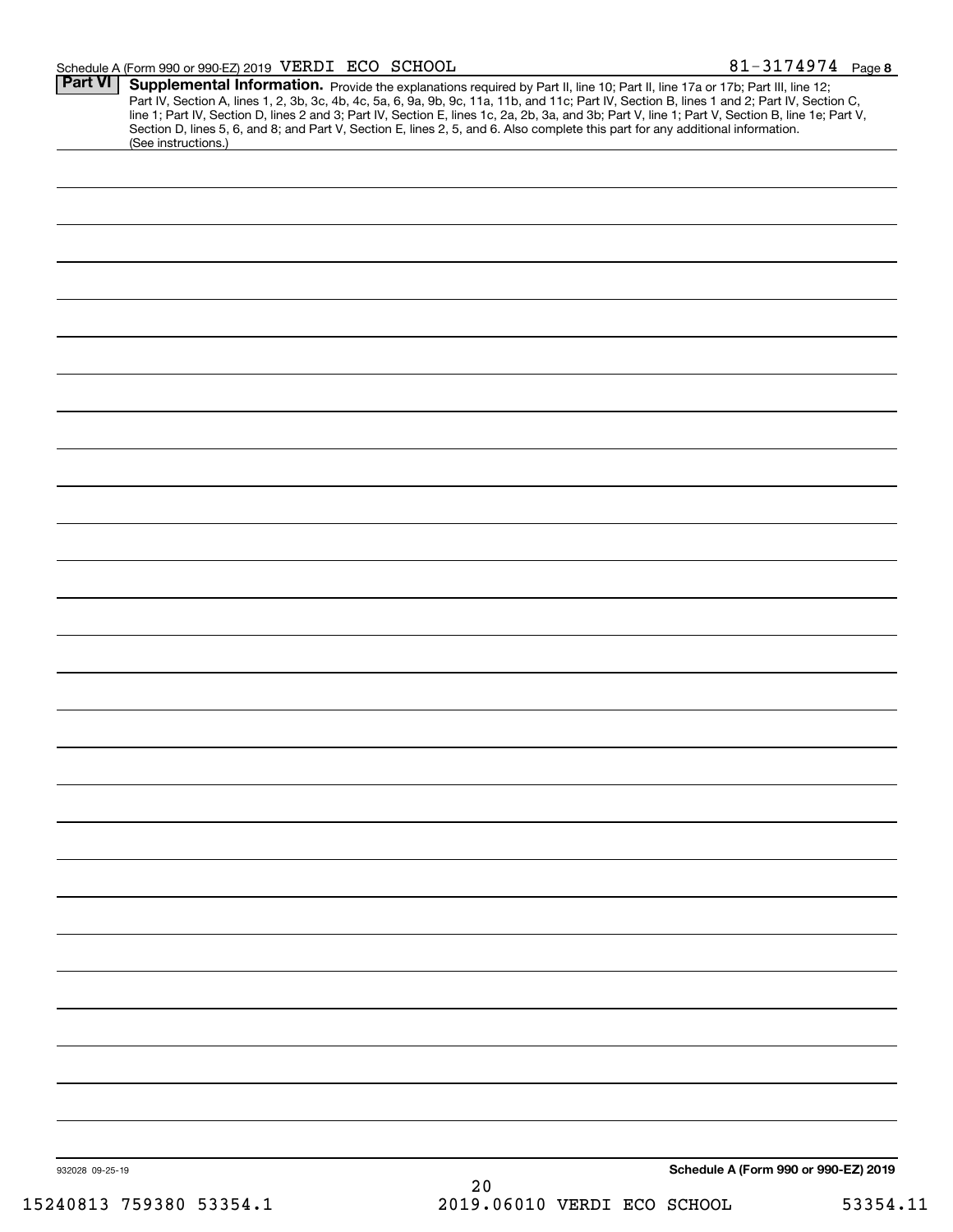|         | <b>SCHEDULE D</b><br>(Form 990)                      |                                                                                                        | OMB No. 1545-0047                                                                                                                                           |    |                                       |    |
|---------|------------------------------------------------------|--------------------------------------------------------------------------------------------------------|-------------------------------------------------------------------------------------------------------------------------------------------------------------|----|---------------------------------------|----|
|         | Department of the Treasury                           |                                                                                                        | Complete if the organization answered "Yes" on Form 990,<br>Part IV, line 6, 7, 8, 9, 10, 11a, 11b, 11c, 11d, 11e, 11f, 12a, or 12b.<br>Attach to Form 990. |    | <b>Open to Public</b><br>Inspection   |    |
|         | Internal Revenue Service<br>Name of the organization |                                                                                                        | Go to www.irs.gov/Form990 for instructions and the latest information.                                                                                      |    | <b>Employer identification number</b> |    |
|         |                                                      | VERDI ECO SCHOOL                                                                                       |                                                                                                                                                             |    | 81-3174974                            |    |
| Part I  |                                                      |                                                                                                        | Organizations Maintaining Donor Advised Funds or Other Similar Funds or Accounts. Complete if the                                                           |    |                                       |    |
|         |                                                      | organization answered "Yes" on Form 990, Part IV, line 6.                                              |                                                                                                                                                             |    |                                       |    |
|         |                                                      |                                                                                                        | (a) Donor advised funds                                                                                                                                     |    | (b) Funds and other accounts          |    |
| 1       |                                                      |                                                                                                        |                                                                                                                                                             |    |                                       |    |
| 2       |                                                      | Aggregate value of contributions to (during year)                                                      |                                                                                                                                                             |    |                                       |    |
| З       |                                                      |                                                                                                        |                                                                                                                                                             |    |                                       |    |
| 4       |                                                      |                                                                                                        |                                                                                                                                                             |    |                                       |    |
| 5       |                                                      |                                                                                                        | Did the organization inform all donors and donor advisors in writing that the assets held in donor advised funds                                            |    |                                       |    |
|         |                                                      |                                                                                                        |                                                                                                                                                             |    | Yes                                   | No |
| 6       |                                                      |                                                                                                        | Did the organization inform all grantees, donors, and donor advisors in writing that grant funds can be used only                                           |    |                                       |    |
|         |                                                      |                                                                                                        | for charitable purposes and not for the benefit of the donor or donor advisor, or for any other purpose conferring                                          |    |                                       |    |
| Part II | impermissible private benefit?                       |                                                                                                        |                                                                                                                                                             |    | Yes                                   | No |
|         |                                                      |                                                                                                        | Conservation Easements. Complete if the organization answered "Yes" on Form 990, Part IV, line 7.                                                           |    |                                       |    |
| 1       |                                                      | Purpose(s) of conservation easements held by the organization (check all that apply).                  |                                                                                                                                                             |    |                                       |    |
|         |                                                      | Preservation of land for public use (for example, recreation or education)                             | Preservation of a historically important land area                                                                                                          |    |                                       |    |
|         |                                                      | Protection of natural habitat                                                                          | Preservation of a certified historic structure                                                                                                              |    |                                       |    |
| 2       |                                                      | Preservation of open space                                                                             | Complete lines 2a through 2d if the organization held a qualified conservation contribution in the form of a conservation easement on the last              |    |                                       |    |
|         | day of the tax year.                                 |                                                                                                        |                                                                                                                                                             |    | Held at the End of the Tax Year       |    |
|         |                                                      |                                                                                                        |                                                                                                                                                             | 2a |                                       |    |
|         |                                                      | Total acreage restricted by conservation easements                                                     |                                                                                                                                                             | 2b |                                       |    |
|         |                                                      |                                                                                                        | Number of conservation easements on a certified historic structure included in (a) manufacture included in (a)                                              | 2c |                                       |    |
| d       |                                                      |                                                                                                        | Number of conservation easements included in (c) acquired after 7/25/06, and not on a historic structure                                                    |    |                                       |    |
|         |                                                      |                                                                                                        |                                                                                                                                                             | 2d |                                       |    |
| З       |                                                      |                                                                                                        | Number of conservation easements modified, transferred, released, extinguished, or terminated by the organization during the tax                            |    |                                       |    |
|         | $\vee$ ear                                           |                                                                                                        |                                                                                                                                                             |    |                                       |    |
| 4       |                                                      | Number of states where property subject to conservation easement is located $\blacktriangleright$      |                                                                                                                                                             |    |                                       |    |
| 5       |                                                      | Does the organization have a written policy regarding the periodic monitoring, inspection, handling of |                                                                                                                                                             |    |                                       |    |
|         |                                                      | violations, and enforcement of the conservation easements it holds?                                    |                                                                                                                                                             |    | Yes                                   | No |
| 6       |                                                      |                                                                                                        | Staff and volunteer hours devoted to monitoring, inspecting, handling of violations, and enforcing conservation easements during the year                   |    |                                       |    |
|         |                                                      |                                                                                                        |                                                                                                                                                             |    |                                       |    |
|         |                                                      |                                                                                                        | Amount of expenses incurred in monitoring, inspecting, handling of violations, and enforcing conservation easements during the year                         |    |                                       |    |
|         | $\blacktriangleright$ \$                             |                                                                                                        |                                                                                                                                                             |    |                                       |    |
| 8       |                                                      |                                                                                                        | Does each conservation easement reported on line 2(d) above satisfy the requirements of section 170(h)(4)(B)(i)                                             |    |                                       |    |
|         | and section $170(h)(4)(B)(ii)$ ?                     |                                                                                                        |                                                                                                                                                             |    | Yes                                   | No |
| 9       |                                                      |                                                                                                        | In Part XIII, describe how the organization reports conservation easements in its revenue and expense statement and                                         |    |                                       |    |
|         |                                                      |                                                                                                        | balance sheet, and include, if applicable, the text of the footnote to the organization's financial statements that describes the                           |    |                                       |    |
|         | Part III                                             | organization's accounting for conservation easements.                                                  | Organizations Maintaining Collections of Art, Historical Treasures, or Other Similar Assets.                                                                |    |                                       |    |
|         |                                                      | Complete if the organization answered "Yes" on Form 990, Part IV, line 8.                              |                                                                                                                                                             |    |                                       |    |
|         |                                                      |                                                                                                        | 1a If the organization elected, as permitted under FASB ASC 958, not to report in its revenue statement and balance sheet works                             |    |                                       |    |
|         |                                                      |                                                                                                        | of art, historical treasures, or other similar assets held for public exhibition, education, or research in furtherance of public                           |    |                                       |    |
|         |                                                      |                                                                                                        | service, provide in Part XIII the text of the footnote to its financial statements that describes these items.                                              |    |                                       |    |
| b       |                                                      |                                                                                                        | If the organization elected, as permitted under FASB ASC 958, to report in its revenue statement and balance sheet works of                                 |    |                                       |    |
|         |                                                      |                                                                                                        | art, historical treasures, or other similar assets held for public exhibition, education, or research in furtherance of public service,                     |    |                                       |    |
|         |                                                      | provide the following amounts relating to these items:                                                 |                                                                                                                                                             |    |                                       |    |
|         |                                                      |                                                                                                        |                                                                                                                                                             |    |                                       |    |
|         |                                                      | (ii) Assets included in Form 990, Part X                                                               |                                                                                                                                                             |    |                                       |    |
| 2       |                                                      |                                                                                                        | If the organization received or held works of art, historical treasures, or other similar assets for financial gain, provide                                |    |                                       |    |
|         |                                                      | the following amounts required to be reported under FASB ASC 958 relating to these items:              |                                                                                                                                                             |    |                                       |    |
| а       |                                                      |                                                                                                        |                                                                                                                                                             |    | \$                                    |    |
|         |                                                      |                                                                                                        |                                                                                                                                                             | \$ |                                       |    |
|         |                                                      | <b>LHA, For Panerwork Reduction Act Notice, see the Instructions for Form 990</b>                      |                                                                                                                                                             |    | Schedule D (Form 990) 2019            |    |

932051 10-02-19 **For Paperwork Reduction Act Notice, see the Instructions for Form 990. Schedule D (Form 990) 2019** LHA

21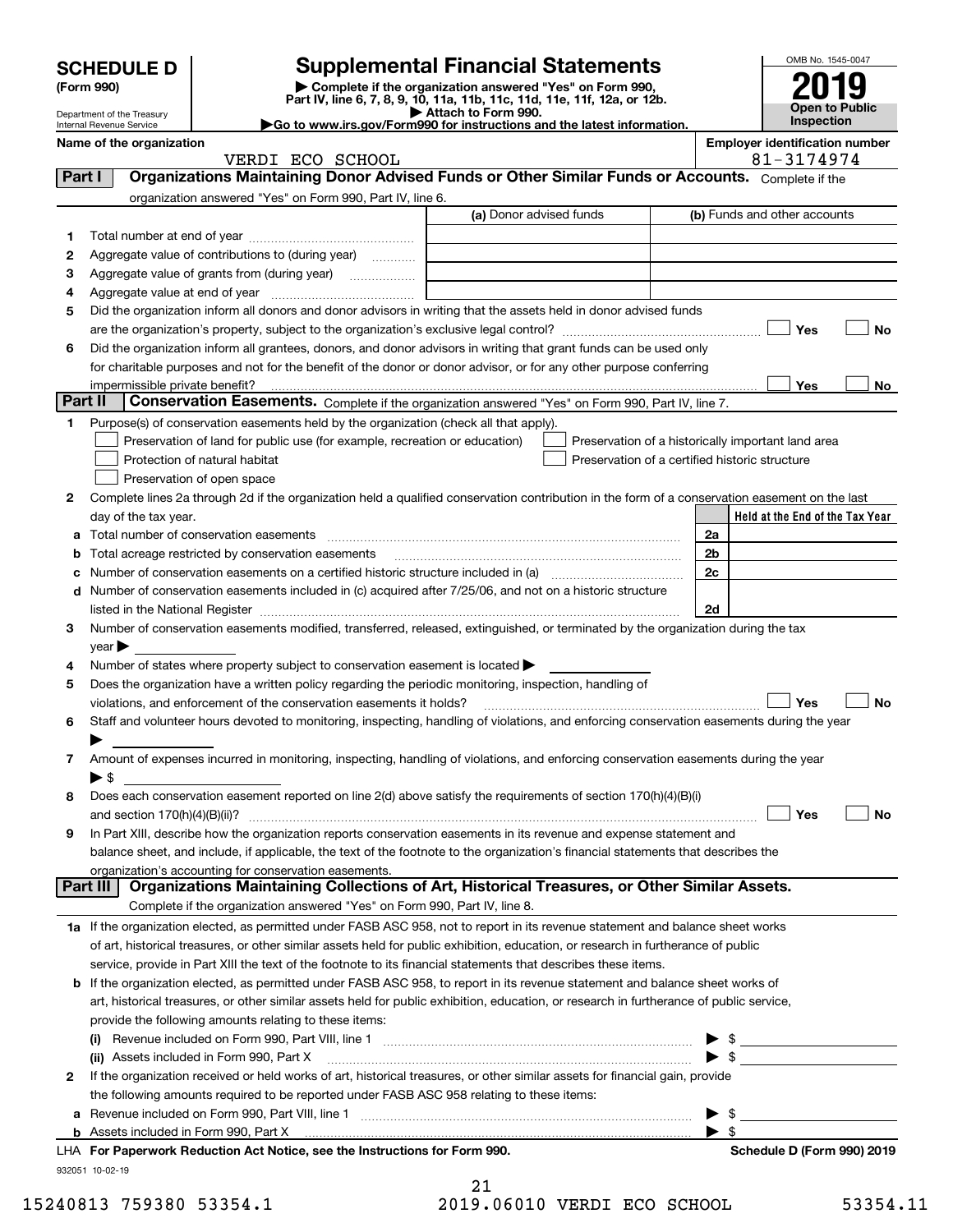|               | Schedule D (Form 990) 2019                                                                                                                                                                                                           | VERDI ECO SCHOOL                        |   |                |                                                                                                                                                                                                                                |                                 | 81-3174974 Page 2 |                     |     |     |
|---------------|--------------------------------------------------------------------------------------------------------------------------------------------------------------------------------------------------------------------------------------|-----------------------------------------|---|----------------|--------------------------------------------------------------------------------------------------------------------------------------------------------------------------------------------------------------------------------|---------------------------------|-------------------|---------------------|-----|-----|
|               | Part III<br>Organizations Maintaining Collections of Art, Historical Treasures, or Other Similar Assets (continued)                                                                                                                  |                                         |   |                |                                                                                                                                                                                                                                |                                 |                   |                     |     |     |
| 3             | Using the organization's acquisition, accession, and other records, check any of the following that make significant use of its                                                                                                      |                                         |   |                |                                                                                                                                                                                                                                |                                 |                   |                     |     |     |
|               | collection items (check all that apply):                                                                                                                                                                                             |                                         |   |                |                                                                                                                                                                                                                                |                                 |                   |                     |     |     |
| а             | Public exhibition                                                                                                                                                                                                                    |                                         |   |                | Loan or exchange program                                                                                                                                                                                                       |                                 |                   |                     |     |     |
| b             | Scholarly research                                                                                                                                                                                                                   |                                         |   |                | Other the contract of the contract of the contract of the contract of the contract of the contract of the contract of the contract of the contract of the contract of the contract of the contract of the contract of the cont |                                 |                   |                     |     |     |
| с             | Preservation for future generations                                                                                                                                                                                                  |                                         |   |                |                                                                                                                                                                                                                                |                                 |                   |                     |     |     |
| 4             | Provide a description of the organization's collections and explain how they further the organization's exempt purpose in Part XIII.                                                                                                 |                                         |   |                |                                                                                                                                                                                                                                |                                 |                   |                     |     |     |
| 5             | During the year, did the organization solicit or receive donations of art, historical treasures, or other similar assets                                                                                                             |                                         |   |                |                                                                                                                                                                                                                                |                                 |                   |                     |     |     |
|               |                                                                                                                                                                                                                                      |                                         |   |                |                                                                                                                                                                                                                                |                                 |                   | <b>Yes</b>          |     | No  |
|               | Escrow and Custodial Arrangements. Complete if the organization answered "Yes" on Form 990, Part IV, line 9, or<br>Part IV                                                                                                           |                                         |   |                |                                                                                                                                                                                                                                |                                 |                   |                     |     |     |
|               | reported an amount on Form 990, Part X, line 21.                                                                                                                                                                                     |                                         |   |                |                                                                                                                                                                                                                                |                                 |                   |                     |     |     |
|               | 1a Is the organization an agent, trustee, custodian or other intermediary for contributions or other assets not included                                                                                                             |                                         |   |                |                                                                                                                                                                                                                                |                                 |                   |                     |     |     |
|               | on Form 990, Part X? [11] matter contracts and contracts and contracts are contracted as a form 990, Part X?                                                                                                                         |                                         |   |                |                                                                                                                                                                                                                                |                                 |                   | Yes                 |     | No  |
|               | <b>b</b> If "Yes," explain the arrangement in Part XIII and complete the following table:                                                                                                                                            |                                         |   |                |                                                                                                                                                                                                                                |                                 |                   |                     |     |     |
|               |                                                                                                                                                                                                                                      |                                         |   |                |                                                                                                                                                                                                                                |                                 |                   | Amount              |     |     |
| c             | Beginning balance <b>with the contract of the contract of the contract of the contract of the contract of the contract of the contract of the contract of the contract of the contract of the contract of the contract of the co</b> |                                         |   |                |                                                                                                                                                                                                                                | 1c<br>1d                        |                   |                     |     |     |
|               | Additions during the year manufactured and an account of the year manufactured and account of the year manufactured and account of the state of the state of the state of the state of the state of the state of the state of        |                                         |   |                |                                                                                                                                                                                                                                | 1e                              |                   |                     |     |     |
| е<br>Ť.       | Distributions during the year manufactured and continuum control of the state of the control of the year manufactured and the year manufactured and the year manufactured and the state of the state of the state of the state       |                                         |   |                |                                                                                                                                                                                                                                | 1f                              |                   |                     |     |     |
|               | 2a Did the organization include an amount on Form 990, Part X, line 21, for escrow or custodial account liability?                                                                                                                   |                                         |   |                |                                                                                                                                                                                                                                |                                 |                   | Yes                 |     | No  |
|               | <b>b</b> If "Yes," explain the arrangement in Part XIII. Check here if the explanation has been provided on Part XIII                                                                                                                |                                         |   |                |                                                                                                                                                                                                                                |                                 | .                 |                     |     |     |
| <b>Part V</b> | Endowment Funds. Complete if the organization answered "Yes" on Form 990, Part IV, line 10.                                                                                                                                          |                                         |   |                |                                                                                                                                                                                                                                |                                 |                   |                     |     |     |
|               |                                                                                                                                                                                                                                      | (a) Current year                        |   | (b) Prior year | (c) Two years back $\vert$ (d) Three years back $\vert$ (e) Four years back                                                                                                                                                    |                                 |                   |                     |     |     |
| 1a            | Beginning of year balance                                                                                                                                                                                                            |                                         |   |                |                                                                                                                                                                                                                                |                                 |                   |                     |     |     |
| b             |                                                                                                                                                                                                                                      |                                         |   |                |                                                                                                                                                                                                                                |                                 |                   |                     |     |     |
|               | Net investment earnings, gains, and losses                                                                                                                                                                                           |                                         |   |                |                                                                                                                                                                                                                                |                                 |                   |                     |     |     |
|               |                                                                                                                                                                                                                                      |                                         |   |                |                                                                                                                                                                                                                                |                                 |                   |                     |     |     |
|               | e Other expenditures for facilities                                                                                                                                                                                                  |                                         |   |                |                                                                                                                                                                                                                                |                                 |                   |                     |     |     |
|               | and programs                                                                                                                                                                                                                         |                                         |   |                |                                                                                                                                                                                                                                |                                 |                   |                     |     |     |
|               | f Administrative expenses                                                                                                                                                                                                            |                                         |   |                |                                                                                                                                                                                                                                |                                 |                   |                     |     |     |
| g             |                                                                                                                                                                                                                                      |                                         |   |                |                                                                                                                                                                                                                                |                                 |                   |                     |     |     |
| 2             | Provide the estimated percentage of the current year end balance (line 1g, column (a)) held as:                                                                                                                                      |                                         |   |                |                                                                                                                                                                                                                                |                                 |                   |                     |     |     |
| а             | Board designated or quasi-endowment                                                                                                                                                                                                  |                                         | % |                |                                                                                                                                                                                                                                |                                 |                   |                     |     |     |
|               | Permanent endowment > 1                                                                                                                                                                                                              | %                                       |   |                |                                                                                                                                                                                                                                |                                 |                   |                     |     |     |
|               | <b>c</b> Term endowment $\blacktriangleright$                                                                                                                                                                                        | %                                       |   |                |                                                                                                                                                                                                                                |                                 |                   |                     |     |     |
|               | The percentages on lines 2a, 2b, and 2c should equal 100%.                                                                                                                                                                           |                                         |   |                |                                                                                                                                                                                                                                |                                 |                   |                     |     |     |
|               | 3a Are there endowment funds not in the possession of the organization that are held and administered for the organization                                                                                                           |                                         |   |                |                                                                                                                                                                                                                                |                                 |                   |                     |     |     |
|               | by:                                                                                                                                                                                                                                  |                                         |   |                |                                                                                                                                                                                                                                |                                 |                   |                     | Yes | No. |
|               | (i)                                                                                                                                                                                                                                  |                                         |   |                |                                                                                                                                                                                                                                |                                 |                   | 3a(i)               |     |     |
|               |                                                                                                                                                                                                                                      |                                         |   |                |                                                                                                                                                                                                                                |                                 |                   | 3a(ii)              |     |     |
|               |                                                                                                                                                                                                                                      |                                         |   |                |                                                                                                                                                                                                                                |                                 |                   | 3b                  |     |     |
|               | Describe in Part XIII the intended uses of the organization's endowment funds.<br>Land, Buildings, and Equipment.<br><b>Part VI</b>                                                                                                  |                                         |   |                |                                                                                                                                                                                                                                |                                 |                   |                     |     |     |
|               |                                                                                                                                                                                                                                      |                                         |   |                |                                                                                                                                                                                                                                |                                 |                   |                     |     |     |
|               | Complete if the organization answered "Yes" on Form 990, Part IV, line 11a. See Form 990, Part X, line 10.                                                                                                                           |                                         |   |                |                                                                                                                                                                                                                                |                                 |                   |                     |     |     |
|               | Description of property                                                                                                                                                                                                              | (a) Cost or other<br>basis (investment) |   |                | (b) Cost or other<br>basis (other)                                                                                                                                                                                             | (c) Accumulated<br>depreciation |                   | (d) Book value      |     |     |
|               |                                                                                                                                                                                                                                      |                                         |   |                |                                                                                                                                                                                                                                |                                 |                   |                     |     |     |
| b             |                                                                                                                                                                                                                                      |                                         |   |                |                                                                                                                                                                                                                                |                                 |                   |                     |     |     |
| c             |                                                                                                                                                                                                                                      |                                         |   |                |                                                                                                                                                                                                                                |                                 |                   |                     |     |     |
| d             |                                                                                                                                                                                                                                      |                                         |   |                |                                                                                                                                                                                                                                |                                 |                   |                     |     |     |
|               |                                                                                                                                                                                                                                      |                                         |   |                |                                                                                                                                                                                                                                |                                 |                   |                     |     |     |
|               |                                                                                                                                                                                                                                      |                                         |   |                |                                                                                                                                                                                                                                |                                 |                   |                     |     | 0.  |
|               |                                                                                                                                                                                                                                      |                                         |   |                |                                                                                                                                                                                                                                |                                 |                   | D. (Ferma 000) 0040 |     |     |

**Schedule D (Form 990) 2019**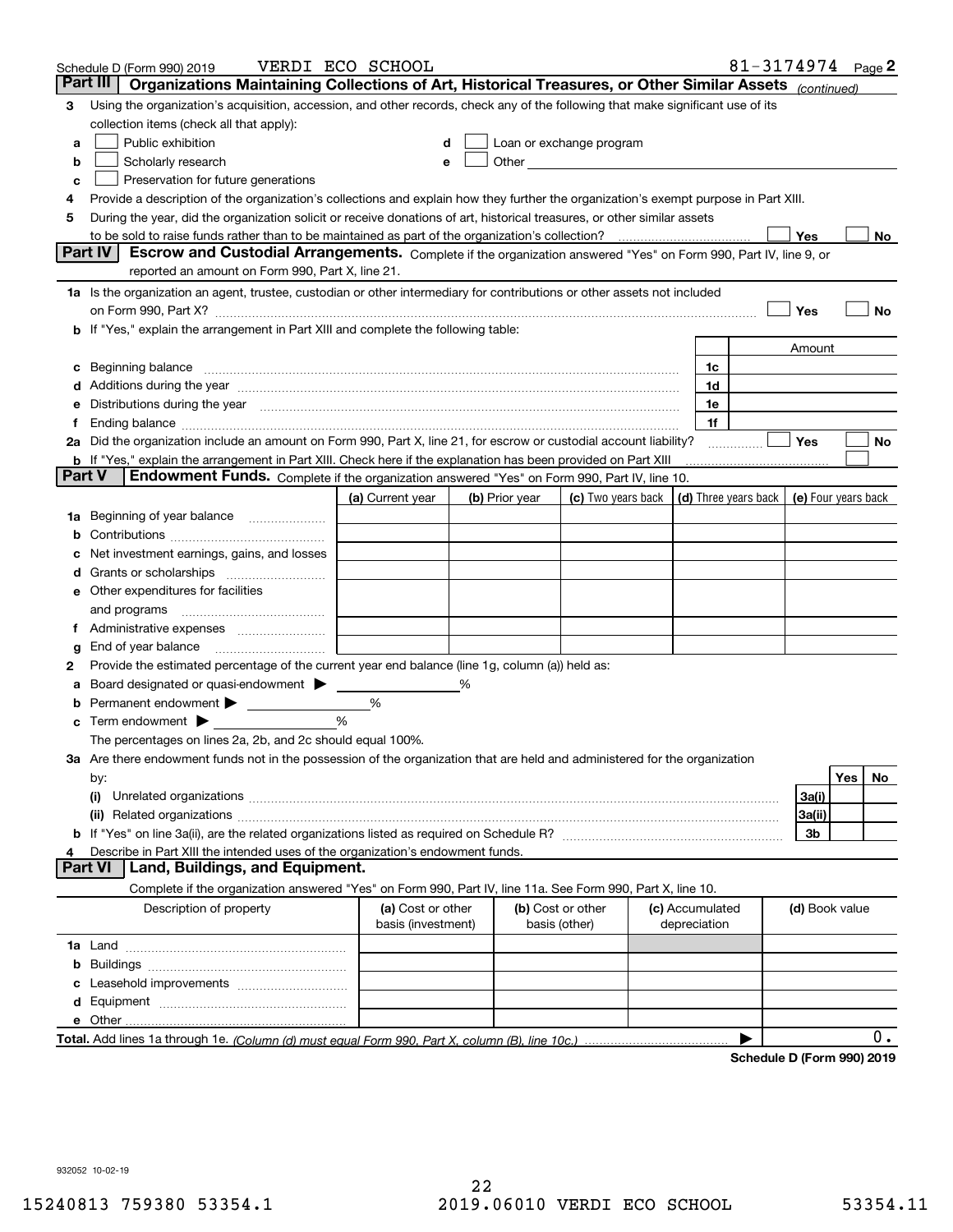| VERDI ECO SCHOOL<br>Schedule D (Form 990) 2019<br>Part VII Investments - Other Securities.                                                                                                                                 |                 |                                                           | 81-3174974 $_{Page}$ 3 |
|----------------------------------------------------------------------------------------------------------------------------------------------------------------------------------------------------------------------------|-----------------|-----------------------------------------------------------|------------------------|
| Complete if the organization answered "Yes" on Form 990, Part IV, line 11b. See Form 990, Part X, line 12.                                                                                                                 |                 |                                                           |                        |
| (a) Description of security or category (including name of security)                                                                                                                                                       | (b) Book value  | (c) Method of valuation: Cost or end-of-year market value |                        |
|                                                                                                                                                                                                                            |                 |                                                           |                        |
| (2) Closely held equity interests [11] [2] Closely held equity interests                                                                                                                                                   |                 |                                                           |                        |
| $(3)$ Other                                                                                                                                                                                                                |                 |                                                           |                        |
| (A)                                                                                                                                                                                                                        |                 |                                                           |                        |
| (B)                                                                                                                                                                                                                        |                 |                                                           |                        |
| (C)                                                                                                                                                                                                                        |                 |                                                           |                        |
| (D)                                                                                                                                                                                                                        |                 |                                                           |                        |
| (E)                                                                                                                                                                                                                        |                 |                                                           |                        |
| (F)                                                                                                                                                                                                                        |                 |                                                           |                        |
| (G)                                                                                                                                                                                                                        |                 |                                                           |                        |
| (H)                                                                                                                                                                                                                        |                 |                                                           |                        |
| Total. (Col. (b) must equal Form 990, Part X, col. (B) line 12.) $\blacktriangleright$                                                                                                                                     |                 |                                                           |                        |
| Part VIII Investments - Program Related.                                                                                                                                                                                   |                 |                                                           |                        |
| Complete if the organization answered "Yes" on Form 990, Part IV, line 11c. See Form 990, Part X, line 13.                                                                                                                 |                 |                                                           |                        |
| (a) Description of investment                                                                                                                                                                                              | (b) Book value  | (c) Method of valuation: Cost or end-of-year market value |                        |
| (1)                                                                                                                                                                                                                        |                 |                                                           |                        |
| (2)                                                                                                                                                                                                                        |                 |                                                           |                        |
|                                                                                                                                                                                                                            |                 |                                                           |                        |
| (3)                                                                                                                                                                                                                        |                 |                                                           |                        |
| (4)                                                                                                                                                                                                                        |                 |                                                           |                        |
| (5)                                                                                                                                                                                                                        |                 |                                                           |                        |
| (6)                                                                                                                                                                                                                        |                 |                                                           |                        |
| (7)<br>(8)                                                                                                                                                                                                                 |                 |                                                           |                        |
| (9)                                                                                                                                                                                                                        |                 |                                                           |                        |
| Total. (Col. (b) must equal Form 990, Part X, col. (B) line 13.)                                                                                                                                                           |                 |                                                           |                        |
| <b>Other Assets.</b><br>Part IX                                                                                                                                                                                            |                 |                                                           |                        |
| Complete if the organization answered "Yes" on Form 990, Part IV, line 11d. See Form 990, Part X, line 15.                                                                                                                 |                 |                                                           |                        |
|                                                                                                                                                                                                                            | (a) Description |                                                           | (b) Book value         |
| (1)                                                                                                                                                                                                                        |                 |                                                           |                        |
| (2)                                                                                                                                                                                                                        |                 |                                                           |                        |
| (3)                                                                                                                                                                                                                        |                 |                                                           |                        |
| (4)                                                                                                                                                                                                                        |                 |                                                           |                        |
|                                                                                                                                                                                                                            |                 |                                                           |                        |
| (5)<br>(6)                                                                                                                                                                                                                 |                 |                                                           |                        |
|                                                                                                                                                                                                                            |                 |                                                           |                        |
| (7)                                                                                                                                                                                                                        |                 |                                                           |                        |
| (8)                                                                                                                                                                                                                        |                 |                                                           |                        |
| (9)                                                                                                                                                                                                                        |                 |                                                           |                        |
| Total. (Column (b) must equal Form 990. Part X, col. (B) line 15.) ………………………………………………………………………<br><b>Other Liabilities.</b><br>Part X                                                                                      |                 |                                                           |                        |
| Complete if the organization answered "Yes" on Form 990, Part IV, line 11e or 11f. See Form 990, Part X, line 25.                                                                                                          |                 |                                                           |                        |
| (a) Description of liability                                                                                                                                                                                               |                 |                                                           | (b) Book value         |
| 1.<br>(1)<br>Federal income taxes                                                                                                                                                                                          |                 |                                                           |                        |
| DIRECT DEPOSIT PAYABLE<br>(2)                                                                                                                                                                                              |                 |                                                           | $-653.$                |
| $(3)$ FUTA                                                                                                                                                                                                                 |                 |                                                           | 347.                   |
| LOAN PAYABLE - VERDI                                                                                                                                                                                                       |                 |                                                           | 15,000.                |
| (4)<br>PPP LOAN                                                                                                                                                                                                            |                 |                                                           | 75,000.                |
| (5)<br>PAYROLL LIABILITIES                                                                                                                                                                                                 | - FED TAXES     |                                                           |                        |
| (6)<br>(941/940)                                                                                                                                                                                                           |                 |                                                           | 1,630.                 |
| (7)<br>PAYROLL LIABILITIES<br>- UHC                                                                                                                                                                                        |                 |                                                           | 8,559.                 |
| (8)<br>PAYROLL LIABILITIES                                                                                                                                                                                                 |                 |                                                           | $-816.$                |
| (9)                                                                                                                                                                                                                        |                 |                                                           | 99,067.                |
| Total. (Column (b) must equal Form 990, Part X, col. (B) line 25.)<br>2. Liability for uncertain tax positions. In Part XIII, provide the text of the footnote to the organization's financial statements that reports the |                 |                                                           |                        |

Liability for uncertain tax positions. In Part XIII, provide the text of the footnote to the organization's financial statements that reports the organization's liability for uncertain tax positions under FASB ASC 740. Check here if the text of the footnote has been provided in Part XIII

**Schedule D (Form 990) 2019**

932053 10-02-19

 $\mathcal{L}^{\text{max}}$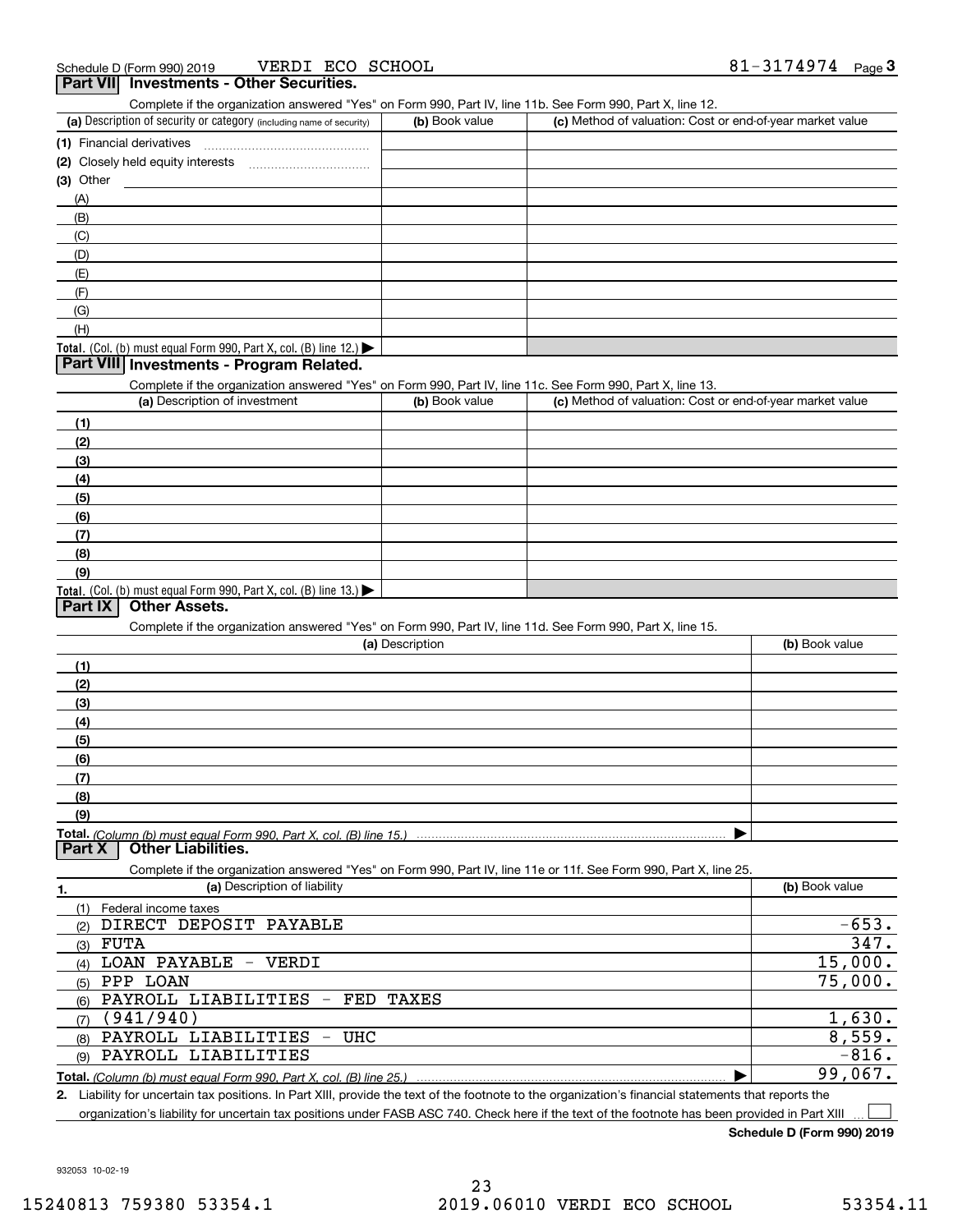|   | Schedule D (Form 990) 2019    VERDI ECO SCHOOL                                                                                                                                                                                      |                | 81-3174974 $_{Page}$ 4 |  |
|---|-------------------------------------------------------------------------------------------------------------------------------------------------------------------------------------------------------------------------------------|----------------|------------------------|--|
|   | Part XI<br>Reconciliation of Revenue per Audited Financial Statements With Revenue per Return.                                                                                                                                      |                |                        |  |
|   | Complete if the organization answered "Yes" on Form 990, Part IV, line 12a.                                                                                                                                                         |                |                        |  |
| 1 | Total revenue, gains, and other support per audited financial statements                                                                                                                                                            | $\blacksquare$ |                        |  |
| 2 | Amounts included on line 1 but not on Form 990, Part VIII, line 12:                                                                                                                                                                 |                |                        |  |
| a | Net unrealized gains (losses) on investments [11] [12] matter and all the unrealized gains (losses) on investments                                                                                                                  | 2a             |                        |  |
|   |                                                                                                                                                                                                                                     | 2 <sub>b</sub> |                        |  |
|   | Recoveries of prior year grants [11,111] Recoveries of prior year grants [11,111] Recoveries of prior year grants                                                                                                                   | 2c             |                        |  |
| d | Other (Describe in Part XIII.) <b>2006</b> 2007 2010 2010 2010 2010 2011 2012 2013 2014 2014 2015 2016 2017 2018 2019 2016 2017 2018 2019 2016 2017 2018 2019 2016 2017 2018 2019 2018 2019 2019 2016 2017 2018 2019 2018 2019 2019 | 2d             |                        |  |
| е | Add lines 2a through 2d                                                                                                                                                                                                             |                | <b>2e</b>              |  |
| 3 |                                                                                                                                                                                                                                     |                | 3                      |  |
| 4 | Amounts included on Form 990. Part VIII, line 12, but not on line 1:                                                                                                                                                                |                |                        |  |
|   | Investment expenses not included on Form 990, Part VIII, line 7b [111] [11] Investment expenses not included on Form 990, Part VIII, line 7b                                                                                        | 4a             |                        |  |
| b |                                                                                                                                                                                                                                     | 4 <sub>b</sub> |                        |  |
|   | Add lines 4a and 4b                                                                                                                                                                                                                 |                | 4c                     |  |
|   |                                                                                                                                                                                                                                     |                | 5                      |  |
|   | Part XII   Reconciliation of Expenses per Audited Financial Statements With Expenses per Return.                                                                                                                                    |                |                        |  |
|   | Complete if the organization answered "Yes" on Form 990, Part IV, line 12a.                                                                                                                                                         |                |                        |  |
| 1 |                                                                                                                                                                                                                                     |                | $\mathbf{1}$           |  |
| 2 | Amounts included on line 1 but not on Form 990, Part IX, line 25:                                                                                                                                                                   |                |                        |  |
| a |                                                                                                                                                                                                                                     | 2a             |                        |  |
|   |                                                                                                                                                                                                                                     | 2 <sub>b</sub> |                        |  |
| с |                                                                                                                                                                                                                                     | 2 <sub>c</sub> |                        |  |
|   |                                                                                                                                                                                                                                     | 2d             |                        |  |
|   | Add lines 2a through 2d                                                                                                                                                                                                             |                | 2e                     |  |
| 3 |                                                                                                                                                                                                                                     |                | 3                      |  |
| 4 | Amounts included on Form 990, Part IX, line 25, but not on line 1:                                                                                                                                                                  |                |                        |  |
| а | Investment expenses not included on Form 990, Part VIII, line 7b [111] [11] Investment expenses not included on Form 990, Part VIII, line 7b                                                                                        | 4a             |                        |  |
|   |                                                                                                                                                                                                                                     | 4b             |                        |  |
|   | Add lines 4a and 4b                                                                                                                                                                                                                 |                | 4c                     |  |
| 5 | 5                                                                                                                                                                                                                                   |                |                        |  |
|   | Part XIII Supplemental Information.                                                                                                                                                                                                 |                |                        |  |

Provide the descriptions required for Part II, lines 3, 5, and 9; Part III, lines 1a and 4; Part IV, lines 1b and 2b; Part V, line 4; Part X, line 2; Part XI, lines 2d and 4b; and Part XII, lines 2d and 4b. Also complete this part to provide any additional information.

932054 10-02-19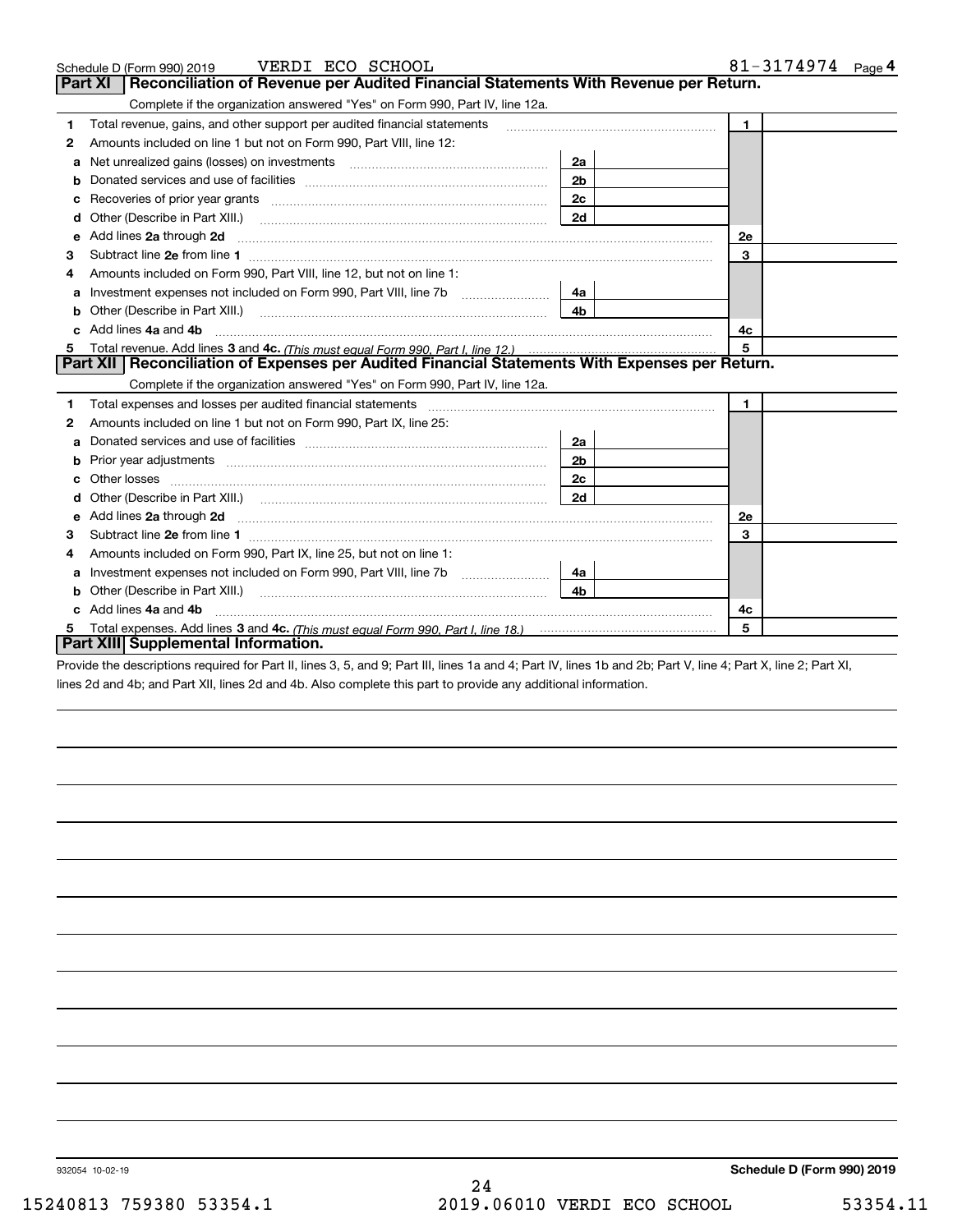**SCHEDULE E**

### **(Form 990 or 990-EZ)**

Name of the organization

Department of the Treasury Internal Revenue Service

**Part I**

**Schools**

OMB No. 1545-0047 **2019**

**Open to Public**

| Complete if the organization answered "Yes" on Form 990, |  |
|----------------------------------------------------------|--|
| Part IV, line 13, or Form 990-EZ, Part VI, line 48,      |  |
| Attach to Form 990 or Form 990-EZ.                       |  |
| Go to www.irs.gov/Form990 for the latest information.    |  |

**InspectionEmployer identification number**

| VERDI ECO SCHO |  |  |
|----------------|--|--|
|----------------|--|--|

 $\overline{0}$ 

|   |                                                                                                                                                  |                | <b>YES</b> | <b>NO</b>   |
|---|--------------------------------------------------------------------------------------------------------------------------------------------------|----------------|------------|-------------|
| 1 | Does the organization have a racially nondiscriminatory policy toward students by statement in its charter, bylaws,                              |                |            |             |
|   |                                                                                                                                                  | $\mathbf{1}$   | Х          |             |
| 2 | Does the organization include a statement of its racially nondiscriminatory policy toward students in all its brochures,                         |                |            |             |
|   | catalogues, and other written communications with the public dealing with student admissions, programs, and scholarships?                        | $\mathbf{2}$   | Х          |             |
| 3 | Has the organization publicized its racially nondiscriminatory policy through newspaper or broadcast media during the                            |                |            |             |
|   | period of solicitation for students, or during the registration period if it has no solicitation program, in a way that makes                    |                |            |             |
|   | the policy known to all parts of the general community it serves? If "Yes," please describe. If "No," please explain.                            |                |            |             |
|   | If you need more space, use Part II manufactured and continuum contracts and all the Part II manufactured and t                                  | 3              | Х          |             |
|   |                                                                                                                                                  |                |            |             |
|   |                                                                                                                                                  |                |            |             |
|   |                                                                                                                                                  |                |            |             |
|   |                                                                                                                                                  |                |            |             |
|   |                                                                                                                                                  |                |            |             |
|   | Does the organization maintain the following?                                                                                                    |                |            |             |
| а |                                                                                                                                                  | 4a             | х          |             |
|   | <b>b</b> Records documenting that scholarships and other financial assistance are awarded on a racially nondiscriminatory basis?<br>$\mathbf{r}$ | 4b             | х          |             |
|   | c Copies of all catalogues, brochures, announcements, and other written communications to the public dealing with student                        |                |            |             |
|   |                                                                                                                                                  | 4с             | X          |             |
|   |                                                                                                                                                  | 4d             | X          |             |
|   | If you answered "No" to any of the above, please explain. If you need more space, use Part II.                                                   |                |            |             |
|   |                                                                                                                                                  |                |            |             |
|   |                                                                                                                                                  |                |            |             |
|   |                                                                                                                                                  |                |            |             |
|   |                                                                                                                                                  |                |            |             |
| 5 | Does the organization discriminate by race in any way with respect to:                                                                           |                |            |             |
|   |                                                                                                                                                  | 5a             |            | х           |
|   |                                                                                                                                                  | 5b             |            | $\mathbf X$ |
|   |                                                                                                                                                  | 5c             |            | X           |
|   |                                                                                                                                                  | 5d             |            | $\mathbf X$ |
|   |                                                                                                                                                  | 5е             |            | X           |
|   |                                                                                                                                                  | 5f             |            | $\mathbf X$ |
|   |                                                                                                                                                  | 5g             |            | $\mathbf X$ |
|   |                                                                                                                                                  | 5h             |            | $\mathbf x$ |
|   | If you answered "Yes" to any of the above, please explain. If you need more space, use Part II.                                                  |                |            |             |
|   |                                                                                                                                                  |                |            |             |
|   |                                                                                                                                                  |                |            |             |
|   |                                                                                                                                                  |                |            |             |
|   |                                                                                                                                                  |                |            |             |
|   | 6a Does the organization receive any financial aid or assistance from a governmental agency?                                                     | 6a             |            | х           |
|   |                                                                                                                                                  | 6b             |            | $\mathbf X$ |
|   | If you answered "Yes" on either line 6a or line 6b, explain on Part II.                                                                          |                |            |             |
| 7 | Does the organization certify that it has complied with the applicable requirements of sections 4.01 through 4.05 of                             |                |            |             |
|   | Rev. Proc. 75-50, 1975-2 C.B. 587, covering racial nondiscrimination? If "No," explain on Part II                                                | $\overline{7}$ | х          |             |
|   |                                                                                                                                                  |                |            |             |

**For Paperwork Reduction Act Notice, see the Instructions for Form 990 or Form 990-EZ.** LHA

**Schedule E (Form 990 or 990-EZ) 2019**

932061 10-09-19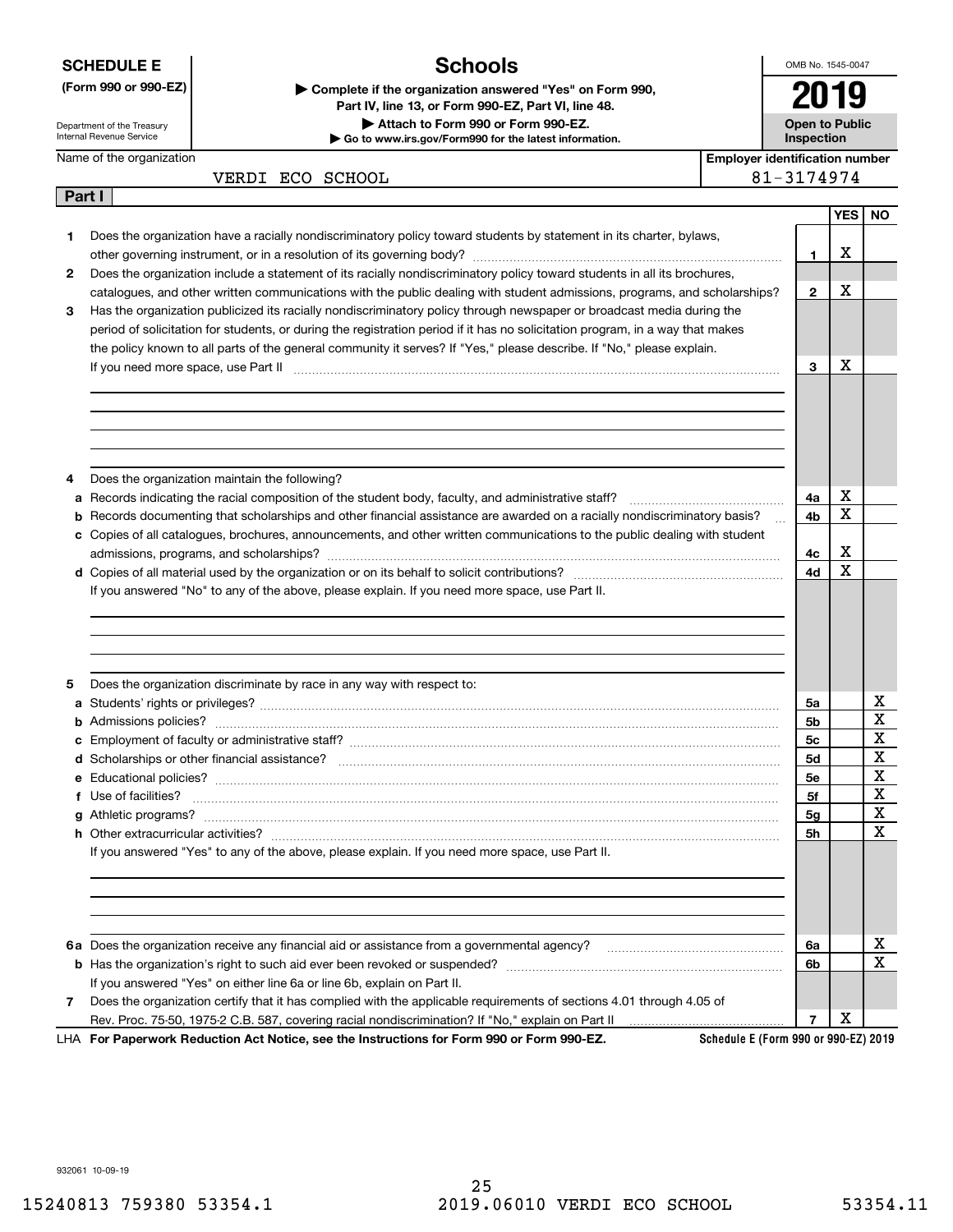|  | <b>Part II</b>   Supplemental Information. Provide the explanations required by Part I, lines 3, 4d, 5h, 6b, and 7, as applicable |  |
|--|-----------------------------------------------------------------------------------------------------------------------------------|--|
|  | Also provide any other additional information.                                                                                    |  |

| 932062 10-09-19 | $26\,$ | Schedule E (Form 990 or 990-EZ) 2019 |  |
|-----------------|--------|--------------------------------------|--|
|                 |        |                                      |  |
|                 |        |                                      |  |
|                 |        |                                      |  |
|                 |        |                                      |  |
|                 |        |                                      |  |
|                 |        |                                      |  |
|                 |        |                                      |  |
|                 |        |                                      |  |
|                 |        |                                      |  |
|                 |        |                                      |  |
|                 |        |                                      |  |
|                 |        |                                      |  |
|                 |        |                                      |  |
|                 |        |                                      |  |
|                 |        |                                      |  |
|                 |        |                                      |  |
|                 |        |                                      |  |
|                 |        |                                      |  |
|                 |        |                                      |  |
|                 |        |                                      |  |
|                 |        |                                      |  |
|                 |        |                                      |  |
|                 |        |                                      |  |
|                 |        |                                      |  |
|                 |        |                                      |  |
|                 |        |                                      |  |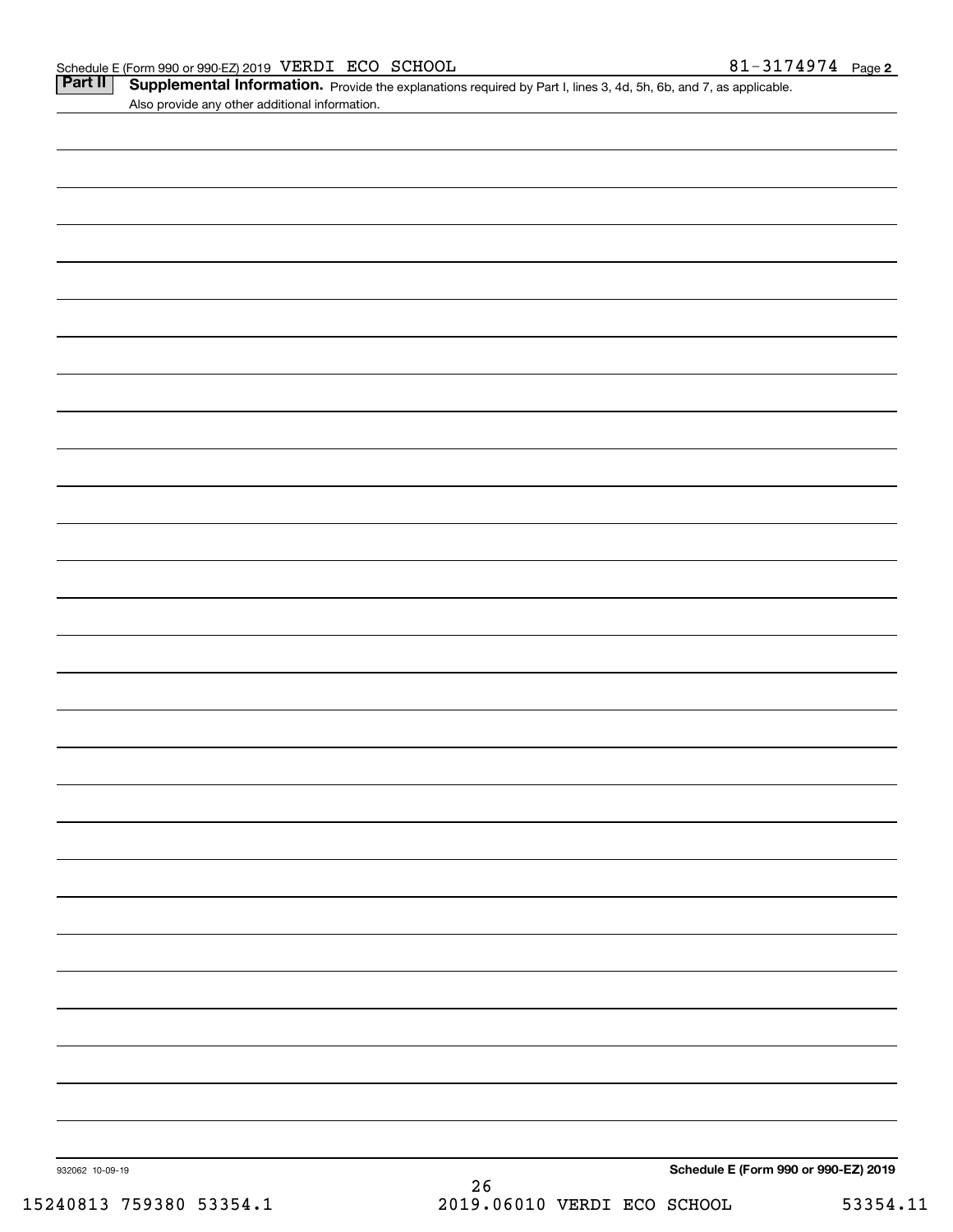**(Form 990 or 990-EZ)**

Department of the Treasury Internal Revenue Service Name of the organization

# **SCHEDULE O Supplemental Information to Form 990 or 990-EZ**

**Complete to provide information for responses to specific questions on Form 990 or 990-EZ or to provide any additional information. | Attach to Form 990 or 990-EZ. | Go to www.irs.gov/Form990 for the latest information.**



**Employer identification number**

VERDI ECO SCHOOL 81-3174974

FORM 990, PART I, LINE 1

THE VERDI ECO SCHOOL EDUCATES CHILDREN FOR AN ENTREPRENEURIAL FUTURE

THROUGH AN IMMERSIVE, HANDS-ON LEARNING ENVIRONMENT STEEPED IN NATURE,

SUSTAINABILITY, SCIENCE, AND THE ARTS. OUR STUDENT LED PHILOSOPHY WILL

INSPIRE AND EMPOWER THE NEXT GENERATION OF CREATIVE LEADERS AND

### INNOVATIVE THINKERS.

FORM 990, PART III, LINE 4A

EDUCATE CHILDREN FOR AN ENTREPRENEURIAL FUTURE THROUGH AN IMMERSIVE,

HANDS-ON LEARNING ENVIRONMENT STEEPED IN NATURE, SUSTAINABILITY,

SCIENCE, AND THE ARTS.

FORM 990, PART VI, SECTION A, LINE 1:

THE GOVERNING BODY DID NOT DELEGATE BROAD AUTHORITY TO AN EXECUTIVE

COMMITTEE OR SIMILAR COMMITTEE.

FORM 990, PART VI, SECTION A, LINE 2:

AYANA VERDI - PRESIDENT; JOHN VERDI - VICE PRESIDENT; RELATIONSHIP

MARRIED

FORM 990, PART VI, SECTION B, LINE 11B:

REVIEWED BY BOARD OF DIRECTORS BEFORE FILED

FORM 990, PART VI, SECTION C, LINE 19:

932211 09-06-19 LHA For Paperwork Reduction Act Notice, see the Instructions for Form 990 or 990-EZ. Schedule O (Form 990 or 990-EZ) (2019) 27

15240813 759380 53354.1 2019.06010 VERDI ECO SCHOOL 53354.11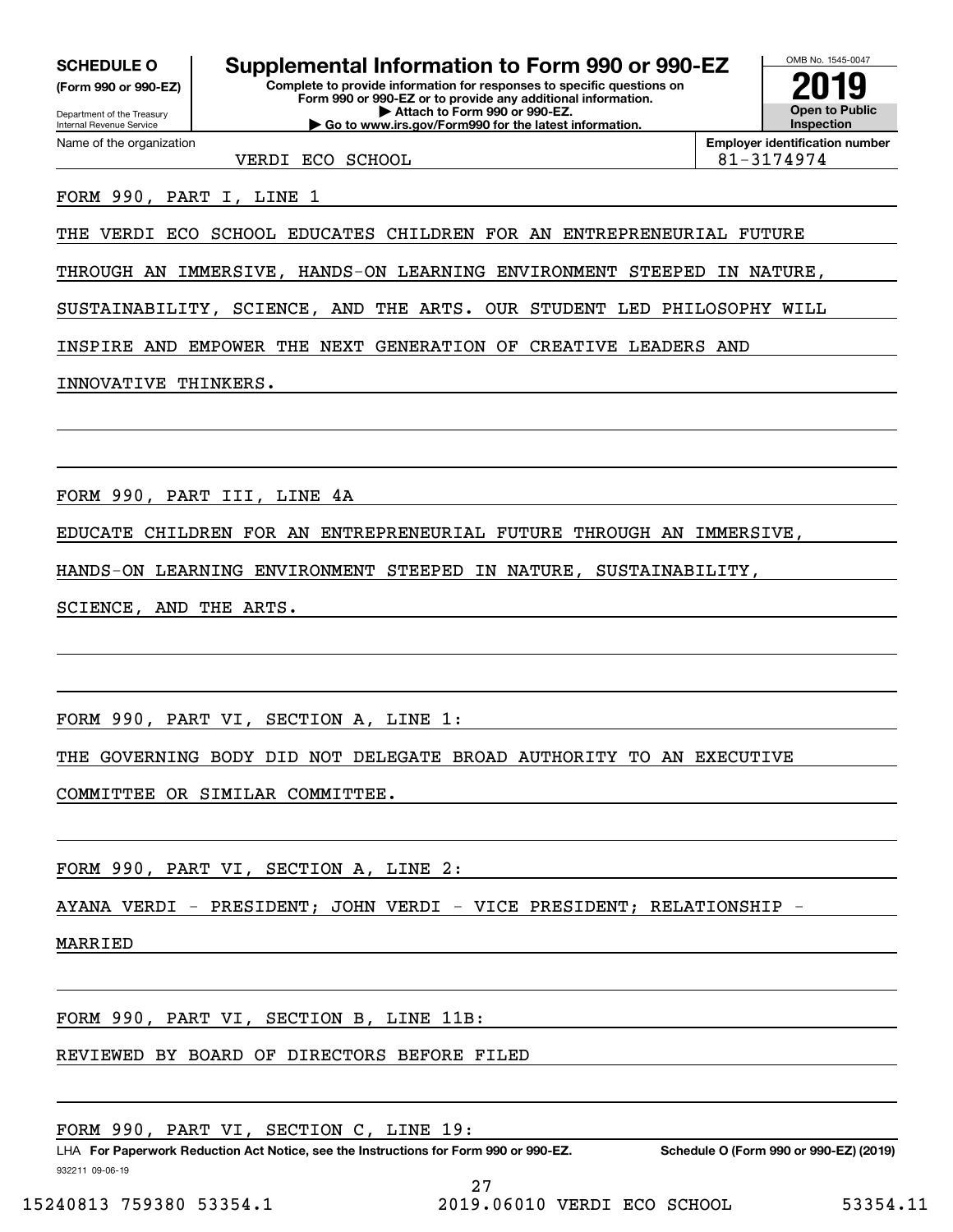| AYANA VERDI - PRESIDENT              |                                                                                                                      |
|--------------------------------------|----------------------------------------------------------------------------------------------------------------------|
| JOHN VERDI - VICE PRESIDENT          |                                                                                                                      |
| RELATIONSHIP: MARRIED                |                                                                                                                      |
|                                      |                                                                                                                      |
| FROM 990, PART VI, LINE 11B          |                                                                                                                      |
|                                      | ORGANIZATION'S PROCESS TO REVIEW FORM 990: FORM IS REVIEWED BY BOARD OF                                              |
|                                      |                                                                                                                      |
|                                      |                                                                                                                      |
| FORM 990, PART VI, LINE 19           |                                                                                                                      |
|                                      | GOVERNING DOCUMENT DISCLOSURE EXPLANATION: GOVERNING DOCUMENTS MADE                                                  |
| AVAILABLE TO THE PUBLIC UPON REQUEST |                                                                                                                      |
|                                      |                                                                                                                      |
|                                      |                                                                                                                      |
| FORM 990, PART IX, LINE 11G          | <u> 1989 - Johann Stein, mars an deutscher Stein und der Stein und der Stein und der Stein und der Stein und der</u> |
| CONTRACTORS:                         | <u> 1989 - Johann Stein, mars an deus Amerikaansk kommunister (* 1958)</u>                                           |
| PROGRAM: 24,982                      | <u> 1980 - Andrea Andrew Maria (h. 1980).</u>                                                                        |
| MGMT & GEN: 8,327                    |                                                                                                                      |
| TOTAL: 33,309                        |                                                                                                                      |
|                                      |                                                                                                                      |
| LANSCAPING:                          |                                                                                                                      |
| PROGRAM: 13,984                      |                                                                                                                      |
| MGMT & GEN: 4,662                    |                                                                                                                      |
| TOTAL: 18,646                        |                                                                                                                      |
|                                      |                                                                                                                      |
| FORM 990, PART IX, LINE 24           |                                                                                                                      |
| 932212 09-06-19                      | Schedule O (Form 990 or 990-EZ) (2019)                                                                               |

VERDI ECO SCHOOL 81-3174974

NO GOVERNING DOCUMENTS MADE AVAILABLE TO THE PUBLIC

**2** Echedule O (Form 990 or 990-EZ) (2019)<br>Name of the organization **number** Name of the organization **page Name of the organization number**